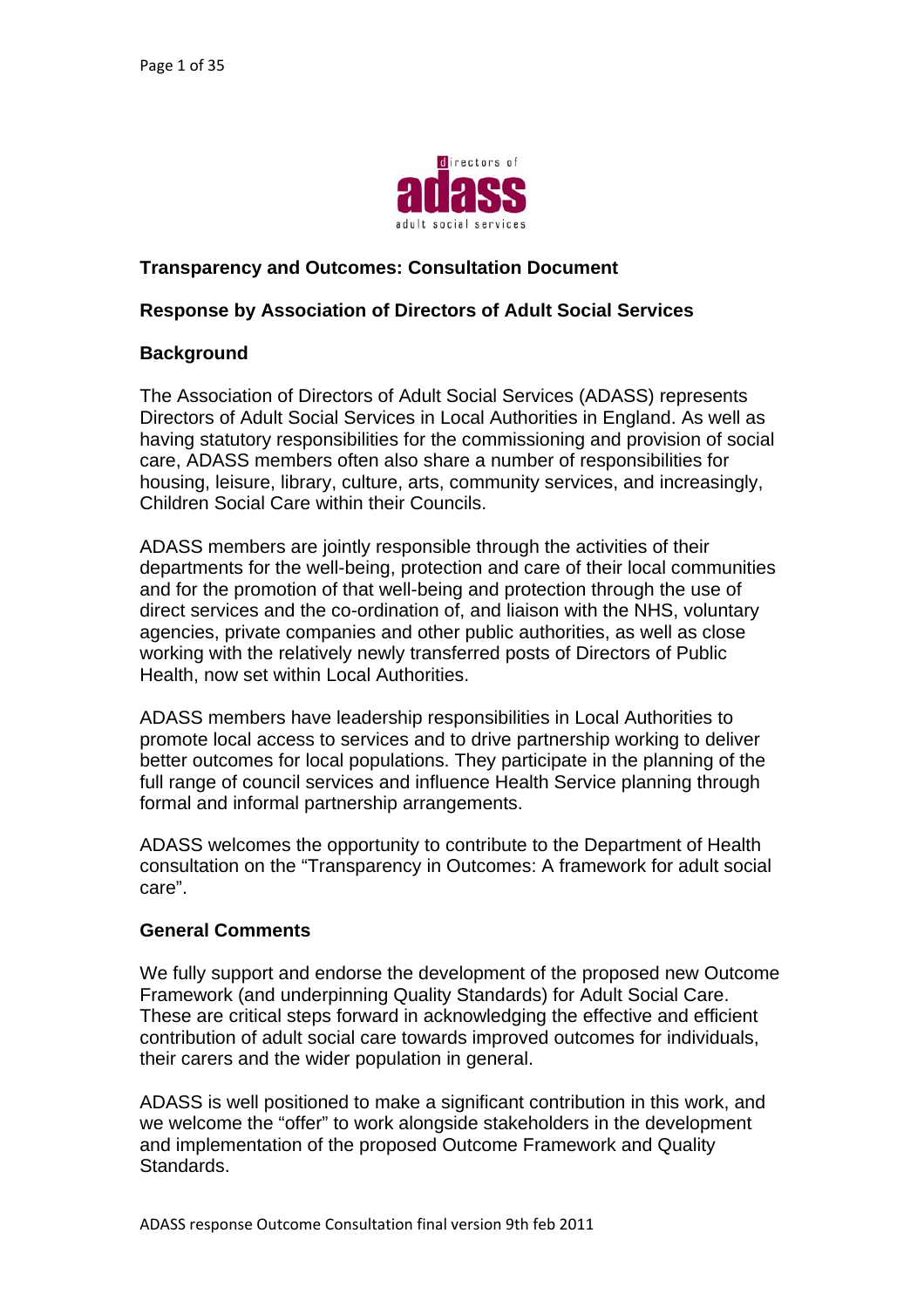We recognise the challenges of developing meaningful outcome measures (and corresponding standards), and welcome the opportunity to sh are and build upon our own local arrangements and experience, as well as to work collaboratively with other stakeholders, particularly citizens and providers, whose contribution and participation is essential.

We are already working alongside stakeholders and we acknowledge the significant progress that has been made so far. It is important that we all draw from this experience and capitalise upon elements of the existing system/framework that works, rather than start again, as well as capitalizing Government's public service and health agendas i.e. the DH Information Revolution, as well as existing Government strategies i.e. Valuing People upon opportunities that are emerging from the broader on-going Now etc.

We are fully committed to the Government's "Vision for Adult Social Care" and the recently published " Think Local Act Personal" agreement and it is critical that the proposed Outcome Framework (and associated Quality Standards) are aligned to these throughout.

As detailed in our response to the **DH Buisness Plan 2011-15** consultation, we welcome the development of an Integrated Outcome Framewor k (across NHS, Public Health and Adult Soc ial Care) and we support every opportunity to work collaboratively with stakeholders at this integrated level, whilst we also support the need for transparency and accountability and the opportunity for flexibility at the local level.

In this context, we appreciate the challenges ahead of collaboratively working across the health and social care sector and with users, particularly as the current set of proposed outcome measures are drawn from existing datasets and the quality standards are not yet in place. However, we acknowledge that 2011/12 is seen as a transitional year, with ongoing work with DH on a refreshed set of measures (alongside the Zero Based Review) and development of Quality Standards by NICE not available till 2012/13 onwards.

In terms of 2011/12, we are concerned as to the effective implementation and application of the CQC framework of "Essential Standards" and we seek urgent discussion with CQC to address these issues.

We fully support the principle to create a framework that balances national imperatives alongside local flexibility and we will work with stakeholders to fully realize this opportunity (and challenge). ADASS is already working closely with LGID on Sector Led Improvement and with the DH on the Zero Based Review, both of which will help to ensure this balance is effective, efficient and stimulates improvement.

We embrace the commitment for a reduced burden, but we feel that the rhetoric has yet to be fully realised. We are concerned that the proposals do not address a reduced burden with any conviction, with one reporting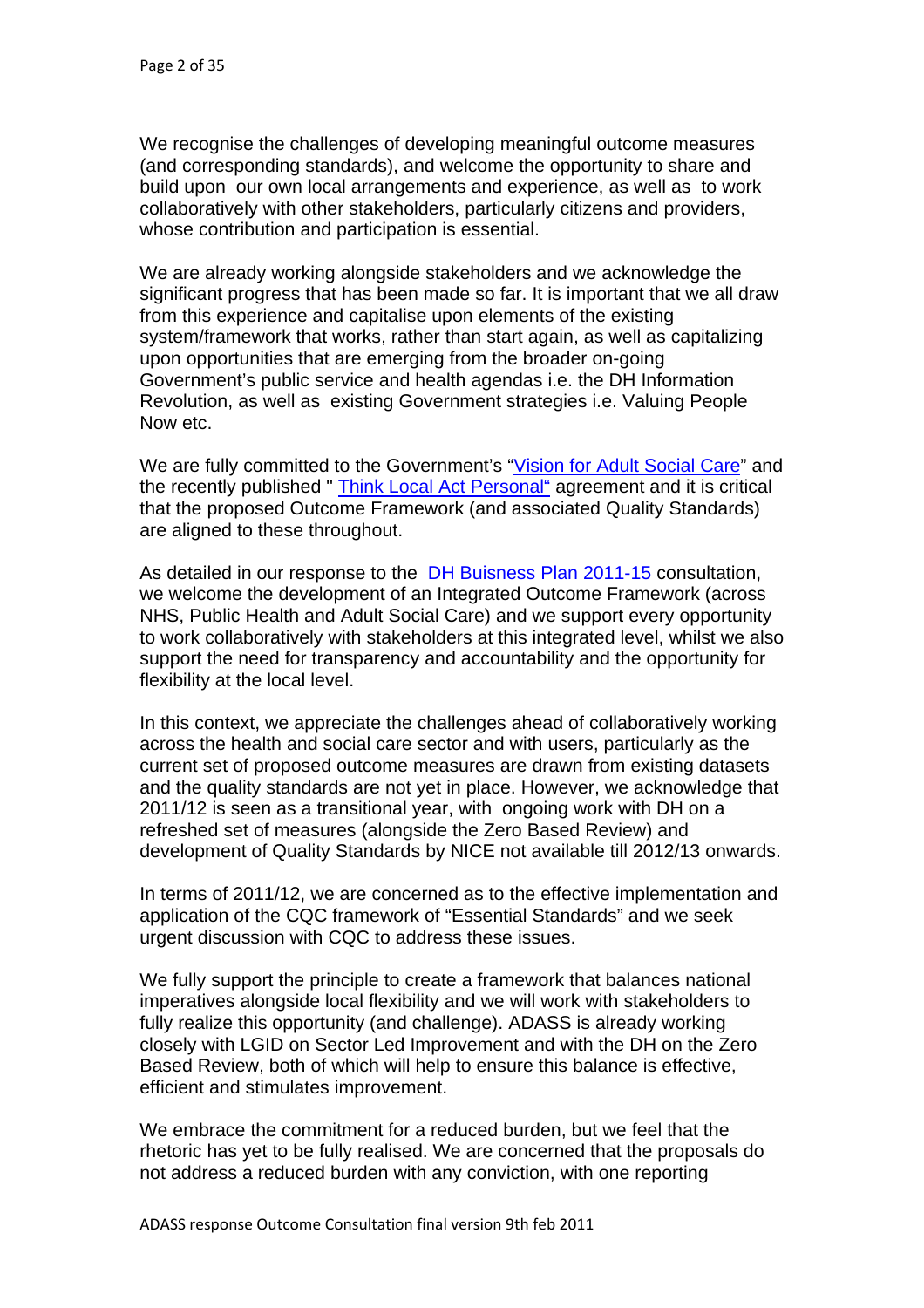mechanism (CQC Annual Assessment) simply being replaced b y another (Local Accounts), the continuation of both national measures (and t he associated culture of league tables) and the underpinning datas et. Finally we note that the introduction of a new "performance fram ework" (Sector Led Improvement) that has yet to be fully costed and resourced.

In this context, ADASS is concerned about balancing the level of expectation associated with the proposals against the reduced availability of resources and capacity within councils, and we welcome detailed discussion with Government in addressing this.

Ultimately, we recognise that the success of the proposed Outcome Framework for Adult Social Care is largely dependent upon the local quality assurance systems operated by councils themselves. ADASS is fully committed to consolidating upon existing good practice, as well as developing innovation solutions to improving local systems where required.

## **Responses to Consultation Questions:**

#### **1. How should Quality Standards in social care balance guidance on service practice, cost-effectiveness, what matters to people and outcome expectations?**

We welcome and support wide engagement and partnership working in developing "**balanced and realistic**" standards that are transparent across all stakeholders and clearly contribute to improved outcomes and particularly, we support the full engagement of people who use services, in contributing to the development of standards and the design of outcome measures.

We recognise the need for flexibility and localism and we support the development of overarching "national" guidance on standards and outcomes balanced alongside locally developed guidance, reflecting local standards and expectations.

We note that the Adult Social Care Quality Standards should be broader than the "medical conditions" approach characterised in the NHS Quality SCIE) to develop these standards to reflect a more holistic "well-being" approach to outcomes, as well as drawing upon social care expertise with ADASS to ensure standards are appropriate and realistic for the social care Standards, and ADASS welcomes the opportunity to work with NICE (and sector in general.

#### **2. How can we categorise Quality Standards in adult social care, and what should be the topics for the first Quality Standards?**

We note that the standards must be clearly aligned to the proposed domains in the Outcome Framework, and synchronised with the Vision for Adult Social Care and the "Think Local Act Personal" agreement.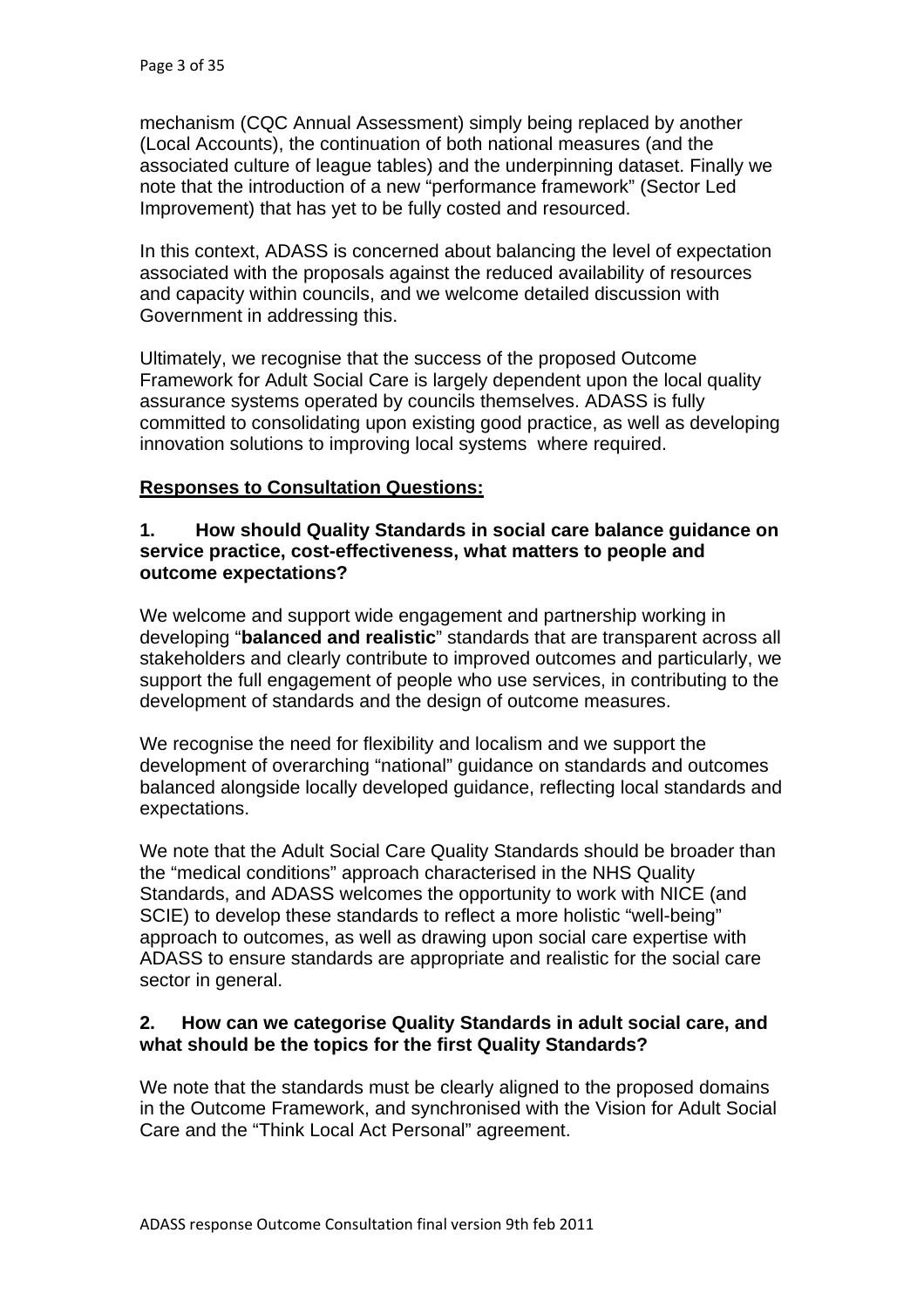In terms of how to categorize standards, there are two differin g approaches emerging within ADA SS, which we suggest are taken into account by NICE as this work evolves.

- A first approach is to categorize standards based upon the various stages in the **care pathway**, set against the self directed support model. The stages include, Advice and Information; Initial Contact; Assessment and Resource Allocation; Support Planning; and Social Care Support. We also note that these can be further broken down to reflect different service types: e.g. Preventative services (reablement, assistive technology etc.), community based services (domiciliary and day care), and institutional services (residential and nursing care).
- A second approach is to categorize standards based upon a hybrid between the domains in the proposed Outcome Framework, and This approach offers an opportunity to extend beyond the care pathway approach and has similarities with the previous CQC quality descriptors. the **seven principles** detailed in the Vision for Adult Social Care.

The seven principles are:

- 1. Prevention
- 2. Personalisation
- 3. Partnership
- 4. Plurality
- 5. Protection
- 6. Productivity
- 7. People

suggestions, but we would suggest a good starting place is to develop a the significant work already undertaken by CQC and SCIE on "Excellence". In terms of topics for the first Quality Standards, there are numerous common understand of what constitutes "excellence". This can be informed by

#### 3. How can Quality Standards be developed to support service users as commissioners, and local people in their role to hold councils to **account?**

Local accountability must start with a defined "offer" so citizens are clear what they can expect and councils are equally clear about what they need to deliver, (whilst ensuring expectations are realistic & affordable).

It is important that this "offer" is located in a single place for citizens to easily access, understand and use for a variety of reasons, including how to hold councils to account (see ADASS response to DH Information Revolution Consultation).

It is critical that the standards clearly specify that a quality service will be supplemented by transparency from the provider, outlining their objectives,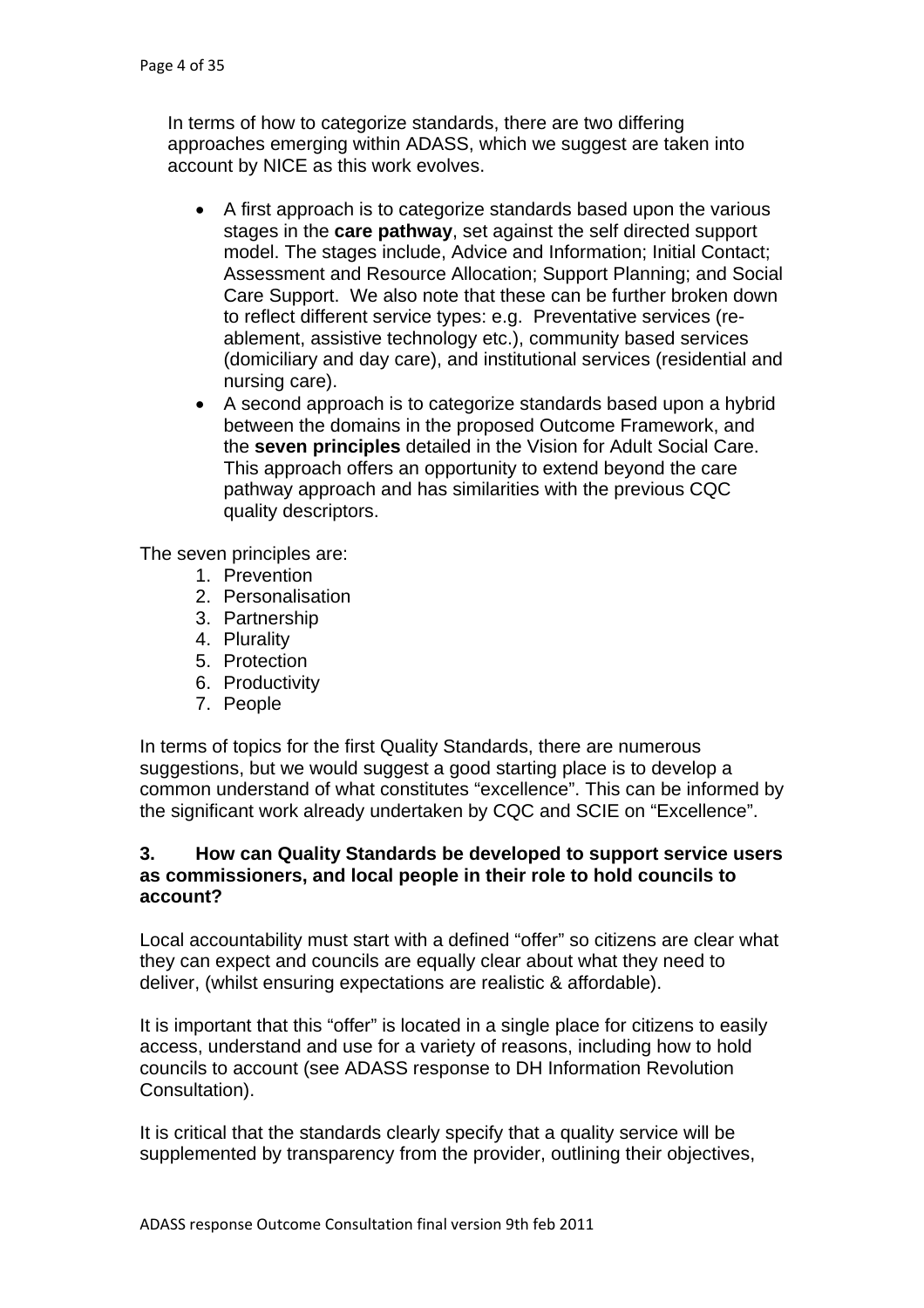their services and their cost and that this information is made accessible via the proposed single portal.

Finally we suggest that the standards clearly document the amount of user control and involvement in their personal care plans, the running of service provision and strategic planning and suggest that this is incorporated in the Citizen Offer, documented on the single portal.

## care, supported by a single collection and publication portal? **4. Do you agree with the proposal for a single data set for adult social**

We agree with the proposal for a single data set, supported by a single collection and publication portal, although we recognise that Adult Social Care is complex, and that any subset of information would need to be derived from a comprehensive dataset.

We fully support the Zero Based Review and the correlation to rationalise this comprehensive dataset, identifying useful management and policy information. In this context, ADASS welcomes the ongoing partnership working with DH & IC in taking this work forward, and we acknowledge the connection of this work with the development of Sector Led Improvement, which ADASS is working alongside LGID on.

In supporting a single portal, we also acknowledge the growth of "information intermediaries" described in the consultation "An Information Revolution" and support their role as a safeguard, ensuring that available data is communicated to the public in formats they can understand.

#### **d 5. Do you support the case for a consistent outcome-focuse measures, which combine the best available data on social care outcomes?**

As previously stated, we fully support the focus upon outcomes, but are keen not to repeat history and end up with a top-down set of "output" measures that also can be ranked, creating perverse incentives.

In this context, ADASS is already working with DH and other partners to design a set of genuine outcome measures that resist perverse incentives and has the opportunity to include local variations.

As noted elsewhere in this response, we support the principle of having both national measures balanced with local measures, and we recognise within this, the need for consistency to assist in transparency and the opportunity to compare and contrast. ADASS is already engaged in working with DH on understanding this balance.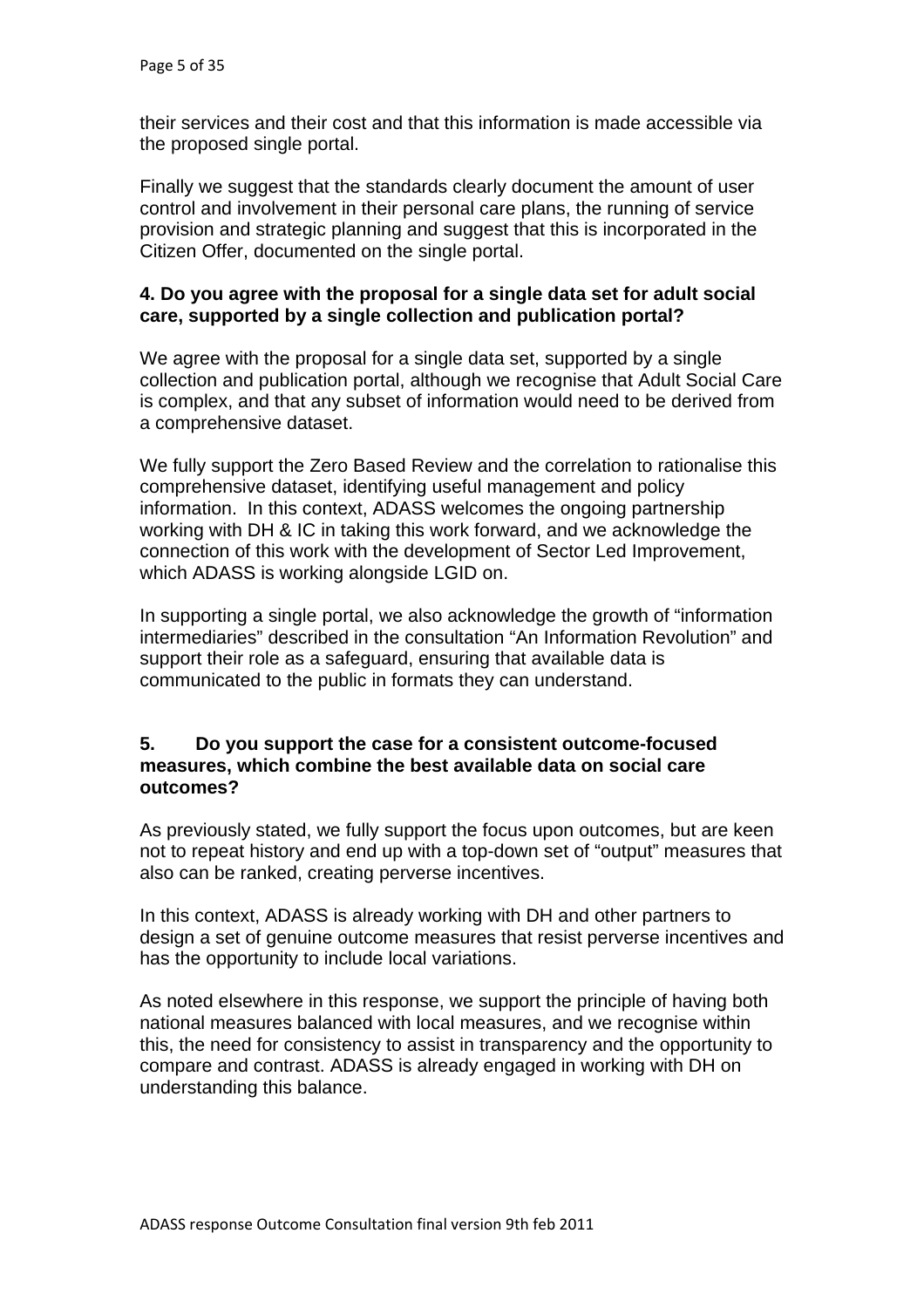#### **6. Do the four domains and outcome statements propose d**  adequately capture the breadth of outcomes which are relevant at the **highest level to adult social care?**

statements need to be refreshed to more accurately reflect the "Vision of Adult Social Care" and align to the recently published "Think Local Act Personal" agreement. We welcome the principles behind the structure of the proposed four domains. However, we suggest that the domains and corresponding outcome

Specifically:

- **Domain 1-** it is suggested that overarching goal should be quality of life, rather than personalisation. Personalisation is seen as a means to an end
- **Domain 2** the description of this domain is "illness" focused and needs to reflect the more holistic social care outcomes
- **Domain 4** it has become apparent that the scope of this domain is not actually safeguarding but safety. This does not take into account the broader dimensions of safeguarding (and personalisation) in relationship to dignity and choice.

#### 7. Do you have any further views on how adult social care outcomes should align with other sectors to support integrated working? How **might this be put into practice?**

As referenced in our responses to the consultation DH Business Plan, we support an outcomes framework that:

- promotes **joint working** (most outcomes can only be delivered by organisations working in partnership);
- contribution towards improved outcomes, but also clearly identifies the • Supports **public accountability**, detailing each organisation's lead organisation.

We support the proposed Integrated Outcome Framework detailed in the proposed DH Business Plan 2011-15, combining the three separate outcome set of domains, although we note that the architecture of the Public Health Adult Social Care. We will be commenting about this in the Public Health frameworks for Pubic Health, NHS and Adult Social Care, under a common Outcome Framework does not easily align to the frameworks for NHS and Consultation on Outcomes (submission date 31 March 2011).

As in previous consultation responses, we see the Integrated Outcome Framework as an important tool in the suggested critical function of the Health and Wellbeing Boards and Healthwatch to hold NHS, Public Health, Adult Social Care, and critically importantly, the new GP Consortia to account. Further, the Integrated Outcome Framework should encompass the contribution of other partner's, such as District and Borough Councils, the Police etc. Individual organisations could still have their own frameworks to support local accountability, but the Integrated Outcome Framework would be much wider than any organisational framework, provide a sense of "place".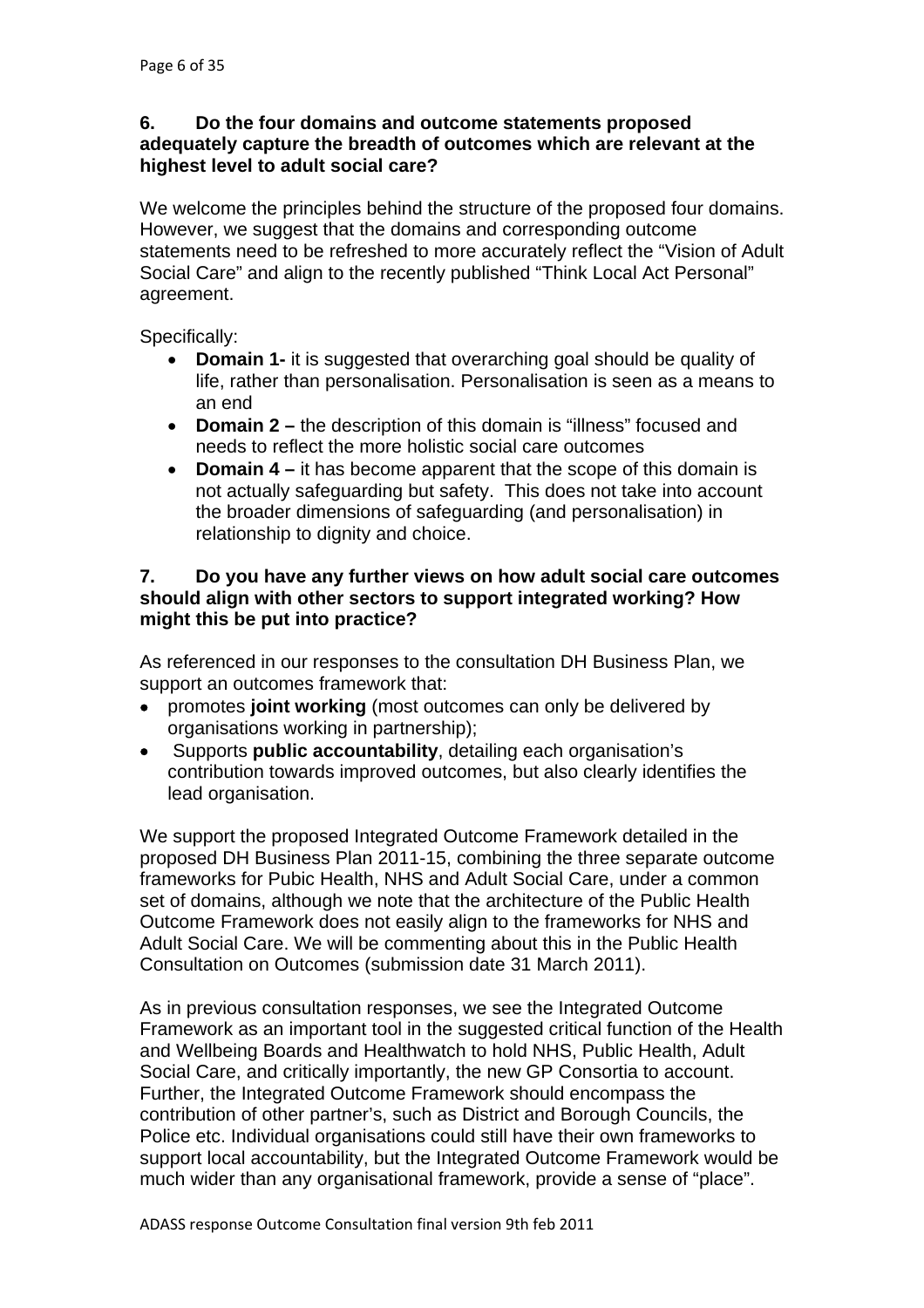#### **8. Do you support the proposal to replace annual assessm ents of councils conducted by the regulator with public-fac ing local accounts on quality and outcomes in adult social care?**

In general, we support the proposed Local Accounts approach, and welcome the opportunity to work alongside the LGID in developing Sector-Led Improvement.

Although supporting this approach, we note the burden is not lifted, as one mechanism (CQC Self Assessment) is simply being replaced with another (Local Accounts), but we equally recognise that we have an opportunity in working with LGID and DH to design a system that avoids burden where possible.

In this context, we also recognise that any such an approach is not yet costed, and with the consultation proposals to continue collecting "national outcome measures", underwritten by an extensive database, there remains concern as to whether resources and capacity will be available to fully take this forward, and **ADASS seeks further discussion with Government to address these** services is being encouraged with significant government investment **concerns. The development of a sector based approach in children's and investment will be needed too in adult social care**

In designing Local Accounts (and Sector-Led Improvement), we are mindful that this must include the full engagement of citizens and providers, as well as drawing upon direct customer feedback when making assessment of quality within the proposed Local Account.

We recognise the opportunity to extend Local Accounts beyond adult social care to reflect the broader partnership arrangements within a "place", and we suggest that an Integrated Outcome Framework will be critical tool in achieving this. ADASS is well positioned as the leader for Adult Social Care, to talk and negotiate with other sectors in seeking a common position to take this forward.

We have some concern that the "Local Account" and the "national social care data set" may not provide the same level of assurance that the annual assessment by CQC provided. We feel it is important that CQC maintain their role as regulator and endorse the need for targeted inspections where **complementary** to the proposed approaches to Local Accounts and Sector-Led Improvement. significant risks have been identified, but that this is in parallel and

In this context, ADASS is offering to work with CQC (and HealthWatch- see q 12) in developing and agreeing the "triggers" that could result in an inspection, and we are concerned that these arrangements need to be in place urgently.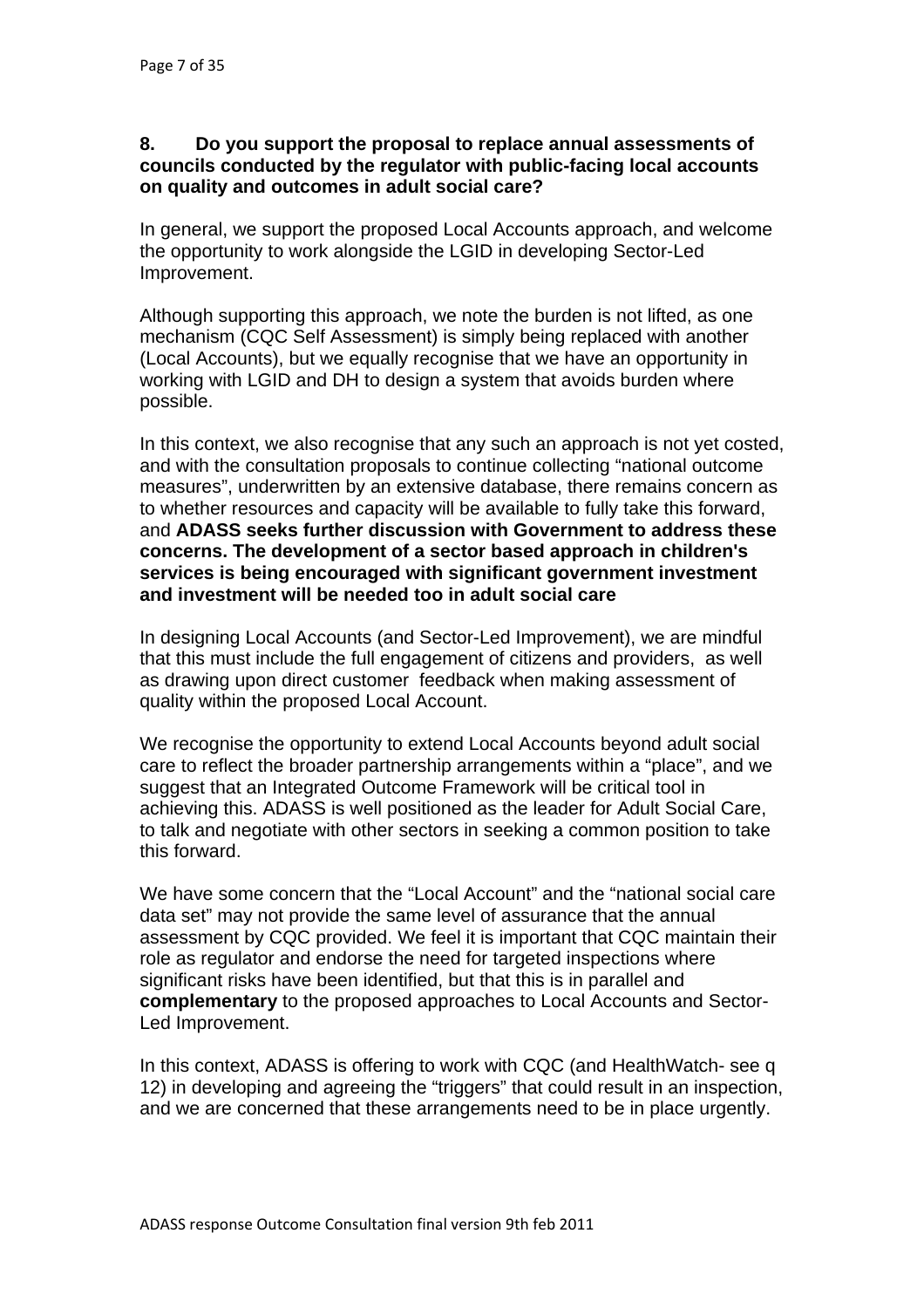## **9. Do you have any local examples and evidence on the benefits of a local account-type approach?**

We are aware that a number of councils will be providing examples in their individual responses to this consultation.

## 10. What is your view on the balance between requiring standard **mstances? elements in reports, and allowing freedom to fit to local circu**

We support the balance between national imperatives (such as identifying risks), which themselves will lead to opportunities for benchmarking, and the discretion to reflect local circumstances and freedoms.

To achieve this, we support the proposed good practice guidance, and ADASS is keen to work closely with the DH in developing this, to get the methodology, there is a need for an approach which encourages innovation balance right and to recognise that Local Accounts are a new development for many councils, and that in this stage of development of Local Account and building upon good practice.

We note that this approach could also be extended to providing both guidance on constructing local measures, and tools to support analysis of the dataset (for example, McKinsey&Company with the LGG on their "Blueprint for Data and Transparency" has produced data interrogation tools), and again this is something that ADASS can make a significant contribution towards, and anticipates will feature in it's work with LGID on Sector-Led Improvement.

#### 11. The proposed accounts would only apply to commissioners. What further actions, if any, might be considered to promote transparency **amongst service providers?**

The Health and Social Care Bill and the NHS White Paper provides a potential mechanism for both HealthWatch and the Health and Wellbeing Boards to hold providers (and commissioners such as GP Consortia) to account, .ADASS suggests that such arrangements are formalised with greater clarity as to the extent of influence that HealthWatch and the Health and Wellbeing Boards can have. This is critical in ensuring transparency across the sector.

We note that CQC already publish information about providers, and that this will continue under their new framework of Essential Standards and assessing Excellence. We would argue that this new system, although providing a degree of assurance, is not as transparent as the previous quality rating scheme and could be particularly disadvantageous to self funders and people using personal budgets to arrange their own support, particularly as this new system does not distinguish between "adequate" and "better than adequate" service, and between "good" and "excellent" service, and is predicated upon a fee approach. (See q 14), Further, we are concerned that there is no timeline, implementation plan or agreement about how this system will operate.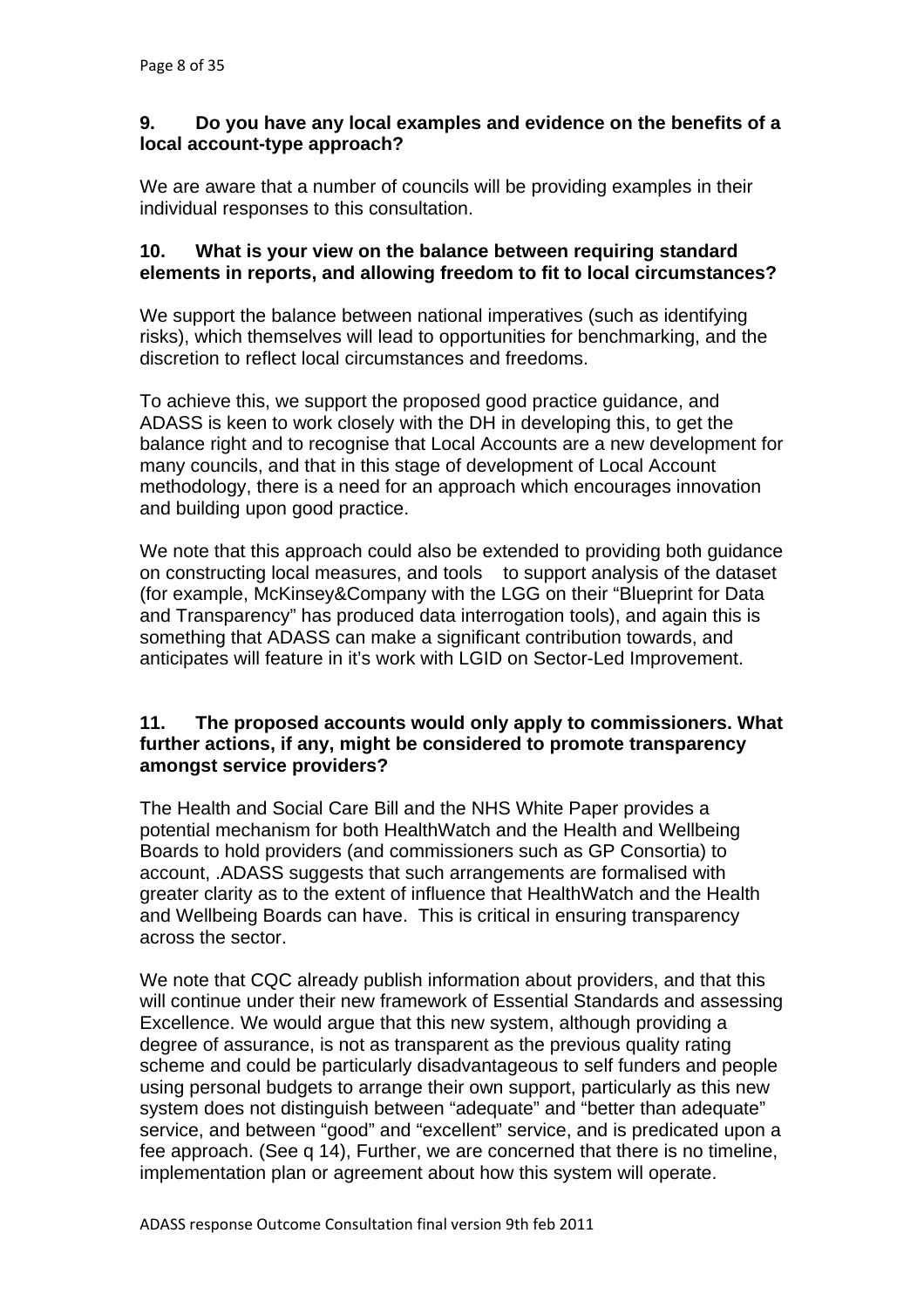#### **This is an area in which ADASS would welcome further urgent discussion with CQC.**

commissioning services themselves, we believe the mechanisms that operate in other sectors to support customer choice will need to develop in the social care market. Key developments that have given greater powers to consumers "Tripadvisor", which allow consumers to share their experiences and rate As we move into an era where increasing numbers of citizens are have been the evolution of price comparison websites and forums, such as quality.

Rather than try and impose mechanisms to promote transparency amongst encouraged to develop similar mechanisms to truly support citizens to make informed choices and ADASS is willing to assist in providing expert advice in service providers, we suggest that the social care market should be helping this flourish.

Finally, as noted elsewhere in this response, we support a single accessible, transparent portal to capture and share quality of services, including costs, as well as to provide clarity as to the "offer" to citizens and expectations placed upon commissioners and providers.

### 12. Would you support an assurance role for the local HealthWatch in **the production of accounts?**

We welcome the proposed role for HealthWatch, but note concerns as to the truly representative of the "user voice", based upon our previous experience extent to which these organisations fully understand adult social care and are of LINKs.

ADASS has extensive experience and knowledge in working with established networks of advocacy and user-led groups and there is a danger that HealthWatch will duplicate rather than build upon on this, unless this is specifically recognised in the proposals, with HealthWatch given a coordinating role.

ADASS feels the terminology to describe HealthWatch is misleading and would suggest that it is renamed to provide greater clarity to the public of the role of this organisation in its relationship with social care.

ADASS is keen to work closely with HealthWatch to support its critical roles in helping to secure improved outcomes and particularly to explore the potential connection between HealthWatch and the trigger of CQC risk based inspections, as well as their proposed functions to "sign off with or without qualification" Local Accounts.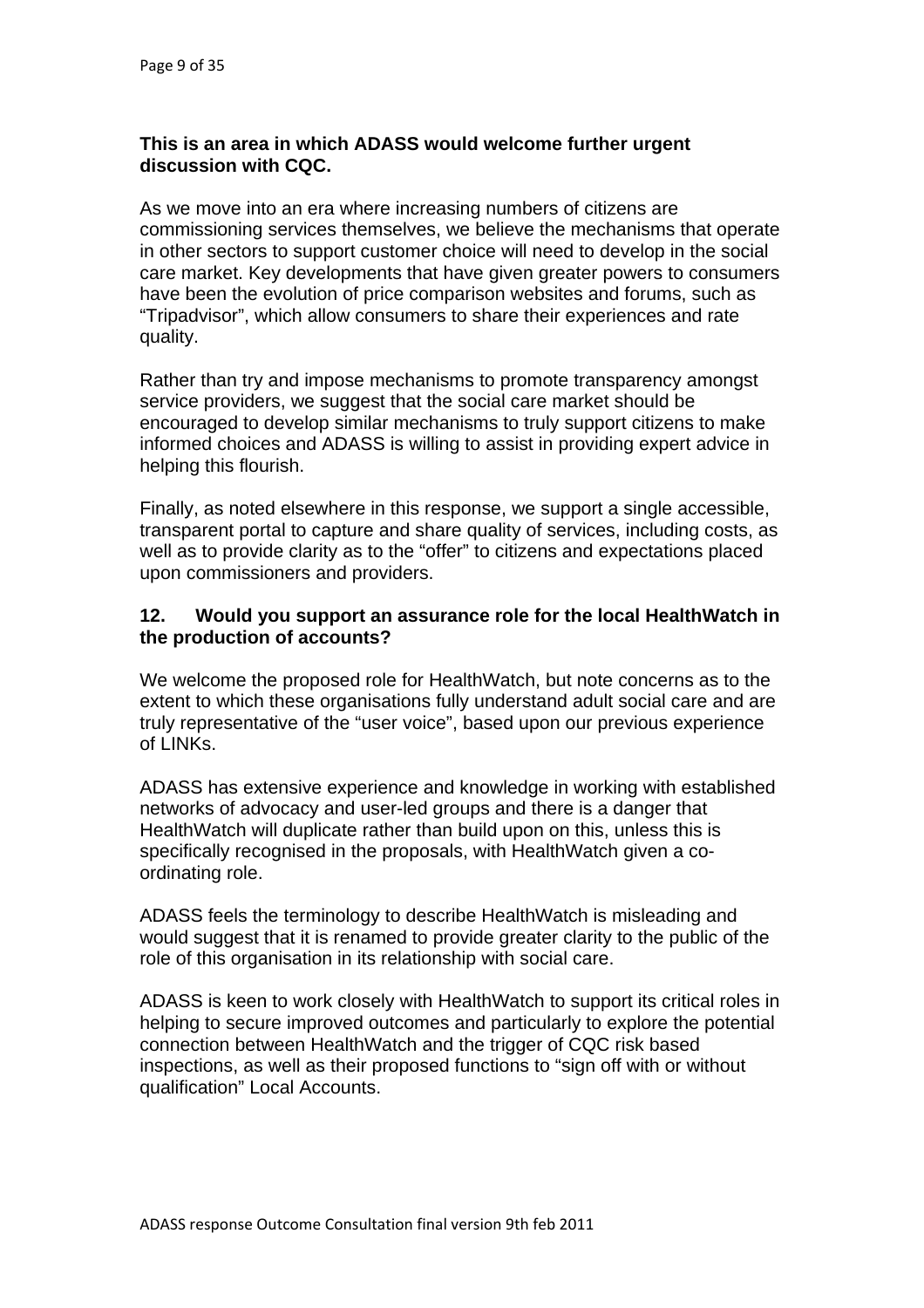#### 13. We would also be keen to receive views on whether user and **carer-l ed assessments could support transparency and empower local people?**

We are fully committed to both transparency and empowering citizens within the context of user and care-led assessments

ADASS has been instrumental in developing genuine user and care-led assessments, and has been working closely with the DH ([Outcom](http://www.puttingpeoplefirst.org.uk/_library/Resources/Personalisation/Personalisation_advice/OutcomeFocusedReviews2.pdf)e Review) [in testing approaches that can be applied in the proposed Outc](http://www.puttingpeoplefirst.org.uk/_library/Resources/Personalisation/Personalisation_advice/OutcomeFocusedReviews2.pdf)ome Framework particularly as from 2012/13, when it is jointly anticipated that a fully developed and owned set of outcome measures will be available.

It is noted that this development work on a "genuine outcome measure" has involved a group of disabled people, family carers and people from a number councils testing different approaches, but all with the same focus upon the "outcome based measure" has the potential to extend beyond Adult Social Care and will continue to work with DH and stakeholders to seek the full outcomes experienced by these individuals. ADASS feels that this model opportunity of this approach.

Furthermore, ADASS has a strong history and ongoing commitment of working with User-Led Organisations and commissioning research to capture people's experience of social care services to improve service delivery, (i.e. the large scale ASCOT programme of research, undertaken by the Personal Social Services Research Unit over many years, looking at establishing the validity and reliability of outcome measures).

We will seek to ensure that this important work can continue to make a significant contribution to the development of an Outcome Framework and associated standards.

## 14. What role is there for "payment by results" or other financial incentives on providers of commissioners at a national level to support **the focus on quality and outcomes?**

We support the overall principle to encourage service improvement and innovation and that "payment by results" is a stimulus towards this. However, we have concerns as to whether such an approach can be translated into a national platform and we would support a more limited local approach on the following grounds that:

- Many councils have already developed schemes that incentivise quality, and imposing a national scheme could impact on these locally agreed arrangements.
- A national scheme would need to be underpinned by a national performance framework, which seems contrary to the direction proposed in the rest of the consultation document.
- The impact of personalisation and the consequent development of miscommissioning which may dimish opportunities for "payment by results" undertaken by traditional commissioners.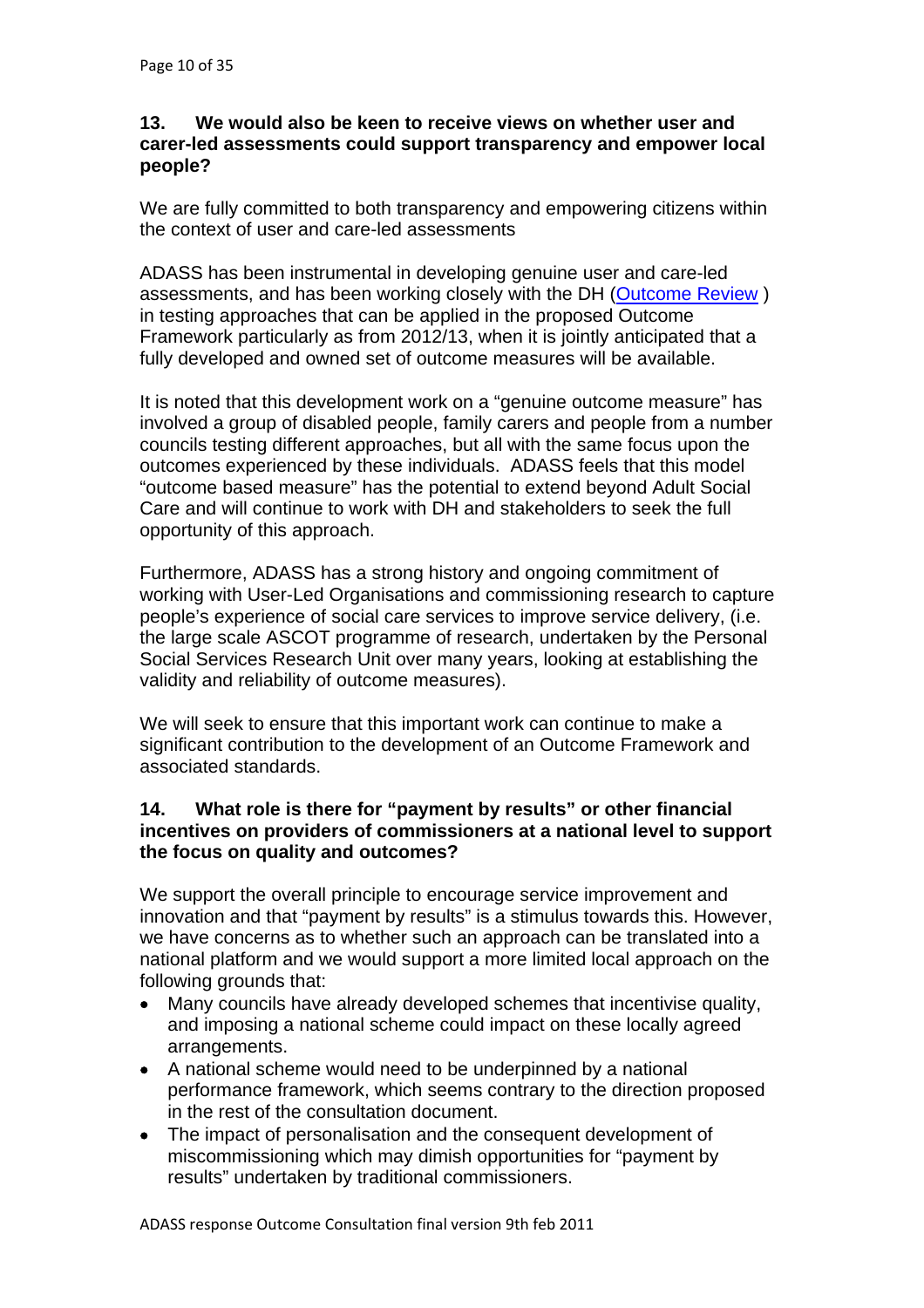We note that although a number of councils already operate mech anisms to reward providers who improve and maintain quality. The previous quality rating by CQC supported this as it provided an independent as sessment of the quality of a provider to supplement the council's own evidence , and without this, there is a real risk that councils will need to increas e their own monitorin g process, so increasing costs and adding to the "burden" upon providers.

It remains to be seen whether CQC's proposed new approach to assessing providers will be as robust as the previous quality rating methodology. Our concern is that it may favour the larger providers who have the administrative infrastructure and financial resources to apply for the "Excellence" rating.

Finally we note that any "payment by results" regime needs to be carefully designed to meet the specific outcomes and to be tailored to the circumstances, to ensure that it gives people choice and control and to avoid unintended consequences.

## 15. How should the Care Quality Commission ensure that future **? service inspections are risk-based and proportionate**

We support the role of CQC in providing public assurance of service quality complementary to critical role undertaken by Councils in the context of Sectorthrough risk based inspections, and perceive the role of CQC as Led Improvement.

We believe that any "CQC" Inspection team should include peer involvement from other councils, building upon Sector-Led Improvement approaches currently under development.

At the moment, these risk triggers and methodology are not in place and we remained concerned that this work needs to be prioritised urgently and that the proposals to trigger alerts are to based upon desk top analysis, rather than on-site and consumer feedback intelligence.

We welcome the opportunity to work closely with CQC (and HealthWatch) on the risk triggers and methodology for inspection and to align this with the work on Sector Led Improvement and Local Accounts

#### 16. Does the regulatory model of registration, compliance, and **inspection provide sufficient standards for ensuring Quality Standards across adult social care?**

Whilst we welcome the role of CQC in providing public assurance, our recent experience is that CQC role and influence has actually been diluted in the social care sector under new arrangements. For example the new proposals for registration and compliance for social care providers rely on desk top assessments of available evidence and may not provide the same level of safeguarding and quality monitoring as the previous approach.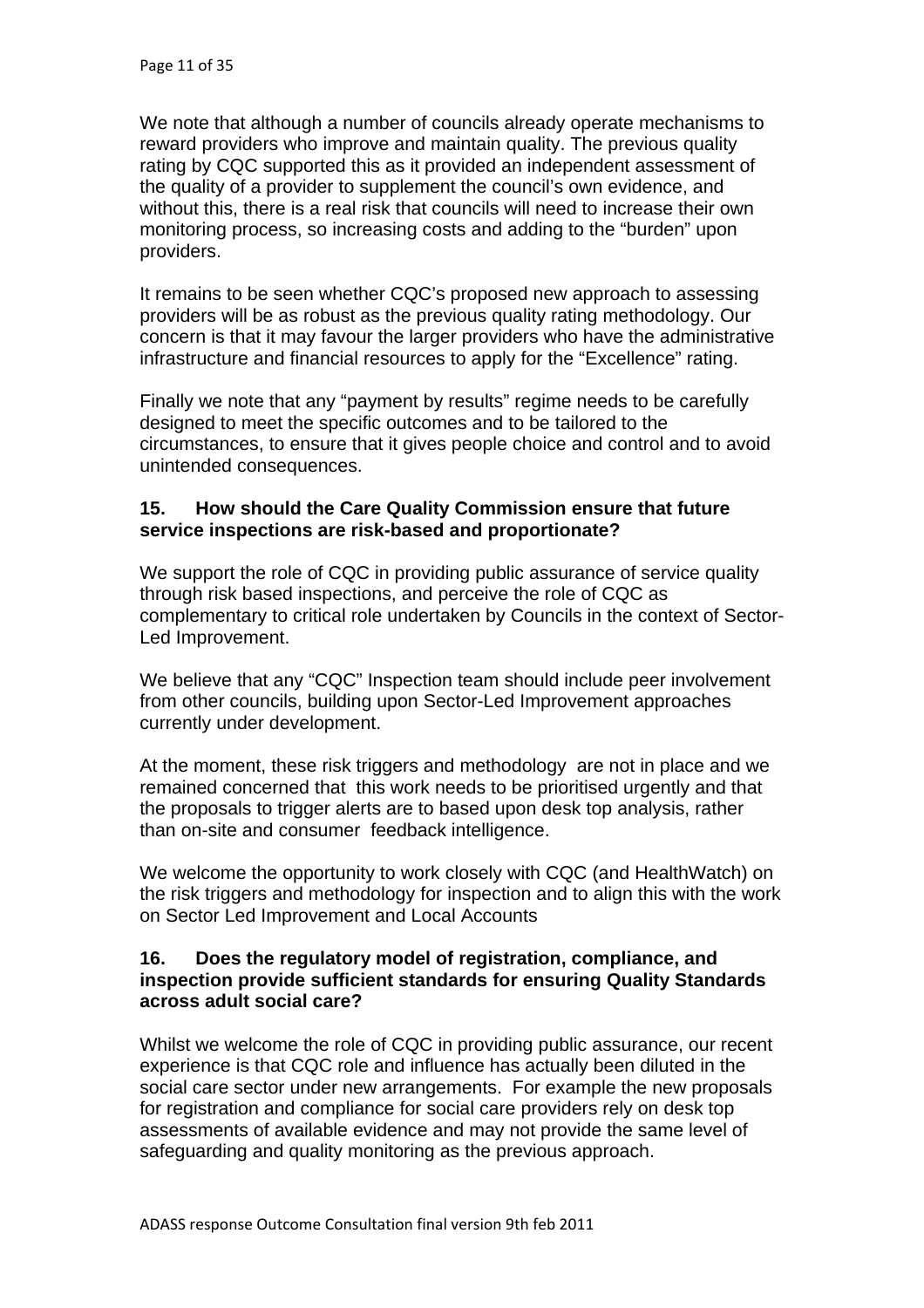It is important that CQC are able to share intelligence with councils to assist in ensuring quality standards and we welcome further discussions with CQC to put in place these arrangements.

#### 17. How best might independent monitoring of local council **arrangements for managing services be secured?**

Whilst we clearly recognise the value of Sector-Led Improvement, we remain importantly, the scarcity of resources and capacity within councils to take this forward in a meaningful way. **This is an important conversation that**  concerned as to the potential additional burden this may entail, and **ADASS wishes to hold with Government.** 

As noted in our response to q 15, we recognise the importance of public assurance in the independent monitoring of council services and we would endorse the view that CQC retain the role to undertake risk based inspection to complement Sector Led Improvement approaches.

### 18. Are these the most appropriate criteria for assessing measures? **Should other areas be considered?**

The six key criteria proposed for assessing the measures are all supported but other factors also need to be taken into account such as definition and measurement issues, perverse incentives, risks/consequences of inclusion in framework and possible alternative indicators. The detailed response to the proposed indicators attached as Appendix A uses both the six key criteria and these additional factors.

#### 19. Throughout the outcome domains, we would be grateful for your **views on the particular measures proposed**

A detailed response to all 22 proposed indicators is attached (Appendix A) and includes proposals for revising and replacing some indicators with the aim of achieving the best possible indicator set for 2011/12, within the significant constraint of the current set of data collections. Consideration must be given to any of the proposed indicators in terms of issues raised by councils previously. Councils are also keen to avoid the position where an indicator is flawed and councils are forced to try to defend their position because of a flaw in definition or interpretation. For this reason, it is critical that any contentious indicators are either refined or excluded. Moving forward into 2011/12, the work of the Zero Based Review will enable measures for important areas not covered in the current set of data collections to be added. Particular areas where new measures are required include prevention, reablement, assistive technology, advice and information services (including self funders), safeguarding and outcome based reviews (linked to the "three wishes" work) , with the ability to drill down to service user sub-categories such as dementia. In terms of accountability, there is also a need for value for money indicators.

It is noted that this technical response is also complemented by a separate response from the Social Services Review Group (SSRG).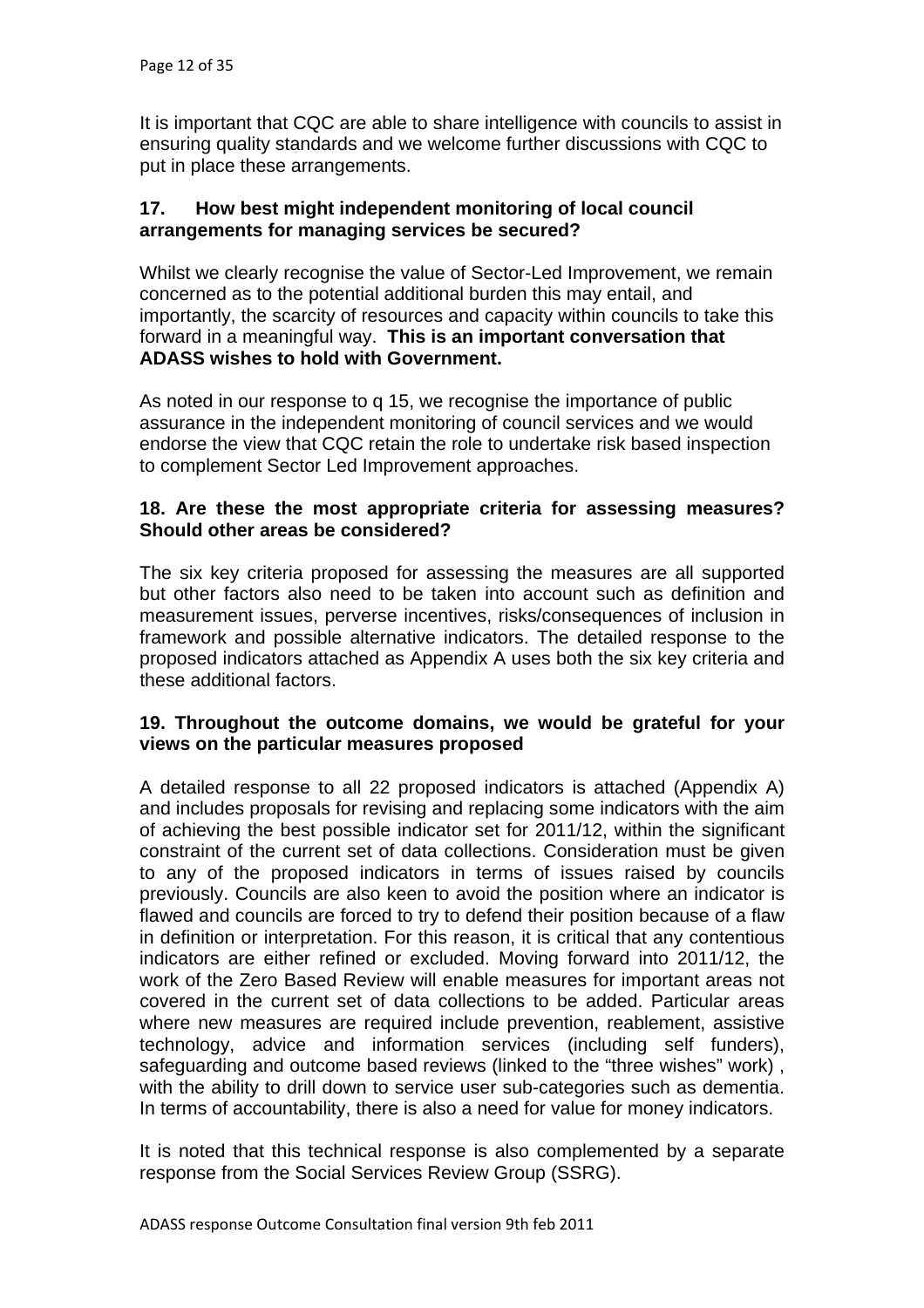#### **20. What are you views on the proposals to repeat the Carer' s Survey every two years to provide a more regul ar comparable source of data on outcomes for this group?**

The proposal to repeat the Carer's Survey is welcomed, but we believe that if carers' issues are genuinely to be given equal weight then the Carer's Survey should be undertaken on an annual basis although this may present significant resource issues, particularly for some smaller councils. With both the Adult Social Care Survey and the Carer's Survey we would want to see a thorough review to examine issues of length, complexity and value of information produced by the surveys in relation to the emerging outcomes and how they might be measured and in terms of value for money for the work involved.

#### 21. What are your views on designing common models for capturing outcome information at the local level, which could be adopted on a **standard basis?**

This is an interesting proposal and certainly worth pursuing. Councils are at different stages of implementing SDS, and it seems sensible to have models of capturing this information available to them so that they can learn from each other rather than reinventing the wheel. A key area for development would be measures that are linked closely to the service user/carer experience but are integrated into standard referral, assessment, support planning and review processes and thus monitored on a regular basis, rather than the result of an annual survey.

Various voluntary benchmarking and measurement arrangements have existed in adult social care for several years but these tend be based on ADASS regional groups or communities of interest (for example the "three Network). Moving on from these smaller groups to national standards that all councils will adhere to will be quite challenging, given the variety of approaches and systems in use, although discussions with DH are very mature as to taking these approaches forward. Wishes" measure developed within the ADASS South East Performance

#### **Sarah Norman: Joint Chair ADASS Standards & Performance Committee**

#### **Paul Najsarek: Joint Chair ADASS Standards & Performance Committee**

#### **Richard Jones: President ADASS**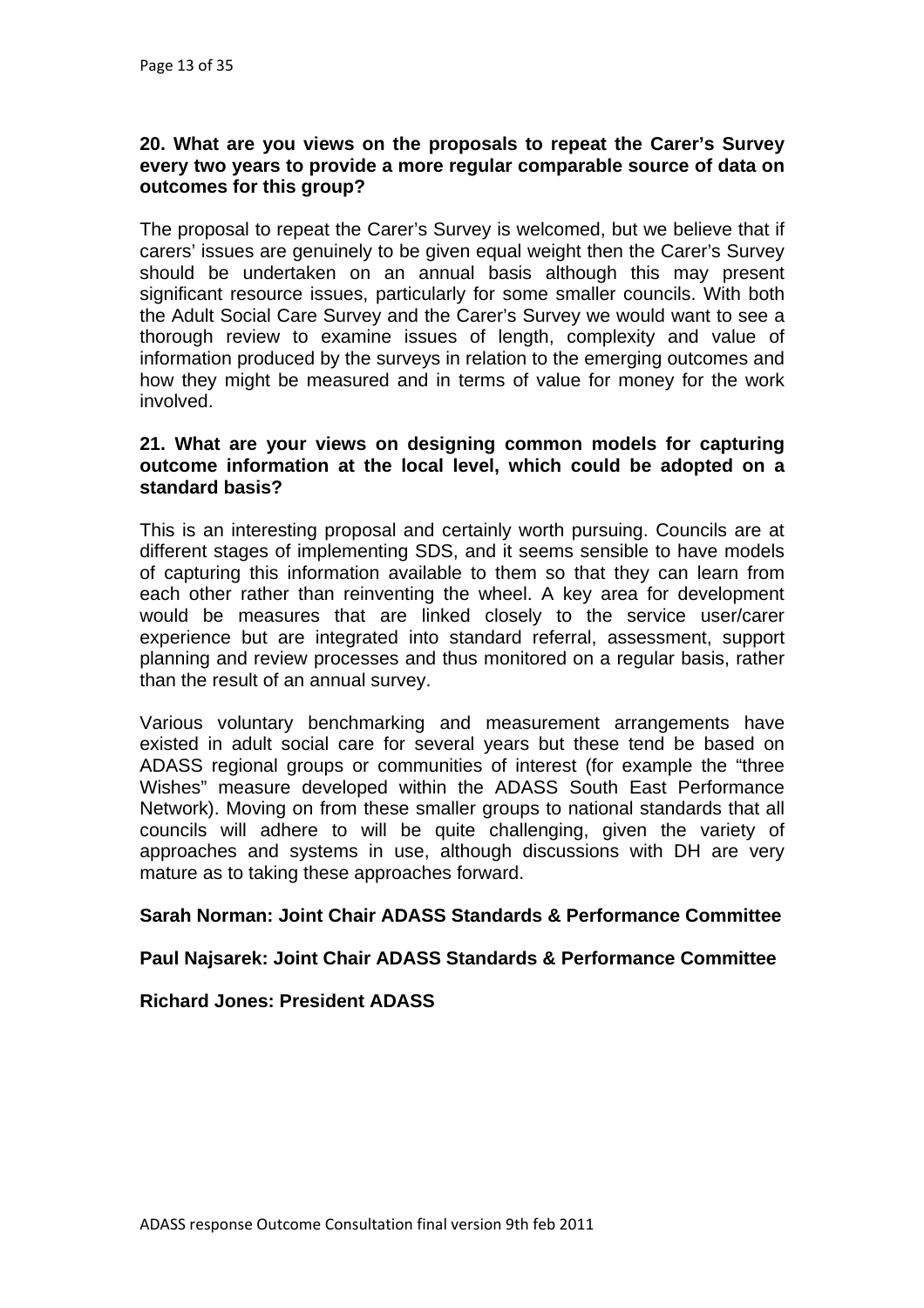# **Appendix A**

#### **Domain 1: Promoting personalisation and enhancing quality of life for people with care and support needs**

| <b>Measure 1A</b>                                         | Social care-related quality of life                                                                                                                                                                                                                                                                                                                                                                            |
|-----------------------------------------------------------|----------------------------------------------------------------------------------------------------------------------------------------------------------------------------------------------------------------------------------------------------------------------------------------------------------------------------------------------------------------------------------------------------------------|
| <b>Domain</b>                                             | Promoting personalisation and enhancing quality of life for people with care<br>and support needs (overarching measure)                                                                                                                                                                                                                                                                                        |
| <b>Rationale / Description</b>                            | A composite measure reflecting social care users' reported experience of<br>seven outcome domains: control, dignity, personal care, food and nutrition,<br>safety, social participation and accommodation. Provides an overarching<br>view of quality of life based on outcomes relevant to social care. Can be<br>weighted and able to be developed to show 'value added' by social care<br>within 1-2 years. |
| Data source                                               | Adult Social Care Survey (Social care data collections, to be published by<br>NHS IC from 2011)                                                                                                                                                                                                                                                                                                                |
| <b>Frequency of collection</b>                            | Annual                                                                                                                                                                                                                                                                                                                                                                                                         |
| <b>Relevant and meaningful</b><br>to the public           | No - whilst the ASCOT work by PSSRU is very interesting and potentially<br>very useful, making a composite indicator based on weighted responses to<br>seven different survey areas "meaningful to the public" will be very<br>challenging.                                                                                                                                                                    |
| <b>Substantially influenced by</b><br>adult social care   | Partial - Also of limited use in performance management at local level as<br>result will only be available annually and will be composite of seven factors.                                                                                                                                                                                                                                                    |
| Comparable between local<br>areas and over time           | Yes                                                                                                                                                                                                                                                                                                                                                                                                            |
| A measure of social care<br>outcome                       | Yes - concept of social care related quality of life.                                                                                                                                                                                                                                                                                                                                                          |
| Can be disaggregated by<br>equalities                     | Yes - but robust equalities analysis at a local level will need current plans for<br>stratified sampling to be agreed and implemented                                                                                                                                                                                                                                                                          |
| <b>Currently collected</b>                                | Yes                                                                                                                                                                                                                                                                                                                                                                                                            |
| <b>Definition and</b><br><b>Measurement Issues</b>        | None identified as yet - full detail yet to be specified but will be based on<br>PSSRU ASCOT methodology. Councils will want to see and understand the<br>formula in the ASCOT methodology and comment on this prior to its use -<br>although the data is not new, the formula is and the detail may need some<br>further work to secure ownership.                                                            |
| Data available and<br>statistically appropriate           | Yes                                                                                                                                                                                                                                                                                                                                                                                                            |
| Does the measure create<br>perverse incentives?           | None identified                                                                                                                                                                                                                                                                                                                                                                                                |
| <b>Risks or consequences of</b><br>inclusion in Framework | None identified                                                                                                                                                                                                                                                                                                                                                                                                |
| What alternative indicators<br>are feasible for this area | Appears to be the best available overarching measure for social care related<br>quality of life.                                                                                                                                                                                                                                                                                                               |
| <b>Overall comment</b>                                    | Include as described in national indicator framework but be aware of<br>limitations around making it "meaningful to the public".                                                                                                                                                                                                                                                                               |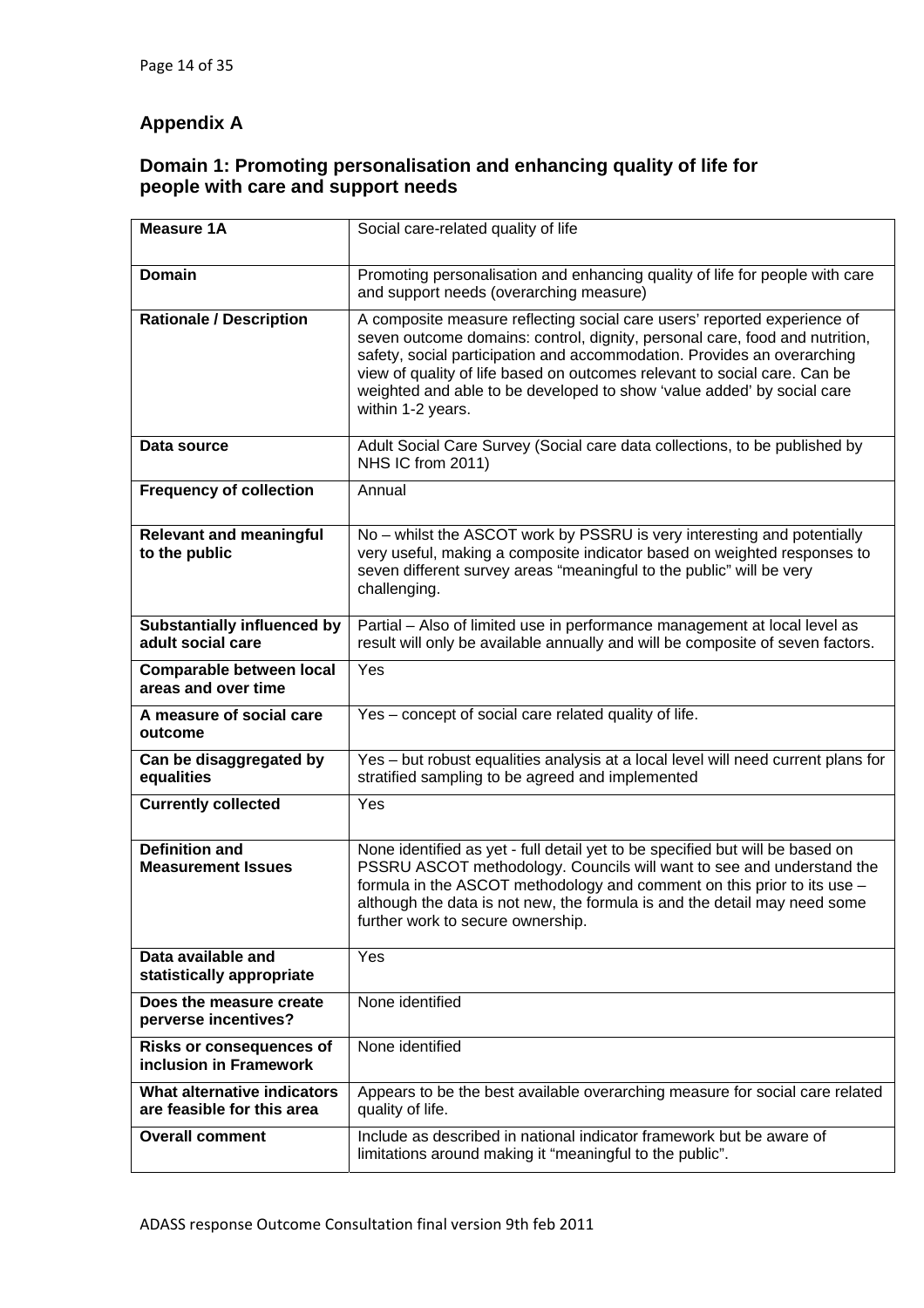| <b>Measure 1B</b>                                         | The proportion of people using adult social care services who have control<br>over their daily life                                                                                                                       |
|-----------------------------------------------------------|---------------------------------------------------------------------------------------------------------------------------------------------------------------------------------------------------------------------------|
| <b>Domain</b>                                             | Promoting personalisation and enhancing quality of life for people with care<br>and support needs (outcome measure)                                                                                                       |
| <b>Rationale / Description</b>                            | A self-reported measure, reflecting the individual's perception of their control<br>over their daily life. Control is a key aspect of independence, and contributes<br>to quality of life for people who use social care. |
| Data source                                               | Adult Social Care Survey (Social care data collections, to be published by<br>NHS IC from 2011)                                                                                                                           |
| <b>Frequency of collection</b>                            | Annual                                                                                                                                                                                                                    |
| <b>Relevant and meaningful</b><br>to the public           | Yes                                                                                                                                                                                                                       |
| <b>Substantially influenced by</b><br>adult social care   | Partial - Also of limited use in performance management at local level as<br>result will only be available annually.                                                                                                      |
| <b>Comparable between local</b><br>areas and over time    | Yes                                                                                                                                                                                                                       |
| A measure of social care<br>outcome                       | Yes - relates directly to the key issue of choice and control                                                                                                                                                             |
| Can be disaggregated by<br>equalities                     | Yes - but robust equalities analysis at a local level will need current plans for<br>stratified sampling to be agreed and implemented                                                                                     |
| <b>Currently collected</b>                                | Yes                                                                                                                                                                                                                       |
| <b>Definition and</b><br><b>Measurement Issues</b>        | None identified                                                                                                                                                                                                           |
| Data available and<br>statistically appropriate           | Yes                                                                                                                                                                                                                       |
| Does the measure create<br>perverse incentives?           | None identified                                                                                                                                                                                                           |
| <b>Risks or consequences of</b><br>inclusion in Framework | None identified                                                                                                                                                                                                           |
| What alternative indicators<br>are feasible for this area | Appears to be the best available measure for this area.                                                                                                                                                                   |
| <b>Overall comment</b>                                    | Include as described in national indicator framework.                                                                                                                                                                     |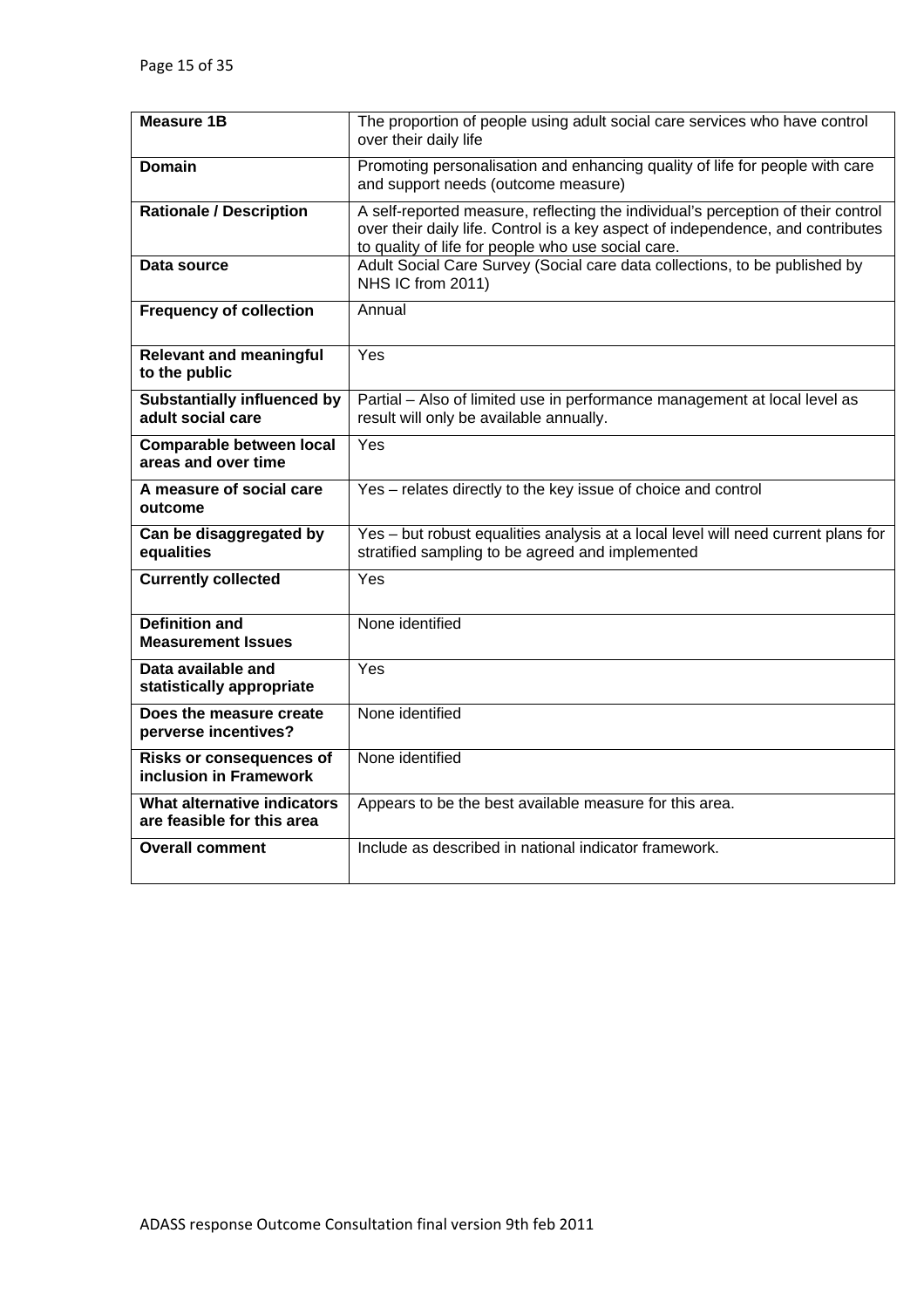| <b>Measure 1C</b>                                         | Carer-reported quality of life                                                                                                                                                                                                                                                                                                                                                                                                                                                                                                                                                                                                                                                                                                                                       |
|-----------------------------------------------------------|----------------------------------------------------------------------------------------------------------------------------------------------------------------------------------------------------------------------------------------------------------------------------------------------------------------------------------------------------------------------------------------------------------------------------------------------------------------------------------------------------------------------------------------------------------------------------------------------------------------------------------------------------------------------------------------------------------------------------------------------------------------------|
| <b>Domain</b>                                             | Promoting personalisation and enhancing quality of life for people with care<br>and support needs (outcome measure)                                                                                                                                                                                                                                                                                                                                                                                                                                                                                                                                                                                                                                                  |
| <b>Rationale / Description</b>                            | A composite measure reflecting the combination of a number of carer-<br>reported outcomes: control, personal care, safety, occupation, time and<br>space, social participation, support and encouragement. This is the only<br>current measure related to quality of life for carers available, and supports a<br>number of the most important outcomes identified by carers themselves, to<br>which social care contributes.                                                                                                                                                                                                                                                                                                                                        |
| Data source                                               | Carers' Survey (ongoing status to be determined, subject to consultation<br>views)                                                                                                                                                                                                                                                                                                                                                                                                                                                                                                                                                                                                                                                                                   |
| <b>Frequency of collection</b>                            | Biennial (to be confirmed)                                                                                                                                                                                                                                                                                                                                                                                                                                                                                                                                                                                                                                                                                                                                           |
| <b>Relevant and meaningful</b><br>to the public           | No – whilst the ASCOT work by PSSRU is very interesting and potentially<br>very useful, making a composite indicator based on weighted responses to<br>seven different survey areas "meaningful to the public" will be very<br>challenging.                                                                                                                                                                                                                                                                                                                                                                                                                                                                                                                          |
| <b>Substantially influenced by</b><br>adult social care   | Partial - Also of limited use in performance management at local level as<br>result will only be available biennially and will be composite of seven factors.                                                                                                                                                                                                                                                                                                                                                                                                                                                                                                                                                                                                        |
| <b>Comparable between local</b><br>areas and over time    | Yes                                                                                                                                                                                                                                                                                                                                                                                                                                                                                                                                                                                                                                                                                                                                                                  |
| A measure of social care<br>outcome                       | Yes - concept of social care related quality of life for carers.                                                                                                                                                                                                                                                                                                                                                                                                                                                                                                                                                                                                                                                                                                     |
| Can be disaggregated by<br>equalities                     | Yes - but robust equalities analysis at a local level will need current plans for<br>stratified sampling to be agreed and implemented                                                                                                                                                                                                                                                                                                                                                                                                                                                                                                                                                                                                                                |
| <b>Currently collected</b>                                | Yes - frequency of collection needs to be at least biennial, annual would<br>give equal weight to carers issues if this was achievable.                                                                                                                                                                                                                                                                                                                                                                                                                                                                                                                                                                                                                              |
| <b>Definition and</b><br><b>Measurement Issues</b>        | None identified as yet - full detail yet to be specified but will be based on<br>PSSRU ASCOT methodology. Councils will want to see and understand the<br>formula in the ASCOT methodology and comment on this prior to its use -<br>although the data is not new, the formula is and the detail may need some<br>further work to secure ownership.<br>Also, recent work by PSSRU on the pilot Carers' Survey has indicated that<br>variations reported between councils may be due to wide variations between<br>carers and services they receive. There are related definitional issues in<br>terms of the difference between carers known to councils and carers<br>assessed/reviewed in the period. Work on these issues by the User Survey<br>Group is in hand. |
| Data available and<br>statistically appropriate           | Yes                                                                                                                                                                                                                                                                                                                                                                                                                                                                                                                                                                                                                                                                                                                                                                  |
| Does the measure create<br>perverse incentives?           | None identified                                                                                                                                                                                                                                                                                                                                                                                                                                                                                                                                                                                                                                                                                                                                                      |
| <b>Risks or consequences of</b><br>inclusion in Framework | None identified                                                                                                                                                                                                                                                                                                                                                                                                                                                                                                                                                                                                                                                                                                                                                      |
| What alternative indicators<br>are feasible for this area | Appears to be the best available measure for this area.                                                                                                                                                                                                                                                                                                                                                                                                                                                                                                                                                                                                                                                                                                              |
| <b>Overall comment</b>                                    | Include as described in national indicator framework but be aware of<br>limitations around making it "meaningful to the public".                                                                                                                                                                                                                                                                                                                                                                                                                                                                                                                                                                                                                                     |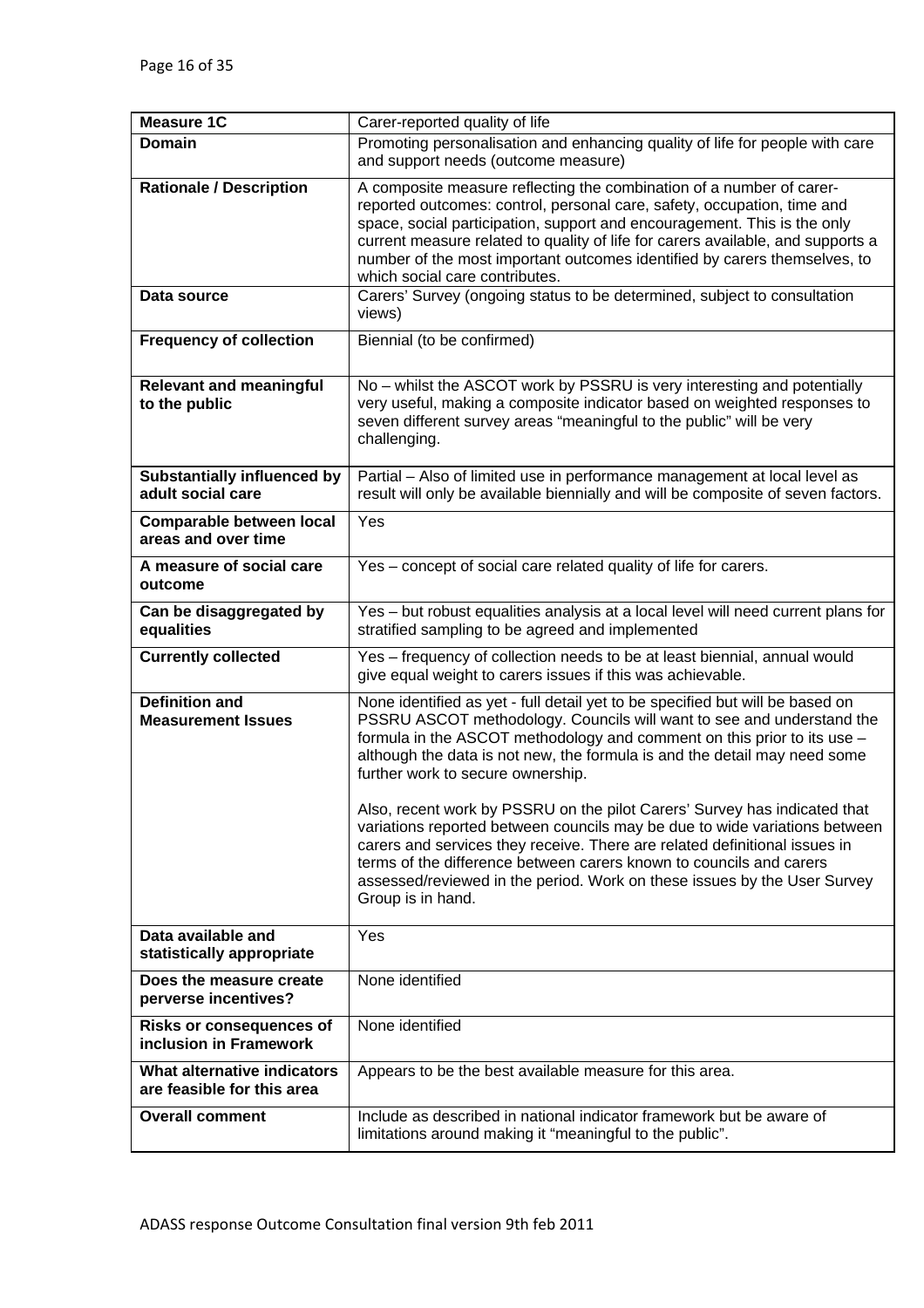| <b>Measure 1D</b>                                                                   | People with long-term conditions supported to be independent and in control<br>of their condition                                                                                                                                                                                                                                                                                                                                                                                                                                                                                                                           |
|-------------------------------------------------------------------------------------|-----------------------------------------------------------------------------------------------------------------------------------------------------------------------------------------------------------------------------------------------------------------------------------------------------------------------------------------------------------------------------------------------------------------------------------------------------------------------------------------------------------------------------------------------------------------------------------------------------------------------------|
| <b>Domain</b>                                                                       | Promoting personalisation and enhancing quality of life for people with care<br>and support needs (outcome measure)                                                                                                                                                                                                                                                                                                                                                                                                                                                                                                         |
| <b>Rationale / Description</b>                                                      | A patient-reported measure, through which people with a long-term condition<br>report on whether have had enough support from local services to manage<br>their condition. This is a broader measure using NHS-sourced data, which<br>captures a wider group of individuals than the social care user equivalent,<br>but within the same outcome theme. Social care will be one of the major<br>services influencing responses.                                                                                                                                                                                             |
| Data source                                                                         | NHS GP Patient Survey (www.gp-patient.co.uk/results)                                                                                                                                                                                                                                                                                                                                                                                                                                                                                                                                                                        |
| <b>Frequency of collection</b>                                                      | Annual                                                                                                                                                                                                                                                                                                                                                                                                                                                                                                                                                                                                                      |
| <b>Relevant and meaningful</b><br>to the public                                     | Yes                                                                                                                                                                                                                                                                                                                                                                                                                                                                                                                                                                                                                         |
| <b>Substantially influenced by</b><br>adult social care                             | No – as this is a GP survey asking patients if they had "enough support from<br>local services or organisations to help manage their long term health<br>condition(s)", patients will inevitably respond primarily in terms of health<br>related issues, particularly around their experience of primary and secondary<br>health care, and are likely to give little if any regard to social care inputs or<br>support. Indeed, many of the people responding to the GP survey may have<br>had no need for social care inputs or support and had no contact with social<br>care so it will play no part in their responses. |
| <b>Comparable between local</b><br>areas and over time                              | Yes                                                                                                                                                                                                                                                                                                                                                                                                                                                                                                                                                                                                                         |
| A measure of social care<br>outcome                                                 | No - as this is part of GP patient survey the focus will inevitably be on health<br>rather than social care aspects and many respondents may have had no<br>need for social care support and had no contact with social care.                                                                                                                                                                                                                                                                                                                                                                                               |
| Can be disaggregated by<br>equalities                                               | Yes                                                                                                                                                                                                                                                                                                                                                                                                                                                                                                                                                                                                                         |
| <b>Currently collected</b>                                                          | Yes                                                                                                                                                                                                                                                                                                                                                                                                                                                                                                                                                                                                                         |
| <b>Definition and</b>                                                               | As this is part of GP patient survey focus will inevitably be on health rather                                                                                                                                                                                                                                                                                                                                                                                                                                                                                                                                              |
| <b>Measurement Issues</b>                                                           | than social care aspects and many respondents may have had no need for<br>social care support and had no contact with social care. If instead an<br>equivalent question was added to the annual Adult Social Care Survey, as<br>suggested in the Zero Based Review consultations, then respondents would<br>be answering the question in a social care context, rather than primarily a<br>health context, and would be people who had actual experience of social<br>care, making it a much more valid measure.                                                                                                            |
| Data available and<br>statistically appropriate                                     | Yes - data would also be available for the alternate proposal of surveying<br>this issue through the annual Adult Social Care Survey.                                                                                                                                                                                                                                                                                                                                                                                                                                                                                       |
| Does the measure create<br>perverse incentives?                                     | No - GP survey based measure would probably be seen as mainly irrelevant<br>by most of adult social care community.                                                                                                                                                                                                                                                                                                                                                                                                                                                                                                         |
| <b>Risks or consequences of</b><br>inclusion in Framework                           | Likely to be seen as mainly irrelevant by most of adult social care community<br>and thus inclusion will negatively impact on the overall perception of the<br>relevance and value of the new national outcomes framework.                                                                                                                                                                                                                                                                                                                                                                                                  |
| What alternative indicators<br>are feasible for this area<br><b>Overall comment</b> | As stated above, if instead an equivalent question was added to the annual<br>Adult Social Care Survey then respondents would be answering the question<br>in a social care context, rather than primarily a health context, and would be<br>people who had actual experience of social care, making it a much more<br>valid measure.<br>Replace with an equivalent question added to the annual Adult Social Care                                                                                                                                                                                                          |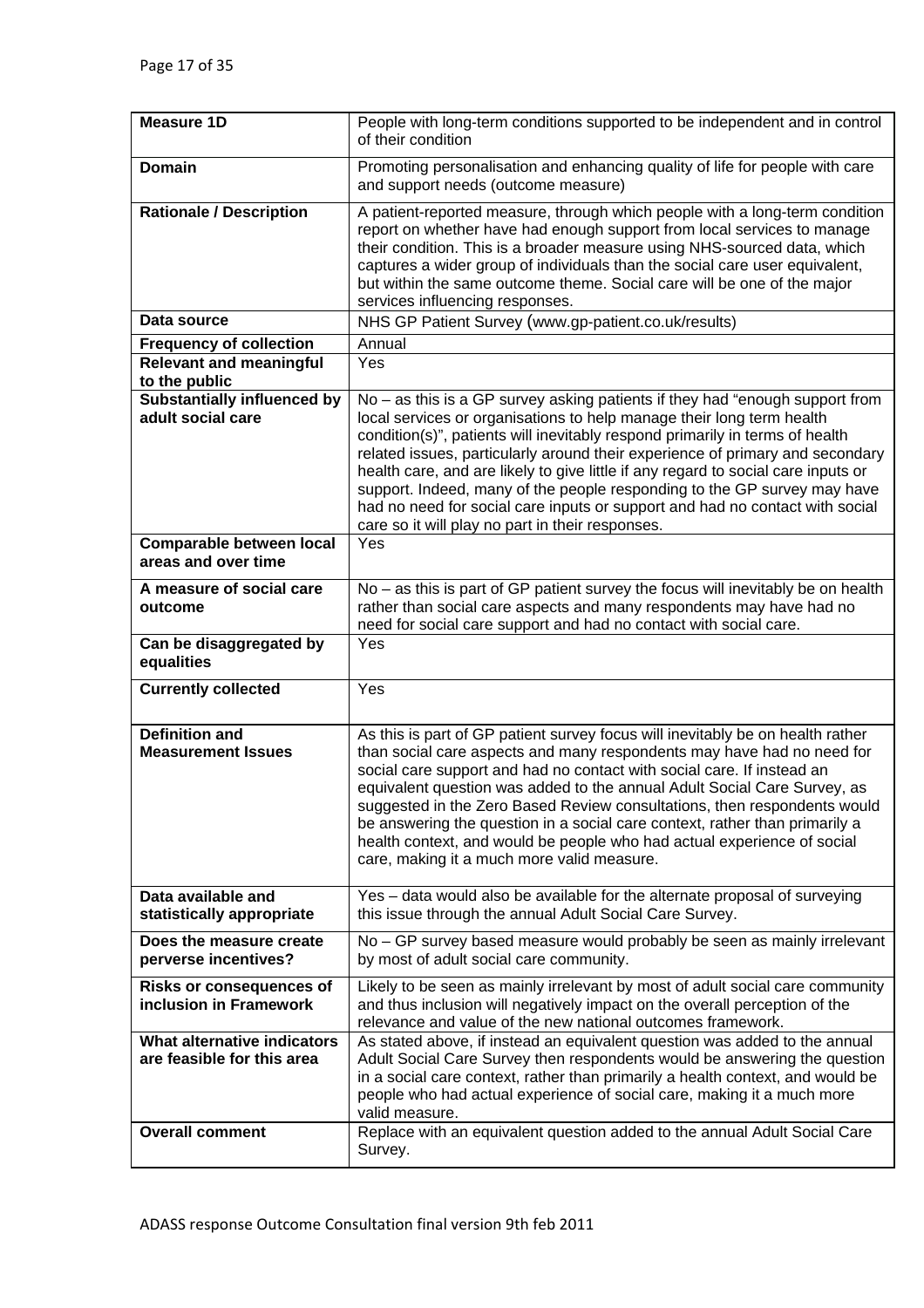| <b>Measure 1E</b>                                         | Proportion of adults with learning disabilities in employment                                                                                                                                                                                                                                                                                                                                                                                                                                                                                  |
|-----------------------------------------------------------|------------------------------------------------------------------------------------------------------------------------------------------------------------------------------------------------------------------------------------------------------------------------------------------------------------------------------------------------------------------------------------------------------------------------------------------------------------------------------------------------------------------------------------------------|
| <b>Domain</b>                                             | Promoting personalisation and enhancing quality of life for people with care<br>and support needs (outcome measure)                                                                                                                                                                                                                                                                                                                                                                                                                            |
| <b>Rationale / Description</b>                            | This measures the proportion of adults with learning disabilities known to the<br>council who are in paid employment. It is a key outcome for people with<br>learning disabilities, supporting improved quality of life and reducing the risk<br>of social exclusion.                                                                                                                                                                                                                                                                          |
| Data source                                               | Adult Social Care Combined Activity Return (Social care data collections,<br>published by NHS IC: http://nascis.ic.nhs.uk/)                                                                                                                                                                                                                                                                                                                                                                                                                    |
| <b>Frequency of collection</b>                            | Annual                                                                                                                                                                                                                                                                                                                                                                                                                                                                                                                                         |
| <b>Relevant and meaningful</b><br>to the public           | Yes                                                                                                                                                                                                                                                                                                                                                                                                                                                                                                                                            |
| <b>Substantially influenced by</b><br>adult social care   | Partial                                                                                                                                                                                                                                                                                                                                                                                                                                                                                                                                        |
| Comparable between local<br>areas and over time           | Yes                                                                                                                                                                                                                                                                                                                                                                                                                                                                                                                                            |
| A measure of social care<br>outcome                       | Yes                                                                                                                                                                                                                                                                                                                                                                                                                                                                                                                                            |
| Can be disaggregated by<br>equalities                     | Partial – scope for robust equalities analysis at a local level is very limited as<br>this is a small subset of adults with learning disabilities aged 18 to 64 years.                                                                                                                                                                                                                                                                                                                                                                         |
| <b>Currently collected</b>                                | Yes                                                                                                                                                                                                                                                                                                                                                                                                                                                                                                                                            |
| <b>Definition and</b><br><b>Measurement Issues</b>        | As currently defined (NI 146), this indicator measures adults with learning<br>disabilities who are known to social care and are assessed or reviewed<br>(mainly reviewed) in the year. It takes the actual performance on supporting<br>people with learning disabilities in employment and filters it through the<br>reviewing performance for adults with learning disabilities - thus a council<br>could have an excellent employment support service but poor reviewing<br>performance and score badly against this employment indicator. |
| Data available and<br>statistically appropriate           | Yes - but whilst data is available, this is a very small subset of adults with<br>learning disability aged 18 to 64 years known to adult social care so there<br>are doubts about its robustness as a measure.                                                                                                                                                                                                                                                                                                                                 |
| Does the measure create<br>perverse incentives?           | Yes – as the indicator measures people reviewed who are in employment<br>there is a perverse incentive to review people in employment rather than<br>those not in employment, who may be in more need of support. Also, there is<br>perverse incentive to keep adults with learning disabilities "on the books" so<br>they can be counted in this indicator when they should be living<br>independently in the community without social care involvement.                                                                                      |
| <b>Risks or consequences of</b><br>inclusion in Framework | Inclusion of the current indicator in the national outcomes framework will<br>miss the opportunity to focus solely on employment and not contaminate this<br>with reviews.                                                                                                                                                                                                                                                                                                                                                                     |
| What alternative indicators<br>are feasible for this area | As stated above, the current national indicator could be revised to focus<br>solely on employment without reviews element, enabling this to be monitored<br>more robustly and social care appropriately held to account.                                                                                                                                                                                                                                                                                                                       |
| <b>Overall comment</b>                                    | Revise the indicator to focus solely on employment without the reviews<br>element, enabling this to be monitored more robustly and social care<br>appropriately held to account.                                                                                                                                                                                                                                                                                                                                                               |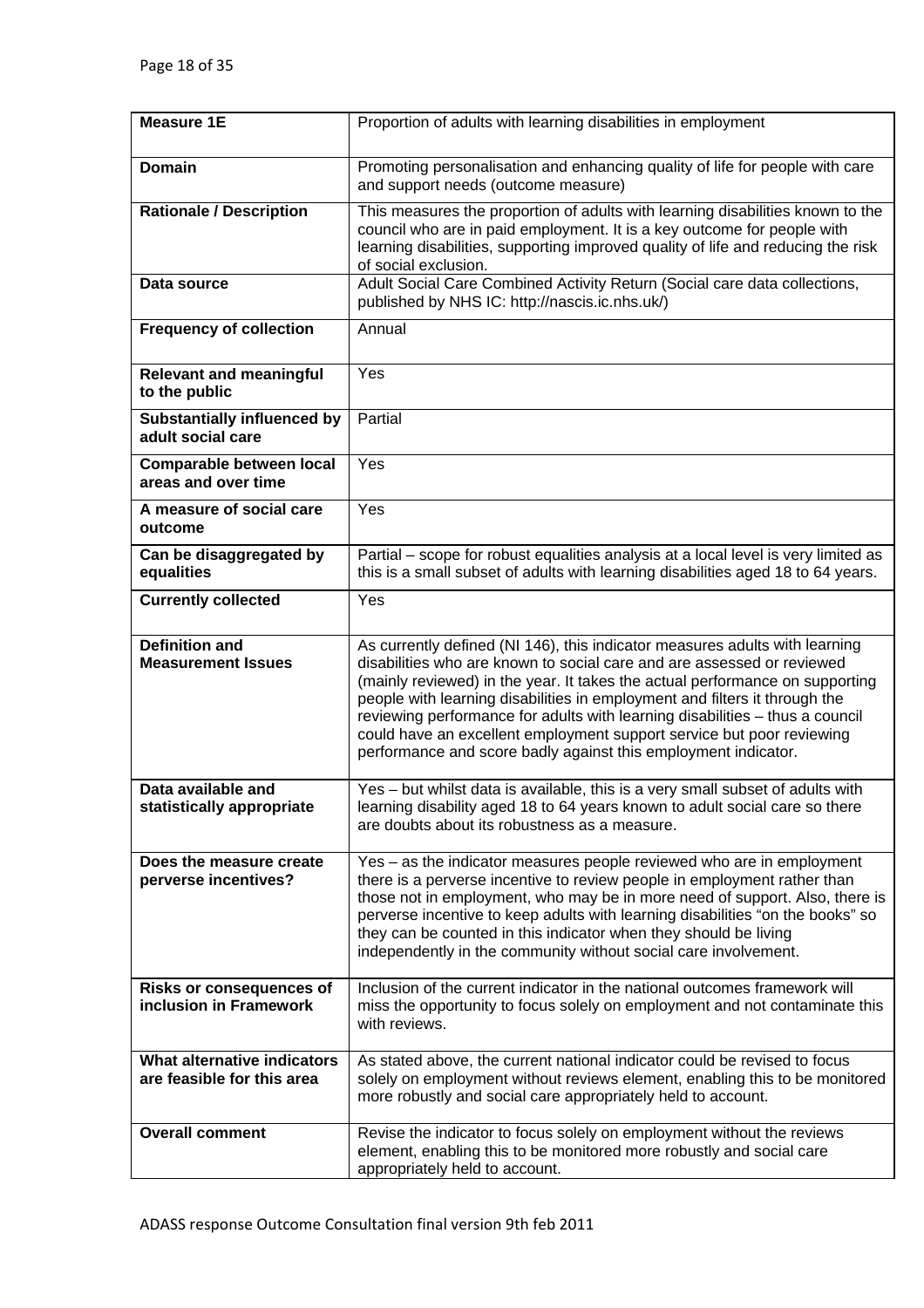| <b>Measure 1F</b>                                         | Proportion of adults in contact with secondary mental health services in<br>employment                                                                                                                                                                                                                                                                                                                                                                                                                            |
|-----------------------------------------------------------|-------------------------------------------------------------------------------------------------------------------------------------------------------------------------------------------------------------------------------------------------------------------------------------------------------------------------------------------------------------------------------------------------------------------------------------------------------------------------------------------------------------------|
| <b>Domain</b>                                             | Promoting personalisation and enhancing quality of life for people with care<br>and support needs (outcome measure)                                                                                                                                                                                                                                                                                                                                                                                               |
| <b>Rationale / Description</b>                            | This measures the proportion of adults in contact with secondary mental<br>health services and on the Care Programme Approach who are in paid<br>employment. It measures an important outcome for people with mental<br>health problems, improving quality of life and reducing the risk of social<br>exclusion.                                                                                                                                                                                                  |
| Data source                                               | Mental Health National Minimum Data Set (NHS Information Centre:<br>www.ic.nhs.uk/services/mental-health/mental-health-minimum-dataset-<br>mhmds)                                                                                                                                                                                                                                                                                                                                                                 |
| <b>Frequency of collection</b>                            | Annual                                                                                                                                                                                                                                                                                                                                                                                                                                                                                                            |
| <b>Relevant and meaningful</b><br>to the public           | Yes                                                                                                                                                                                                                                                                                                                                                                                                                                                                                                               |
| <b>Substantially influenced by</b><br>adult social care   | Partial                                                                                                                                                                                                                                                                                                                                                                                                                                                                                                           |
| Comparable between local<br>areas and over time           | Yes                                                                                                                                                                                                                                                                                                                                                                                                                                                                                                               |
| A measure of social care<br>outcome                       | Yes                                                                                                                                                                                                                                                                                                                                                                                                                                                                                                               |
| Can be disaggregated by<br>equalities                     | Partial – scope for robust equalities analysis at a local level is very limited as<br>this is a small subset of adults with mental health needs aged 18 to 64 years.                                                                                                                                                                                                                                                                                                                                              |
| <b>Currently collected</b>                                | Yes                                                                                                                                                                                                                                                                                                                                                                                                                                                                                                               |
| <b>Definition and</b><br><b>Measurement Issues</b>        | As currently defined (NI 150), this indicator measures adults on the Care<br>Programme Approach who are assessed or reviewed (mainly reviewed) in<br>the year. It takes the actual performance on supporting people with mental<br>health needs in employment and filters it through the reviewing performance<br>for adults with mental health needs - thus a council could have an excellent<br>employment support service but poor reviewing performance and score<br>badly against this employment indicator. |
| Data available and<br>statistically appropriate           | Yes - but whilst data is available this is a very small subset of adults with<br>mental health needs aged 18 to 64 years known to adult social care so there<br>are doubts about its robustness as a measure.                                                                                                                                                                                                                                                                                                     |
| Does the measure create<br>perverse incentives?           | Yes – as the indicator measures people reviewed who are in employment<br>there is a perverse incentive to review people in employment rather than<br>those not in employment, who may be in more need of support. Also, there is<br>perverse incentive to keep adults with mental health needs "on the books" so<br>they can be counted in this indicator when they should be living<br>independently in the community without social care involvement.                                                           |
| <b>Risks or consequences of</b><br>inclusion in Framework | Inclusion of the current indicator in the national outcomes framework will<br>miss the opportunity to focus solely on employment and not contaminate this<br>with reviews.                                                                                                                                                                                                                                                                                                                                        |
| What alternative indicators<br>are feasible for this area | As stated above, the current national indicator could be revised to focus<br>solely on employment without reviews element, enabling this to be monitored<br>more robustly and social care appropriately held to account.                                                                                                                                                                                                                                                                                          |
| <b>Overall comment</b>                                    | Revise the indicator to focus solely on employment without the reviews<br>element, enabling this to be monitored more robustly and social care<br>appropriately held to account.                                                                                                                                                                                                                                                                                                                                  |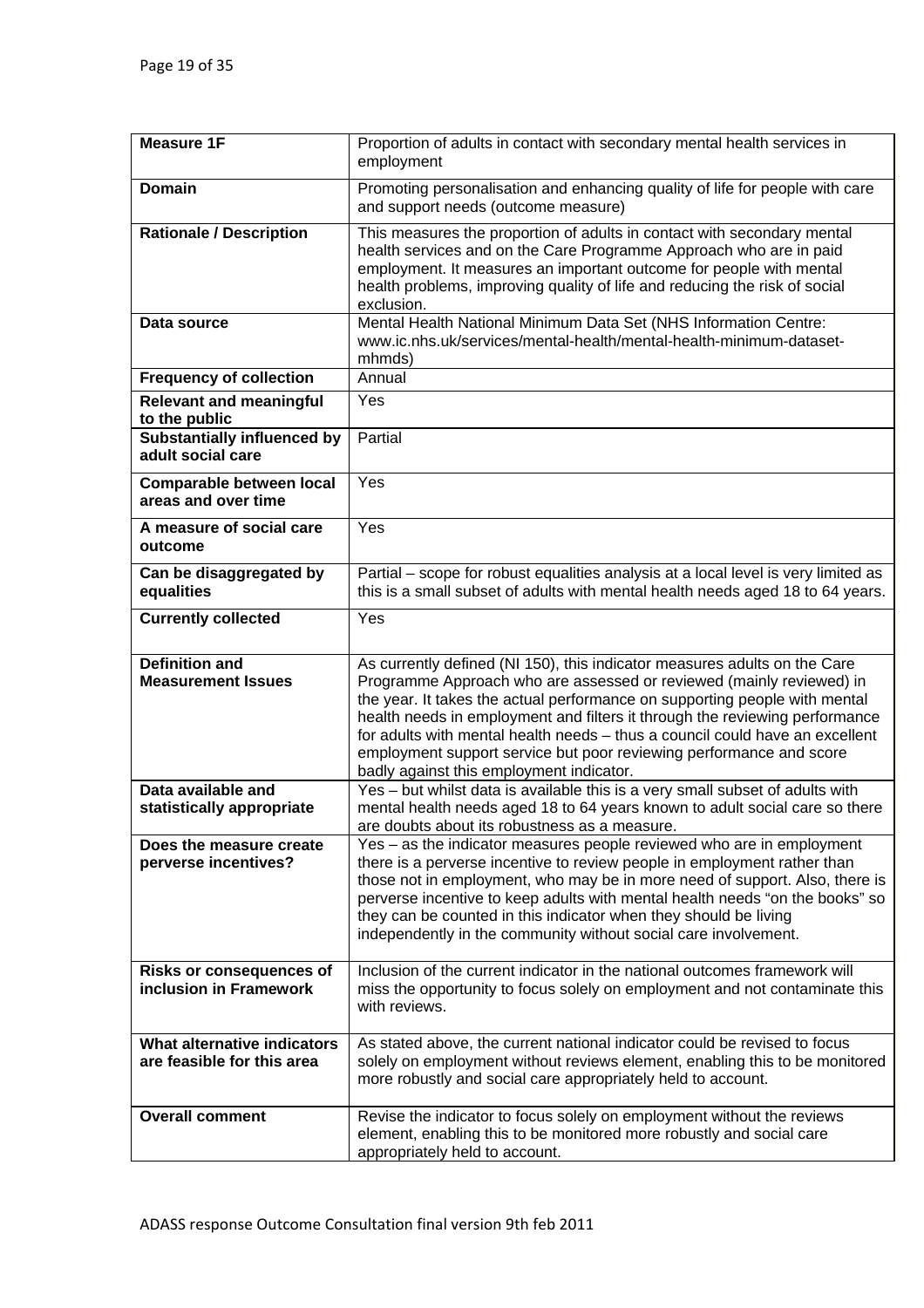| <b>Measure 1G</b>                                         | Proportion of people using social care who receive self-directed support                                                                                                                                                                                                                                                                                                                                                                                                                                                                                                                                                                                                                                                                                                                                                                                                                                                                                        |
|-----------------------------------------------------------|-----------------------------------------------------------------------------------------------------------------------------------------------------------------------------------------------------------------------------------------------------------------------------------------------------------------------------------------------------------------------------------------------------------------------------------------------------------------------------------------------------------------------------------------------------------------------------------------------------------------------------------------------------------------------------------------------------------------------------------------------------------------------------------------------------------------------------------------------------------------------------------------------------------------------------------------------------------------|
| <b>Domain</b>                                             | Promoting personalisation and enhancing quality of life for people with care<br>and support needs (supporting quality measure)                                                                                                                                                                                                                                                                                                                                                                                                                                                                                                                                                                                                                                                                                                                                                                                                                                  |
| <b>Rationale / Description</b>                            | Personalisation is one of the most important policy objectives for adult social<br>care, and this measure is intended to demonstrate the success of councils in<br>providing self-directed support (including personal budgets) to those who<br>use services. Although this is an activity measure, it is closely related to<br>improved outcomes and supports the aims of the Social Care Vision and<br>partnership agreement. The definition of the existing indicator will be<br>reviewed with the sector, and appropriate amendments made to ensure this<br>reflects policy intent.                                                                                                                                                                                                                                                                                                                                                                         |
| Data source                                               | Referrals, Assessments and Packages of care (RAP) (Social care data<br>collections, published by NHS IC: http://nascis.ic.nhs.uk/)                                                                                                                                                                                                                                                                                                                                                                                                                                                                                                                                                                                                                                                                                                                                                                                                                              |
| <b>Frequency of collection</b>                            | Annual                                                                                                                                                                                                                                                                                                                                                                                                                                                                                                                                                                                                                                                                                                                                                                                                                                                                                                                                                          |
| <b>Relevant and meaningful</b><br>to the public           | Yes                                                                                                                                                                                                                                                                                                                                                                                                                                                                                                                                                                                                                                                                                                                                                                                                                                                                                                                                                             |
| <b>Substantially influenced by</b><br>adult social care   | Yes                                                                                                                                                                                                                                                                                                                                                                                                                                                                                                                                                                                                                                                                                                                                                                                                                                                                                                                                                             |
| <b>Comparable between local</b><br>areas and over time    | Yes                                                                                                                                                                                                                                                                                                                                                                                                                                                                                                                                                                                                                                                                                                                                                                                                                                                                                                                                                             |
| A measure of social care<br>outcome                       | Yes                                                                                                                                                                                                                                                                                                                                                                                                                                                                                                                                                                                                                                                                                                                                                                                                                                                                                                                                                             |
| Can be disaggregated by<br>equalities                     | Yes                                                                                                                                                                                                                                                                                                                                                                                                                                                                                                                                                                                                                                                                                                                                                                                                                                                                                                                                                             |
|                                                           |                                                                                                                                                                                                                                                                                                                                                                                                                                                                                                                                                                                                                                                                                                                                                                                                                                                                                                                                                                 |
| <b>Currently collected</b>                                | Yes                                                                                                                                                                                                                                                                                                                                                                                                                                                                                                                                                                                                                                                                                                                                                                                                                                                                                                                                                             |
| <b>Definition and</b><br><b>Measurement Issues</b>        | As currently defined (NI 130), this indicator combines people who have<br>followed a Self Directed Support process and those who have received a<br>Direct Payment. Whilst it can clearly be argued that a Direct Payment gives<br>people choice and control in how their support needs are met and is thus an<br>outcome, it is far harder to argue that solely following a Self Directed Support<br>process gives people an equivalent choice and control outcome. It is thus<br>proposed that these two elements are separated out into two indicators -<br>people receiving support following a Self Directed Support process and<br>people receiving Direct Payments in the year (which by 2011/12 will be<br>largely a subset of the former). The denominator for this indicator urgently<br>needs to be revised to remove services not eligible for Self Directed Support<br>such as reablement and rehabilitation that could cause perverse incentives. |
| Data available and<br>statistically appropriate           | Yes - data is also available for the alternate proposal of two indicators to<br>separate Self Directed Support process from Direct Payment outcome.                                                                                                                                                                                                                                                                                                                                                                                                                                                                                                                                                                                                                                                                                                                                                                                                             |
| Does the measure create<br>perverse incentives?           | Yes – as long as Self Directed Support process and Direct Payment<br>outcome are combined in a single national indicator there is a perverse<br>incentive to focus on Self Directed Support side and, perhaps particularly<br>with older people, reduce this to a mere step in the assessment process that<br>offers little real choice and control.                                                                                                                                                                                                                                                                                                                                                                                                                                                                                                                                                                                                            |
| <b>Risks or consequences of</b><br>inclusion in Framework | Inclusion of the existing indicator in the national outcomes framework will<br>perpetuate the shortcomings of this indicator and miss the opportunity to                                                                                                                                                                                                                                                                                                                                                                                                                                                                                                                                                                                                                                                                                                                                                                                                        |
|                                                           | separate out Self Directed Support process from Direct Payment outcome.                                                                                                                                                                                                                                                                                                                                                                                                                                                                                                                                                                                                                                                                                                                                                                                                                                                                                         |
| What alternative indicators<br>are feasible for this area | As stated above, the current national indicator could be split into two<br>indicators to separate out Self Directed Support process from Direct<br>Payment outcome, enabling both to be monitored separately.                                                                                                                                                                                                                                                                                                                                                                                                                                                                                                                                                                                                                                                                                                                                                   |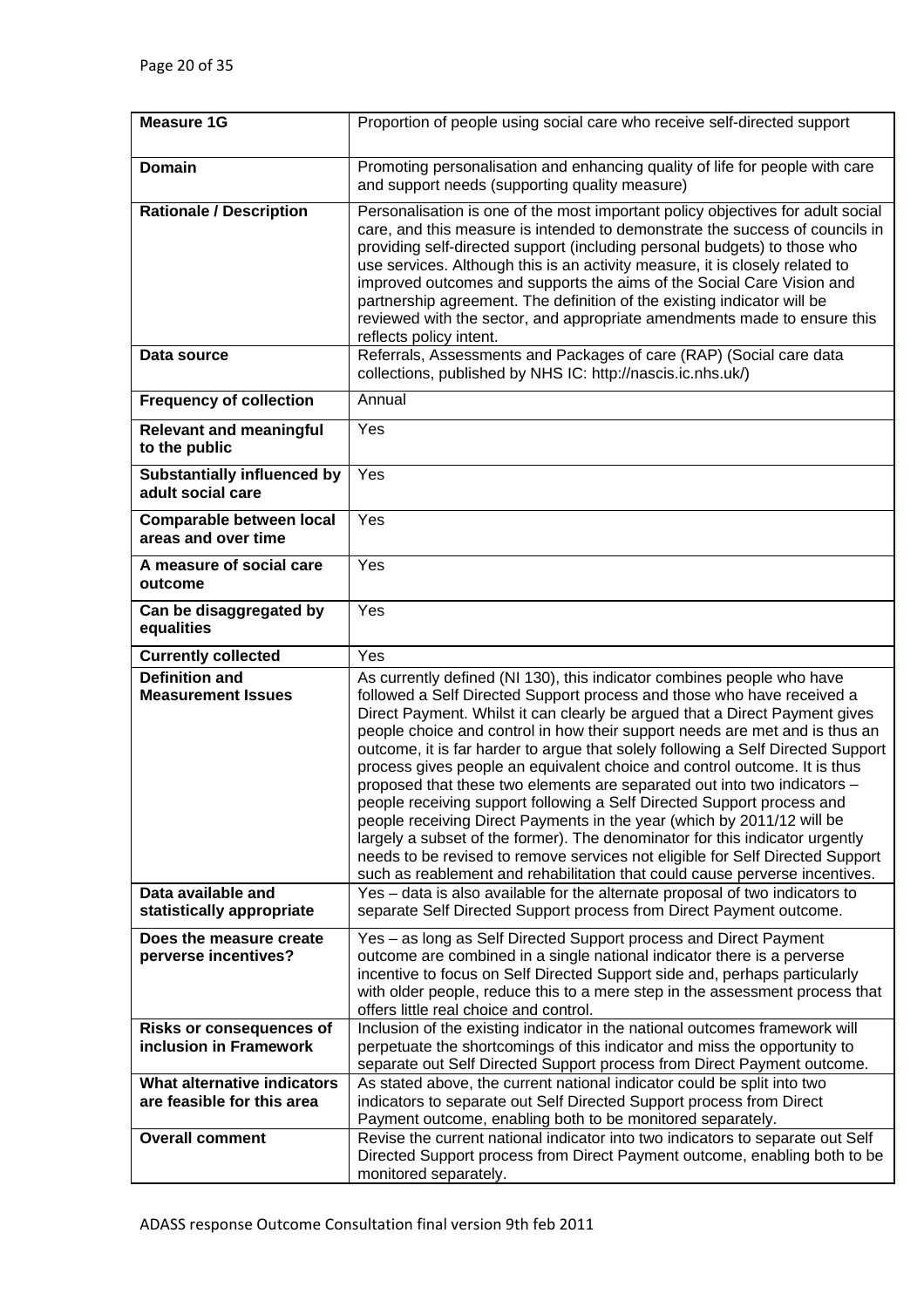# **Domain 2: Preventing deterioration, delaying dependency and supporting recovery**

| <b>Measure 2A</b>                                         | Percentage of emergency admissions to any hospital in England occurring<br>within 28 days of the last, previous discharge from hospital                                                                                                                                                                                                                                                                                                                                                                                                       |
|-----------------------------------------------------------|-----------------------------------------------------------------------------------------------------------------------------------------------------------------------------------------------------------------------------------------------------------------------------------------------------------------------------------------------------------------------------------------------------------------------------------------------------------------------------------------------------------------------------------------------|
| <b>Domain</b>                                             | Preventing deterioration, delaying dependency and supporting recovery<br>(overarching measure)                                                                                                                                                                                                                                                                                                                                                                                                                                                |
| <b>Rationale / Description</b>                            | This measure follows individuals discharged from hospitals to monitor<br>success in avoiding emergency readmissions. Health and social care will<br>play significant roles in putting in place the right reablement, rehabilitation<br>and intermediate care services to support individuals to return home or<br>regain their independence, so avoiding crisis in the short-term. This is a<br>good overarching measure, since it captures a broad range of adults and<br>links to the NHS.                                                  |
| Data source                                               | NHS Hospital Episode Statistics (National Centre for Health Outcomes<br>Development, NHS IC: www.nchod.nhs.uk)                                                                                                                                                                                                                                                                                                                                                                                                                                |
| <b>Frequency of collection</b>                            | Annual                                                                                                                                                                                                                                                                                                                                                                                                                                                                                                                                        |
| <b>Relevant and meaningful</b><br>to the public           | Yes                                                                                                                                                                                                                                                                                                                                                                                                                                                                                                                                           |
| <b>Substantially influenced by</b><br>adult social care   | No - whilst social care may play a part in ensuring some patients are not<br>readmitted to hospital, many patients may have had no need for social care<br>support and had no contact with social care so it is hard to argue that this is<br>"substantially influenced" by social care.                                                                                                                                                                                                                                                      |
| Comparable between local<br>areas and over time           | Yes                                                                                                                                                                                                                                                                                                                                                                                                                                                                                                                                           |
| A measure of social care<br>outcome                       | No – it is not clear how avoiding emergency readmissions to hospital is a<br>social care outcome.                                                                                                                                                                                                                                                                                                                                                                                                                                             |
| Can be disaggregated by<br>equalities                     | Partial                                                                                                                                                                                                                                                                                                                                                                                                                                                                                                                                       |
| <b>Currently collected</b>                                | Yes                                                                                                                                                                                                                                                                                                                                                                                                                                                                                                                                           |
| <b>Definition and</b><br><b>Measurement Issues</b>        | This primarily health related indicator is not in the Health Outcomes<br>Framework for 2011/12 as there are concerns within health as to how it<br>operates as a proxy for recovery when many readmissions are entirely<br>unrelated to the original cause of admission. It is understood that further<br>work will be undertaken by health colleagues during 2011/12 to develop an<br>improved indicator with view to introduction in 2012/13. In this context, it<br>seems premature to introduce it as a social care indicator in 2011/12. |
| Data available and<br>statistically appropriate           | Yes - but significant concerns about current definition and measurement.                                                                                                                                                                                                                                                                                                                                                                                                                                                                      |
| Does the measure create<br>perverse incentives?           | None identified for social care.                                                                                                                                                                                                                                                                                                                                                                                                                                                                                                              |
| <b>Risks or consequences of</b>                           | Likely to be seen as flawed and premature by most of adult social care                                                                                                                                                                                                                                                                                                                                                                                                                                                                        |
| inclusion in Framework                                    | community and thus inclusion will negatively impact on the overall perception<br>of the robustness, relevance and value of the new national outcomes<br>framework.                                                                                                                                                                                                                                                                                                                                                                            |
| What alternative indicators<br>are feasible for this area | Not currently known                                                                                                                                                                                                                                                                                                                                                                                                                                                                                                                           |
| <b>Overall comment</b>                                    | Whilst it is important to link health and social care outcomes, it would be<br>premature to include this in the national indicator set in 2011/12, given its<br>current status in the Health Outcomes Framework and concerns about its<br>attributability to social care. It would seem more appropriate to record a<br>"place marker" in this area for 2011/12 with a view to further work and the<br>introduction of an agreed appropriate measure in 2012/13.                                                                              |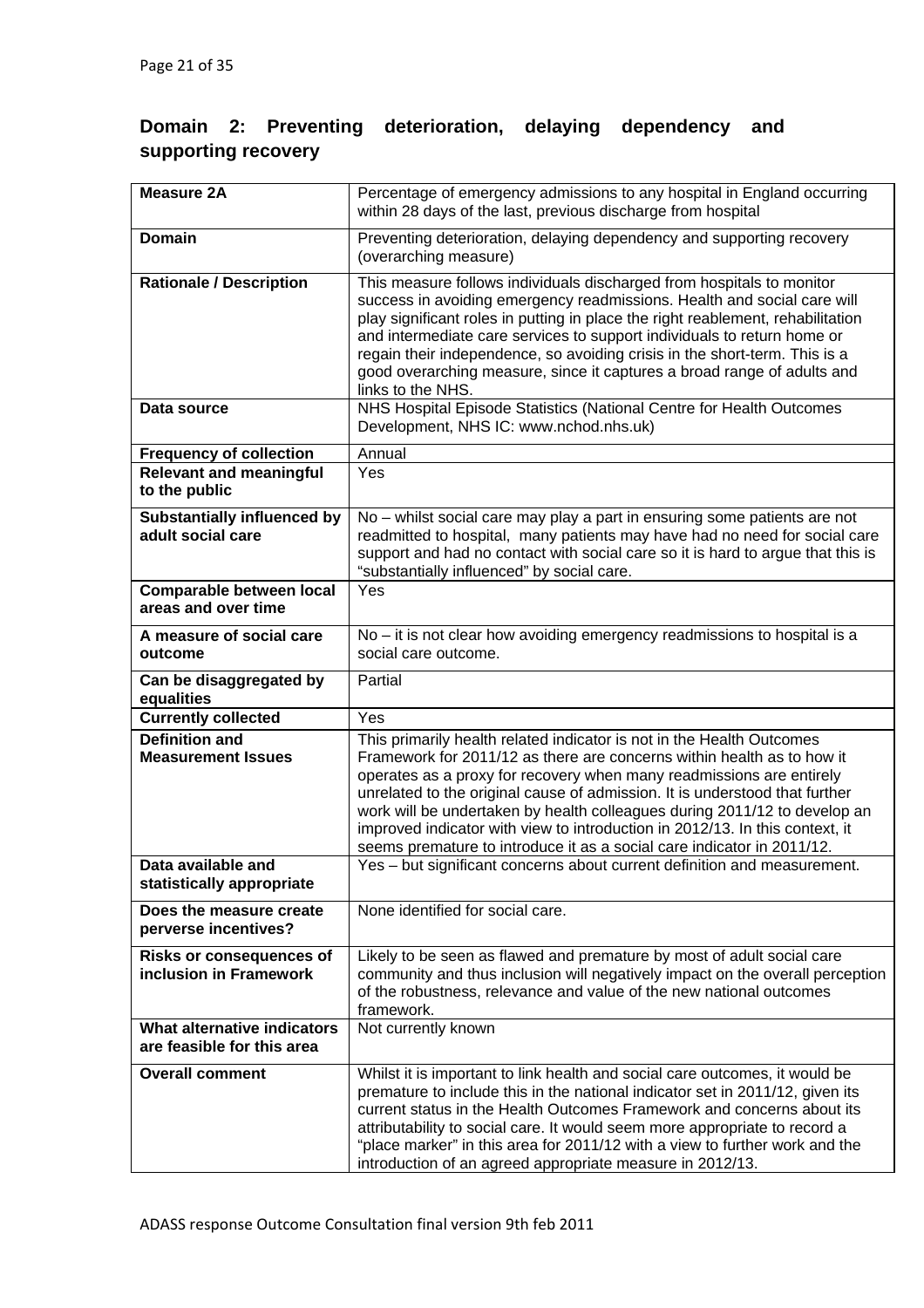| <b>Measure 2B</b>                                         | Admissions to residential care homes, per 1,000 population                                                                                                                                                                                                                                                                                                                                                                                                                                                                                                                                                                                                                                                                                                                                                                                                                                                                                         |
|-----------------------------------------------------------|----------------------------------------------------------------------------------------------------------------------------------------------------------------------------------------------------------------------------------------------------------------------------------------------------------------------------------------------------------------------------------------------------------------------------------------------------------------------------------------------------------------------------------------------------------------------------------------------------------------------------------------------------------------------------------------------------------------------------------------------------------------------------------------------------------------------------------------------------------------------------------------------------------------------------------------------------|
| Domain                                                    | Preventing deterioration, delaying dependency and supporting recovery<br>(overarching measure)                                                                                                                                                                                                                                                                                                                                                                                                                                                                                                                                                                                                                                                                                                                                                                                                                                                     |
| <b>Rationale / Description</b>                            | Permanent placements in residential care homes are a good indication of<br>increasing dependency, and local health and social care services will be<br>working together to reduce avoidable admissions. This measure gives an<br>indication of number of admissions to care homes, expressed in terms of the<br>size of the local population.                                                                                                                                                                                                                                                                                                                                                                                                                                                                                                                                                                                                      |
| Data source                                               | Referrals, Assessments and Packages of care (RAP) (Social care data<br>collections, published by NHS IC: http://nascis.ic.nhs.uk/)                                                                                                                                                                                                                                                                                                                                                                                                                                                                                                                                                                                                                                                                                                                                                                                                                 |
| <b>Frequency of collection</b>                            | Annual                                                                                                                                                                                                                                                                                                                                                                                                                                                                                                                                                                                                                                                                                                                                                                                                                                                                                                                                             |
| <b>Relevant and meaningful</b><br>to the public           | Yes                                                                                                                                                                                                                                                                                                                                                                                                                                                                                                                                                                                                                                                                                                                                                                                                                                                                                                                                                |
| <b>Substantially influenced by</b><br>adult social care   | Yes                                                                                                                                                                                                                                                                                                                                                                                                                                                                                                                                                                                                                                                                                                                                                                                                                                                                                                                                                |
| Comparable between local<br>areas and over time           | Yes                                                                                                                                                                                                                                                                                                                                                                                                                                                                                                                                                                                                                                                                                                                                                                                                                                                                                                                                                |
| A measure of social care<br>outcome                       | Partial                                                                                                                                                                                                                                                                                                                                                                                                                                                                                                                                                                                                                                                                                                                                                                                                                                                                                                                                            |
| Can be disaggregated by<br>equalities                     | Yes                                                                                                                                                                                                                                                                                                                                                                                                                                                                                                                                                                                                                                                                                                                                                                                                                                                                                                                                                |
| <b>Currently collected</b>                                | Yes                                                                                                                                                                                                                                                                                                                                                                                                                                                                                                                                                                                                                                                                                                                                                                                                                                                                                                                                                |
| <b>Definition and</b><br><b>Measurement Issues</b>        | As currently set out this indicator describes permanent admissions to<br>residential care whereas it is probably intended to include permanent<br>admissions to both residential and nursing care and it would probably be<br>helpful to rename the indicator "Permanent admissions to residential and<br>nursing care per 1,000 population".<br>This is a useful indicator and quite similar to the previous national indicators<br>PAF C72 and PAF C73 which measured the rate of permanent admissions<br>for adults 65 years and over (PAF C72) and for adults aged 18 to 64 years<br>(PAF C73). Whilst there is a case for looking at the rate of permanent<br>admissions for the two age groups separately, this is probably more<br>appropriately done at a local level as the current very small numbers of<br>permanent admissions for people aged 18-64 years would compromise its<br>robustness as a possible separate national measure. |
| Data available and<br>statistically appropriate           | Yes - data is available but would need to come from the ASC CAR return as<br>admissions are not recorded in the RAP return as stated.                                                                                                                                                                                                                                                                                                                                                                                                                                                                                                                                                                                                                                                                                                                                                                                                              |
| Does the measure create<br>perverse incentives?           | Whilst there are no obvious perverse incentives, there is some risk of<br>"gaming" by disguising permanent admissions as temporary admissions.                                                                                                                                                                                                                                                                                                                                                                                                                                                                                                                                                                                                                                                                                                                                                                                                     |
| <b>Risks or consequences of</b><br>inclusion in Framework | None identified                                                                                                                                                                                                                                                                                                                                                                                                                                                                                                                                                                                                                                                                                                                                                                                                                                                                                                                                    |
| What alternative indicators<br>are feasible for this area | Appears to be the best available measure for this area.                                                                                                                                                                                                                                                                                                                                                                                                                                                                                                                                                                                                                                                                                                                                                                                                                                                                                            |
| <b>Overall comment</b>                                    | Include as described in national indicator framework but rename to make<br>meaning clearer.                                                                                                                                                                                                                                                                                                                                                                                                                                                                                                                                                                                                                                                                                                                                                                                                                                                        |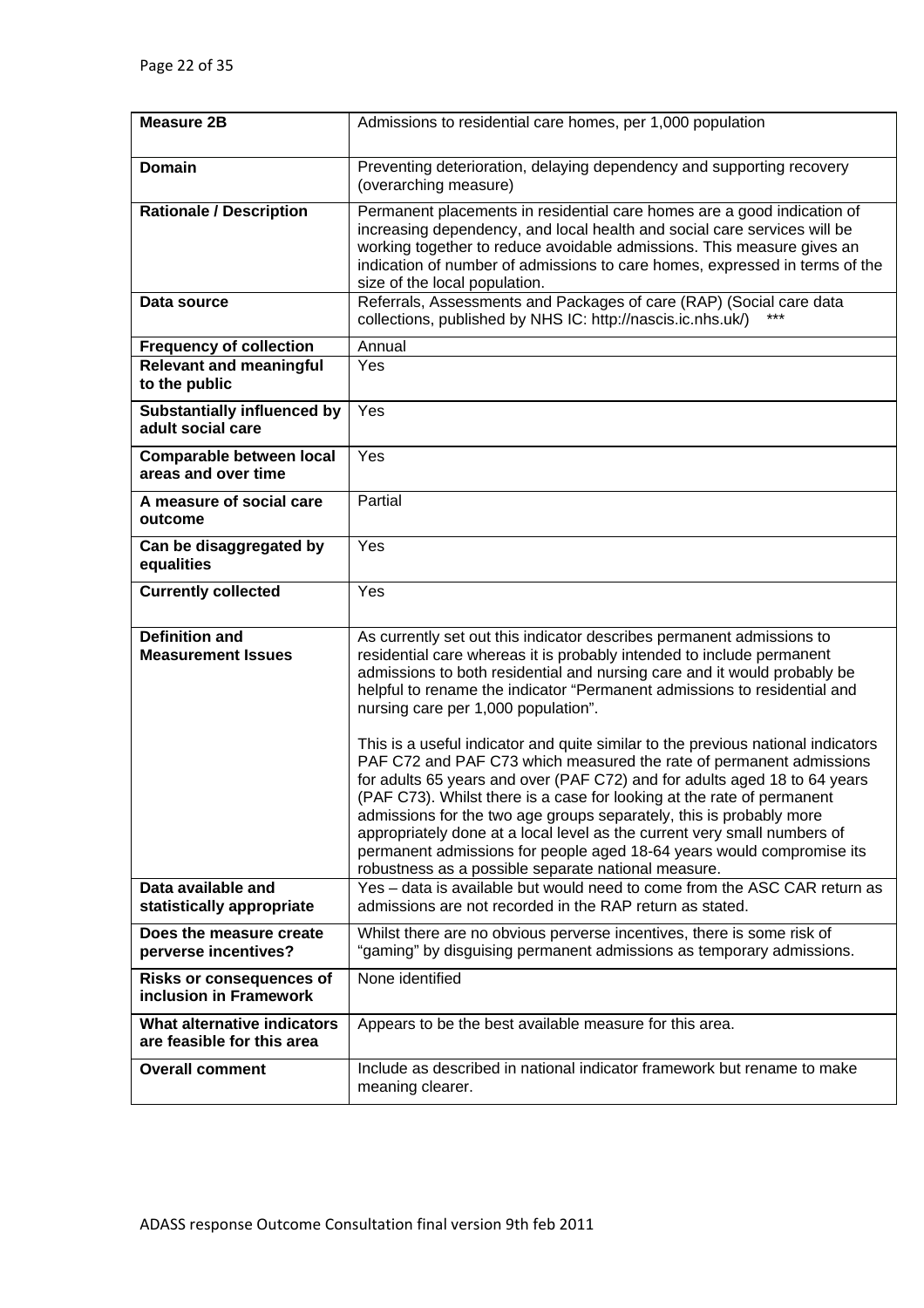| <b>Measure 2C</b>                                         | Older people discharged from hospital to rehabilitation or intermediate care,<br>who are living at home 91 days after discharge                                                                                                                                                                                                                                                                                                                                                                                                                                                                                                                                                                                                                                                                                                                                                                                                   |
|-----------------------------------------------------------|-----------------------------------------------------------------------------------------------------------------------------------------------------------------------------------------------------------------------------------------------------------------------------------------------------------------------------------------------------------------------------------------------------------------------------------------------------------------------------------------------------------------------------------------------------------------------------------------------------------------------------------------------------------------------------------------------------------------------------------------------------------------------------------------------------------------------------------------------------------------------------------------------------------------------------------|
| <b>Domain</b>                                             | Preventing deterioration, delaying dependency and supporting recovery<br>(outcome measure)                                                                                                                                                                                                                                                                                                                                                                                                                                                                                                                                                                                                                                                                                                                                                                                                                                        |
| <b>Rationale / Description</b>                            | This measures the benefit to individuals from reablement, intermediate care<br>and rehabilitation following a hospital episode, by determining whether and<br>individual remains living at home 91 days following discharge. It captures the<br>joint work of social services and health staff and services commissioned by<br>joint teams                                                                                                                                                                                                                                                                                                                                                                                                                                                                                                                                                                                        |
| Data source                                               | Adult Social Care Combined Activity Return (Social care data collections,<br>published by NHS IC: http://nascis.ic.nhs.uk/)                                                                                                                                                                                                                                                                                                                                                                                                                                                                                                                                                                                                                                                                                                                                                                                                       |
| <b>Frequency of collection</b>                            | Annual                                                                                                                                                                                                                                                                                                                                                                                                                                                                                                                                                                                                                                                                                                                                                                                                                                                                                                                            |
| <b>Relevant and meaningful</b><br>to the public           | Yes                                                                                                                                                                                                                                                                                                                                                                                                                                                                                                                                                                                                                                                                                                                                                                                                                                                                                                                               |
| <b>Substantially influenced by</b><br>adult social care   | Partial - the indicator currently includes people rehabilitated by both health<br>and social care.                                                                                                                                                                                                                                                                                                                                                                                                                                                                                                                                                                                                                                                                                                                                                                                                                                |
| Comparable between local<br>areas and over time           | Yes                                                                                                                                                                                                                                                                                                                                                                                                                                                                                                                                                                                                                                                                                                                                                                                                                                                                                                                               |
| A measure of social care<br>outcome                       | Yes                                                                                                                                                                                                                                                                                                                                                                                                                                                                                                                                                                                                                                                                                                                                                                                                                                                                                                                               |
| Can be disaggregated by<br>equalities                     | Partial                                                                                                                                                                                                                                                                                                                                                                                                                                                                                                                                                                                                                                                                                                                                                                                                                                                                                                                           |
| <b>Currently collected</b>                                | Yes                                                                                                                                                                                                                                                                                                                                                                                                                                                                                                                                                                                                                                                                                                                                                                                                                                                                                                                               |
| <b>Definition and</b><br><b>Measurement Issues</b>        | As currently defined (NI 125), this indicator measures the rehabilitation<br>success rate of both health and social care for older people discharged from<br>hospital in terms of whether they are still living at home 91 days after<br>discharge. It fails to address the availability or scale of rehabilitation<br>services, so an area which rehabilitates only a small proportion of people<br>(effectively "creaming off the top" those people most likely to benefit) will<br>tend to score higher than an area which rehabilitates a much larger<br>proportion of people with inevitably a more mixed likelihood of success in<br>terms of living at home 91 days after discharge. It is thus proposed that this<br>weakness in the indicator is addressed by changing the denominator to<br>make it a rate of older people successfully rehabilitated per 1,000 older<br>people discharged from hospital in the period. |
| Data available and<br>statistically appropriate           | Yes                                                                                                                                                                                                                                                                                                                                                                                                                                                                                                                                                                                                                                                                                                                                                                                                                                                                                                                               |
| Does the measure create<br>perverse incentives?           | As currently defined the measure creates a perverse incentive to rehabilitate<br>a smaller number of people who are most likely to be successfully<br>rehabilitated. The proposed change in the denominator addresses this.                                                                                                                                                                                                                                                                                                                                                                                                                                                                                                                                                                                                                                                                                                       |
| <b>Risks or consequences of</b><br>inclusion in Framework | None identified                                                                                                                                                                                                                                                                                                                                                                                                                                                                                                                                                                                                                                                                                                                                                                                                                                                                                                                   |
| What alternative indicators<br>are feasible for this area | As stated above, the indicator would be significantly improved by changing<br>the denominator to make it a rate of older people successfully rehabilitated<br>per 10,000 older people in local population.                                                                                                                                                                                                                                                                                                                                                                                                                                                                                                                                                                                                                                                                                                                        |
| <b>Overall comment</b>                                    | Revise the current national indicator by changing the denominator to make it<br>a rate of older people successfully rehabilitated per 10,000 older people in<br>local population.                                                                                                                                                                                                                                                                                                                                                                                                                                                                                                                                                                                                                                                                                                                                                 |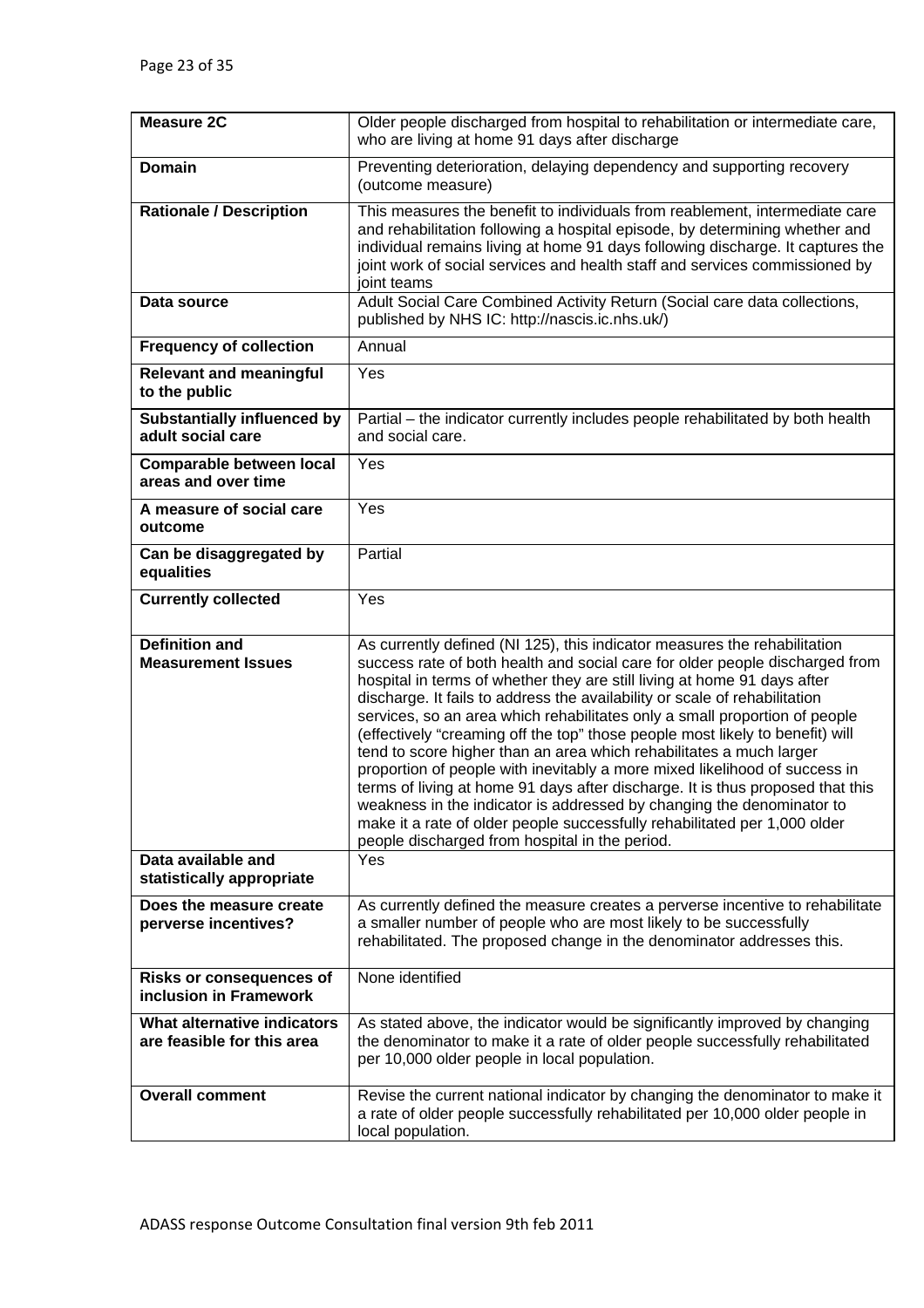| <b>Measure 2D</b>                                         | Emergency bed days associated with multiple (two or more in a year) acute<br>hospital admissions for over 75s                                                                                                                                                                                                                                                                                                                                                                                                                                        |
|-----------------------------------------------------------|------------------------------------------------------------------------------------------------------------------------------------------------------------------------------------------------------------------------------------------------------------------------------------------------------------------------------------------------------------------------------------------------------------------------------------------------------------------------------------------------------------------------------------------------------|
| <b>Domain</b>                                             | Preventing deterioration, delaying dependency and supporting recovery<br>(outcome measure)                                                                                                                                                                                                                                                                                                                                                                                                                                                           |
| <b>Rationale / Description</b><br>Data source             | This measure focuses on the incidence of repeat emergency admissions to<br>hospitals, and their subsequent impact on the NHS in terms of bed days<br>required. Health and social care services should work together to prevent<br>crisis and emergency admissions through intermediate care and reablement,<br>to support older people to live independently. This measure focuses on over<br>75s since evidence suggests that repeat admissions are most common in<br>this group.<br>NHS Hospital Episode Statistics (NHS IC: www.hesonline.nhs.uk) |
|                                                           |                                                                                                                                                                                                                                                                                                                                                                                                                                                                                                                                                      |
| <b>Frequency of collection</b>                            | Monthly                                                                                                                                                                                                                                                                                                                                                                                                                                                                                                                                              |
| <b>Relevant and meaningful</b><br>to the public           | Yes                                                                                                                                                                                                                                                                                                                                                                                                                                                                                                                                                  |
| <b>Substantially influenced by</b><br>adult social care   | No – whilst social care may play a part in ensuring some patients are not<br>admitted to hospital on an emergency basis, many patients may have had<br>no need for social care support and had no contact with social care so it is<br>hard to argue that this is "substantially influenced" by social care.                                                                                                                                                                                                                                         |
| <b>Comparable between local</b><br>areas and over time    | Yes                                                                                                                                                                                                                                                                                                                                                                                                                                                                                                                                                  |
| A measure of social care<br>outcome                       | No – it is not clear how avoiding emergency admissions to hospital is a<br>social care outcome.                                                                                                                                                                                                                                                                                                                                                                                                                                                      |
| Can be disaggregated by<br>equalities                     | Partial                                                                                                                                                                                                                                                                                                                                                                                                                                                                                                                                              |
| <b>Currently collected</b>                                | Yes                                                                                                                                                                                                                                                                                                                                                                                                                                                                                                                                                  |
| <b>Definition and</b><br><b>Measurement Issues</b>        | This primarily health related indicator is not in either the final version of the<br>Health Outcomes Framework or the NHS Operating Framework. In this<br>context, it seems inappropriate to introduce it as a social care indicator in<br>2011/12.                                                                                                                                                                                                                                                                                                  |
| Data available and<br>statistically appropriate           | Yes – but major concerns about definition and measurement.                                                                                                                                                                                                                                                                                                                                                                                                                                                                                           |
| Does the measure create<br>perverse incentives?           | None identified for social care.                                                                                                                                                                                                                                                                                                                                                                                                                                                                                                                     |
| <b>Risks or consequences of</b><br>inclusion in Framework | Likely to be seen as flawed and of limited relevance by most of adult social<br>care community and thus inclusion will negatively impact on the overall<br>perception of the robustness, relevance and value of the new national<br>outcomes framework.                                                                                                                                                                                                                                                                                              |
| What alternative indicators<br>are feasible for this area | Not currently known                                                                                                                                                                                                                                                                                                                                                                                                                                                                                                                                  |
| <b>Overall comment</b>                                    | Whilst it is important to link health and social care outcomes, it would be<br>inappropriate to include this in the national indicator set in 2011/12, given<br>that it is not in the either the final version of the Health Outcomes Framework<br>or the NHS Operating Framework and concerns about its attributability to<br>social care.                                                                                                                                                                                                          |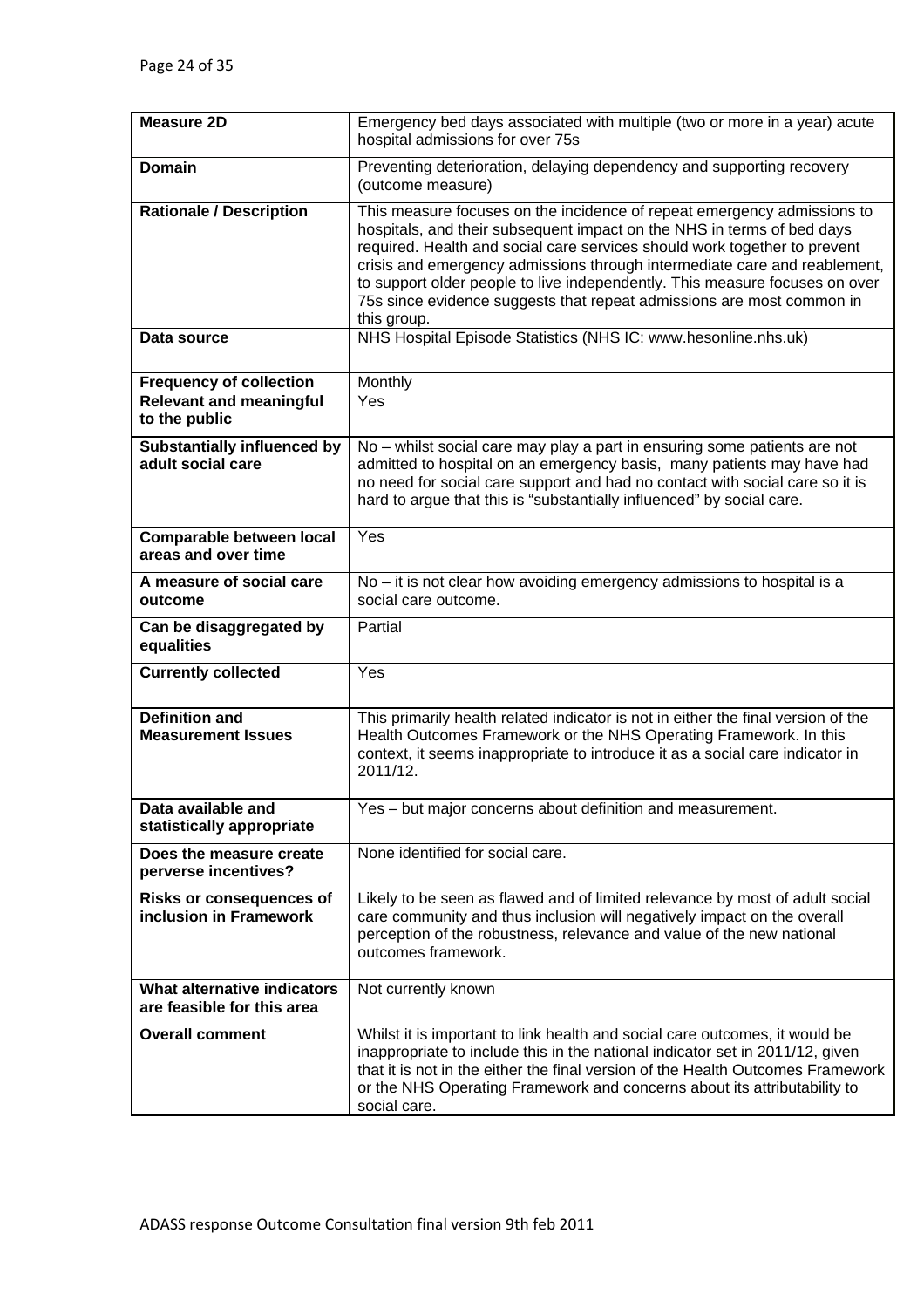| <b>Measure 2E</b>                                         | The proportion of people suffering fragility fractures who recover to their previous<br>levels of mobility / walking ability at 120 days                                                                                                                                                                                                                                                                                                                         |
|-----------------------------------------------------------|------------------------------------------------------------------------------------------------------------------------------------------------------------------------------------------------------------------------------------------------------------------------------------------------------------------------------------------------------------------------------------------------------------------------------------------------------------------|
| <b>Domain</b>                                             | Preventing deterioration, delaying dependency and supporting recovery (outcome<br>measure)                                                                                                                                                                                                                                                                                                                                                                       |
| <b>Rationale / Description</b>                            | This measures the success of NHS and social care in supporting recovery for<br>individuals who have suffered fragility fractures, usually after a fall, by measuring<br>their mobility and walking ability 120 days after their admission to hospital. Data is<br>collected by acute hospital so would have to be amended for council area.                                                                                                                      |
| Data source                                               | National Hip Fracture Database (http://www.nhfd.co.uk)                                                                                                                                                                                                                                                                                                                                                                                                           |
| <b>Frequency of collection</b>                            | Annual                                                                                                                                                                                                                                                                                                                                                                                                                                                           |
| <b>Relevant and meaningful</b><br>to the public           | Yes                                                                                                                                                                                                                                                                                                                                                                                                                                                              |
| <b>Substantially influenced by</b><br>adult social care   | No - whilst social care may play a part in ensuring some older people<br>successfully regain their mobility following a fracture, many patients may have<br>had no need for social care support and had no contact with social care so it is<br>hard to argue that this is "substantially influenced" by social care.                                                                                                                                            |
| Comparable between local<br>areas and over time           | Yes                                                                                                                                                                                                                                                                                                                                                                                                                                                              |
| A measure of social care<br>outcome                       | Partial                                                                                                                                                                                                                                                                                                                                                                                                                                                          |
| Can be disaggregated by<br>equalities                     | Partial                                                                                                                                                                                                                                                                                                                                                                                                                                                          |
| <b>Currently collected</b>                                | Yes                                                                                                                                                                                                                                                                                                                                                                                                                                                              |
| <b>Definition and</b><br><b>Measurement Issues</b>        | This primarily health related indicator is not in the Health Outcomes Framework<br>for 2011/12 as the exact details of how the indicator will be constructed have yet<br>to be confirmed. It is understood that further work will be undertaken by health<br>colleagues during 2011/12 to develop an indicator with view to introduction in<br>2012/13. In this context, it seems premature to introduce it as a social care<br>indicator in 2011/12.            |
| Data available and<br>statistically appropriate           | Yes - but significant concerns about current definition and measurement.                                                                                                                                                                                                                                                                                                                                                                                         |
| Does the measure create<br>perverse incentives?           | None identified for social care.                                                                                                                                                                                                                                                                                                                                                                                                                                 |
| <b>Risks or consequences of</b><br>inclusion in Framework | Likely to be seen as flawed and premature by most of adult social care community<br>and thus inclusion will negatively impact on the overall perception of the<br>robustness, relevance and value of the new national outcomes framework.                                                                                                                                                                                                                        |
| What alternative indicators<br>are feasible for this area | Not currently known                                                                                                                                                                                                                                                                                                                                                                                                                                              |
| <b>Overall comment</b>                                    | Whilst it is important to link health and social care outcomes, it would be<br>premature to include this in the national indicator set in 2011/12, given its current<br>status in the Health Outcomes Framework and concerns about its attributability to<br>social care. It would seem more appropriate to record a "place marker" in this area<br>for 2011/12 with a view to further work and the introduction of an agreed<br>appropriate measure in 2012/13. |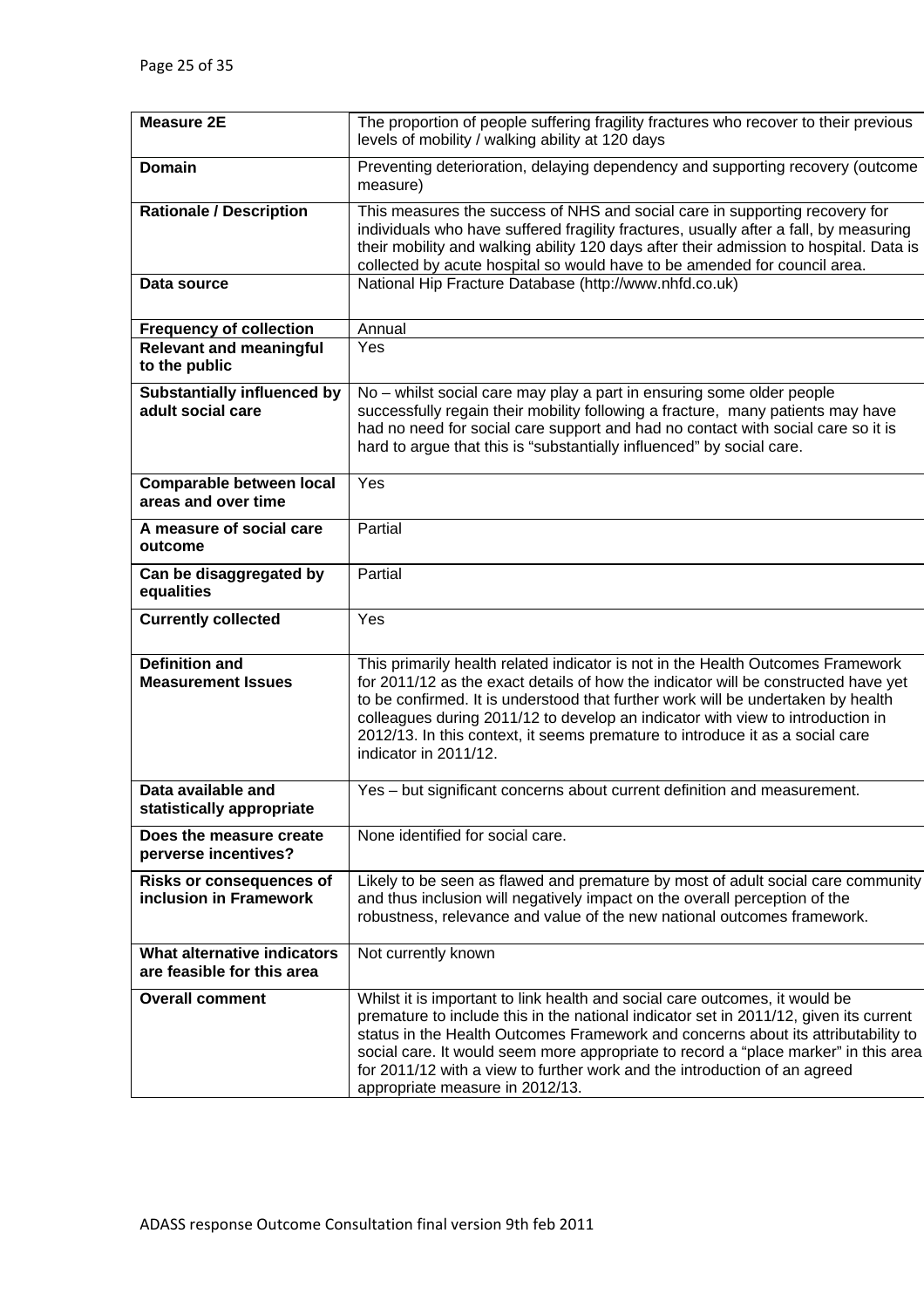| <b>Measure 2F</b>                                         | Delayed transfers of care                                                                                                                                                                                                                                                                                                                                                                                                                                                                                                                                                                                                                                                                                                   |
|-----------------------------------------------------------|-----------------------------------------------------------------------------------------------------------------------------------------------------------------------------------------------------------------------------------------------------------------------------------------------------------------------------------------------------------------------------------------------------------------------------------------------------------------------------------------------------------------------------------------------------------------------------------------------------------------------------------------------------------------------------------------------------------------------------|
|                                                           |                                                                                                                                                                                                                                                                                                                                                                                                                                                                                                                                                                                                                                                                                                                             |
| <b>Domain</b>                                             | Preventing deterioration, delaying dependency and supporting recovery<br>(supporting quality measure)                                                                                                                                                                                                                                                                                                                                                                                                                                                                                                                                                                                                                       |
| <b>Rationale / Description</b>                            | This measure reflects the impact of NHS and adult social care services in<br>facilitating timely and appropriate discharge from hospitals for all adults.<br>Although it is more focused on activity, it is a whole-system measure which<br>remains a useful proxy for system health and efficiency, as well as being<br>linked to better outcomes for individuals.                                                                                                                                                                                                                                                                                                                                                         |
| Data source                                               | NHS hospital data (UNIFY2, access limited to NHS and local authority<br>partners: http://nww.unify2.dh.nhs.uk/unify/interface/homepage.aspx)                                                                                                                                                                                                                                                                                                                                                                                                                                                                                                                                                                                |
| <b>Frequency of collection</b>                            | Monthly                                                                                                                                                                                                                                                                                                                                                                                                                                                                                                                                                                                                                                                                                                                     |
| <b>Relevant and meaningful</b><br>to the public           | Yes                                                                                                                                                                                                                                                                                                                                                                                                                                                                                                                                                                                                                                                                                                                         |
| <b>Substantially influenced by</b><br>adult social care   | Partial - as currently defined, this indicator measures delayed transfers of<br>care attributable to both health and social care.                                                                                                                                                                                                                                                                                                                                                                                                                                                                                                                                                                                           |
| <b>Comparable between local</b><br>areas and over time    | Yes                                                                                                                                                                                                                                                                                                                                                                                                                                                                                                                                                                                                                                                                                                                         |
| A measure of social care<br>outcome                       | Partial                                                                                                                                                                                                                                                                                                                                                                                                                                                                                                                                                                                                                                                                                                                     |
| Can be disaggregated by<br>equalities                     | Partial                                                                                                                                                                                                                                                                                                                                                                                                                                                                                                                                                                                                                                                                                                                     |
| <b>Currently collected</b>                                | Yes                                                                                                                                                                                                                                                                                                                                                                                                                                                                                                                                                                                                                                                                                                                         |
| <b>Definition and</b><br><b>Measurement Issues</b>        | As currently defined (NI 131), this indicator measures delayed transfers of<br>care attributable to both health and social care. However, it is possible to<br>extract from the existing dataset delayed transfers of care solely attributable<br>to social care and the Care Quality Commission tended to use this more<br>focussed measure when judging performance. Revision of the current<br>indicator to solely reflect delayed transfers of care attributable to social care<br>would clearly improve its rating on "substantially influenced by social care".<br>The counter argument would be that the current combined health and social<br>care measure reflects "whole system" issues, including joint working. |
| Data available and<br>statistically appropriate           | Yes - data is also available for the alternate proposal of counting delayed<br>transfers of care solely attributable to social care.                                                                                                                                                                                                                                                                                                                                                                                                                                                                                                                                                                                        |
| Does the measure create<br>perverse incentives?           | None identified                                                                                                                                                                                                                                                                                                                                                                                                                                                                                                                                                                                                                                                                                                             |
| <b>Risks or consequences of</b><br>inclusion in Framework | Inclusion of the existing indicator in the national outcomes framework will<br>perpetuate the shortcomings of this indicator and miss the opportunity to<br>separately identify delayed discharges attributable to social care.                                                                                                                                                                                                                                                                                                                                                                                                                                                                                             |
| What alternative indicators<br>are feasible for this area | As stated above, the current national indicator could be revised to solely<br>reflect delayed transfers of care attributable to social care, enabling this to<br>be monitored more easily and social care appropriately held to account.                                                                                                                                                                                                                                                                                                                                                                                                                                                                                    |
| <b>Overall comment</b>                                    | Consider revising the current national indicator to solely reflect delayed<br>transfers of care attributable to social care, enabling this to be monitored<br>more easily and social care appropriately held to account. Alternately, the<br>delayed transfers attributable to social care could be reported as a sub-<br>indicator to the main combined health and social care result.                                                                                                                                                                                                                                                                                                                                     |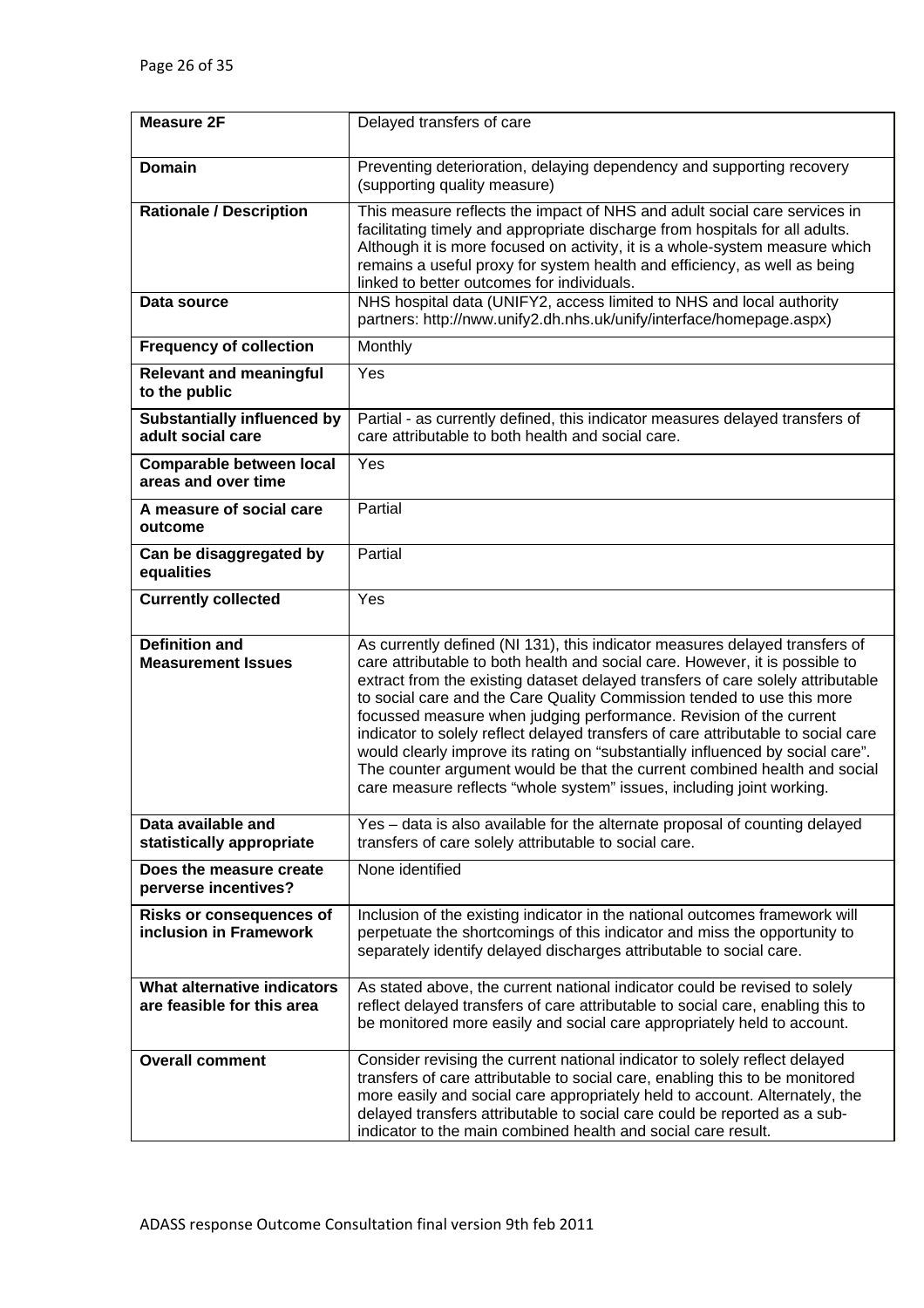| <b>Measure 2G</b>                                         | Proportion of council spend on residential care                                                                                                                                                                                                                                                                                                                                                                                                                                                                                                                                                                                                                                                                                                                                                                                                                                                                                                                                                                                                                                                              |
|-----------------------------------------------------------|--------------------------------------------------------------------------------------------------------------------------------------------------------------------------------------------------------------------------------------------------------------------------------------------------------------------------------------------------------------------------------------------------------------------------------------------------------------------------------------------------------------------------------------------------------------------------------------------------------------------------------------------------------------------------------------------------------------------------------------------------------------------------------------------------------------------------------------------------------------------------------------------------------------------------------------------------------------------------------------------------------------------------------------------------------------------------------------------------------------|
| <b>Domain</b>                                             | Preventing deterioration, delaying dependency and supporting recovery                                                                                                                                                                                                                                                                                                                                                                                                                                                                                                                                                                                                                                                                                                                                                                                                                                                                                                                                                                                                                                        |
|                                                           | (supporting quality measure)                                                                                                                                                                                                                                                                                                                                                                                                                                                                                                                                                                                                                                                                                                                                                                                                                                                                                                                                                                                                                                                                                 |
| <b>Rationale / Description</b>                            | Councils can increase efficiencies and improve outcomes for people by<br>focusing on lower-cost, more appropriate services, particularly for older<br>people. The balance of overall spend on residential care is a measure of<br>how councils are designing services, including reablement and preventative                                                                                                                                                                                                                                                                                                                                                                                                                                                                                                                                                                                                                                                                                                                                                                                                 |
|                                                           | services, to avoid more costly care.<br>Personal Social Services Expenditure (PSSEX1) (Social care data                                                                                                                                                                                                                                                                                                                                                                                                                                                                                                                                                                                                                                                                                                                                                                                                                                                                                                                                                                                                      |
| Data source                                               | collections, published by NHS IC: http://nascis.ic.nhs.uk/)                                                                                                                                                                                                                                                                                                                                                                                                                                                                                                                                                                                                                                                                                                                                                                                                                                                                                                                                                                                                                                                  |
| <b>Frequency of collection</b>                            | Annual                                                                                                                                                                                                                                                                                                                                                                                                                                                                                                                                                                                                                                                                                                                                                                                                                                                                                                                                                                                                                                                                                                       |
| <b>Relevant and meaningful</b>                            | Partial                                                                                                                                                                                                                                                                                                                                                                                                                                                                                                                                                                                                                                                                                                                                                                                                                                                                                                                                                                                                                                                                                                      |
| to the public                                             |                                                                                                                                                                                                                                                                                                                                                                                                                                                                                                                                                                                                                                                                                                                                                                                                                                                                                                                                                                                                                                                                                                              |
| <b>Substantially influenced by</b><br>adult social care   | Yes                                                                                                                                                                                                                                                                                                                                                                                                                                                                                                                                                                                                                                                                                                                                                                                                                                                                                                                                                                                                                                                                                                          |
| <b>Comparable between local</b><br>areas and over time    | Yes                                                                                                                                                                                                                                                                                                                                                                                                                                                                                                                                                                                                                                                                                                                                                                                                                                                                                                                                                                                                                                                                                                          |
| A measure of social care<br>outcome                       | Partial                                                                                                                                                                                                                                                                                                                                                                                                                                                                                                                                                                                                                                                                                                                                                                                                                                                                                                                                                                                                                                                                                                      |
| Can be disaggregated by<br>equalities                     | Partial                                                                                                                                                                                                                                                                                                                                                                                                                                                                                                                                                                                                                                                                                                                                                                                                                                                                                                                                                                                                                                                                                                      |
| <b>Currently collected</b>                                | Yes                                                                                                                                                                                                                                                                                                                                                                                                                                                                                                                                                                                                                                                                                                                                                                                                                                                                                                                                                                                                                                                                                                          |
| <b>Definition and</b><br><b>Measurement Issues</b>        | Whilst it is a good idea to have an indicator that looks at how councils are<br>changing their pattern of expenditure to support the new national agenda<br>and improve value for money, this proposed indicator is unlikely to achieve<br>this and is potentially very misleading. As it measures expenditure on<br>residential (and presumably nursing) care, it already overlaps significantly<br>with indicator 2B which measures the rate of permanent admissions and it is<br>seriously compromised by the lack of relevant detail in the stated data<br>source, the current PSS EX1 return. Crucially, PSS EX1 currently fails to<br>distinguish between expenditure on permanent residential and nursing care<br>and temporary residential and nursing care used to maintain people in the<br>community such as residential rehabilitation, respite care to support carers<br>and short stays. Thus the data from the current PSS EX1 will not support<br>teasing out the relevant issues but will just provide a crude overall proportion<br>of spend on all forms of residential and nursing care. |
| Data available and<br>statistically appropriate           | Yes – but significant concerns about current definition and measurement.                                                                                                                                                                                                                                                                                                                                                                                                                                                                                                                                                                                                                                                                                                                                                                                                                                                                                                                                                                                                                                     |
| Does the measure create<br>perverse incentives?           | None identified                                                                                                                                                                                                                                                                                                                                                                                                                                                                                                                                                                                                                                                                                                                                                                                                                                                                                                                                                                                                                                                                                              |
| <b>Risks or consequences of</b><br>inclusion in Framework | Likely to be seen as flawed and premature by most of adult social care<br>community and thus inclusion will negatively impact on the overall perception<br>of the robustness, relevance and value of the new national outcomes<br>framework.                                                                                                                                                                                                                                                                                                                                                                                                                                                                                                                                                                                                                                                                                                                                                                                                                                                                 |
| What alternative indicators<br>are feasible for this area | It would be possible to develop one or more indicators to look at the<br>changing balance of social care expenditure and value for money. It is<br>particularly desirable to measure investment in activities that keep people<br>out of long term involvement with social care, such as prevention,<br>signposting and reablement, to address the existing imbalance in the<br>indicator set in terms of its concentration on people "on the books".                                                                                                                                                                                                                                                                                                                                                                                                                                                                                                                                                                                                                                                        |
| <b>Overall comment</b>                                    | This seems an ideal candidate for a "place marker" for 2011/12 to enable<br>more useful indicators to be developed looking at both the changing balance<br>of social care expenditure and value for money issues, to be collected<br>through an improved PSS EX1 return in 2012/13.                                                                                                                                                                                                                                                                                                                                                                                                                                                                                                                                                                                                                                                                                                                                                                                                                          |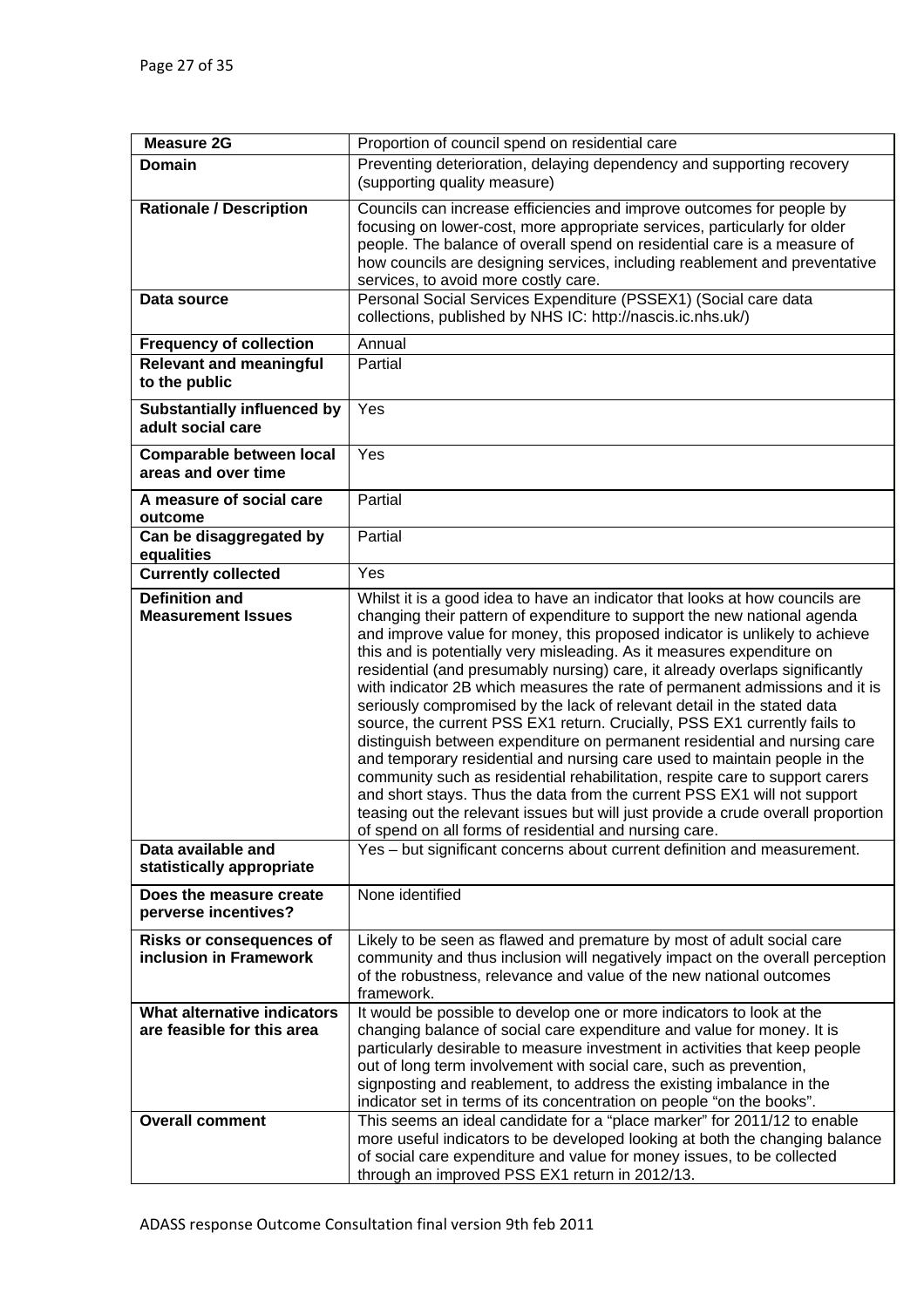# **Domain 3: Ensuring a positive experience of care and support**

| <b>Measure 3A</b>                                         | Overall satisfaction with local adult social care services                                                                                                                                                                                                                                                                                                  |
|-----------------------------------------------------------|-------------------------------------------------------------------------------------------------------------------------------------------------------------------------------------------------------------------------------------------------------------------------------------------------------------------------------------------------------------|
| <b>Domain</b>                                             | Ensuring a positive experience of care and support (overarching measure)                                                                                                                                                                                                                                                                                    |
| <b>Rationale / Description</b>                            | This measures the overall satisfaction of people using social care with the<br>services they receive from the council, as reported through a survey.<br>Satisfaction is a more subjective outcome, incorporating expectations as well<br>as experience. This is a high-level representation of the success of councils<br>in achieving outcomes for people. |
| Data source                                               | Adult Social Care Survey (Social care data collections, to be published by<br>NHS IC from 2011)                                                                                                                                                                                                                                                             |
| <b>Frequency of collection</b>                            | Annual                                                                                                                                                                                                                                                                                                                                                      |
| <b>Relevant and meaningful</b><br>to the public           | Yes                                                                                                                                                                                                                                                                                                                                                         |
| <b>Substantially influenced by</b><br>adult social care   | Yes - but of limited use in performance management at local level as result<br>will only be available annually.                                                                                                                                                                                                                                             |
| Comparable between local<br>areas and over time           | Yes                                                                                                                                                                                                                                                                                                                                                         |
| A measure of social care<br>outcome                       | Yes                                                                                                                                                                                                                                                                                                                                                         |
| Can be disaggregated by<br>equalities                     | Yes - but robust equalities analysis at a local level will need current plans for<br>stratified sampling to be agreed and implemented                                                                                                                                                                                                                       |
| <b>Currently collected</b>                                | Yes                                                                                                                                                                                                                                                                                                                                                         |
| <b>Definition and</b><br><b>Measurement Issues</b>        | None identified                                                                                                                                                                                                                                                                                                                                             |
| Data available and<br>statistically appropriate           | Yes                                                                                                                                                                                                                                                                                                                                                         |
| Does the measure create<br>perverse incentives?           | None identified                                                                                                                                                                                                                                                                                                                                             |
| Risks or consequences of<br>inclusion in Framework        | None identified                                                                                                                                                                                                                                                                                                                                             |
| What alternative indicators<br>are feasible for this area | Appears to be the best available overarching measure for this area.                                                                                                                                                                                                                                                                                         |
| <b>Overall comment</b>                                    | Include as described in national indicator framework.                                                                                                                                                                                                                                                                                                       |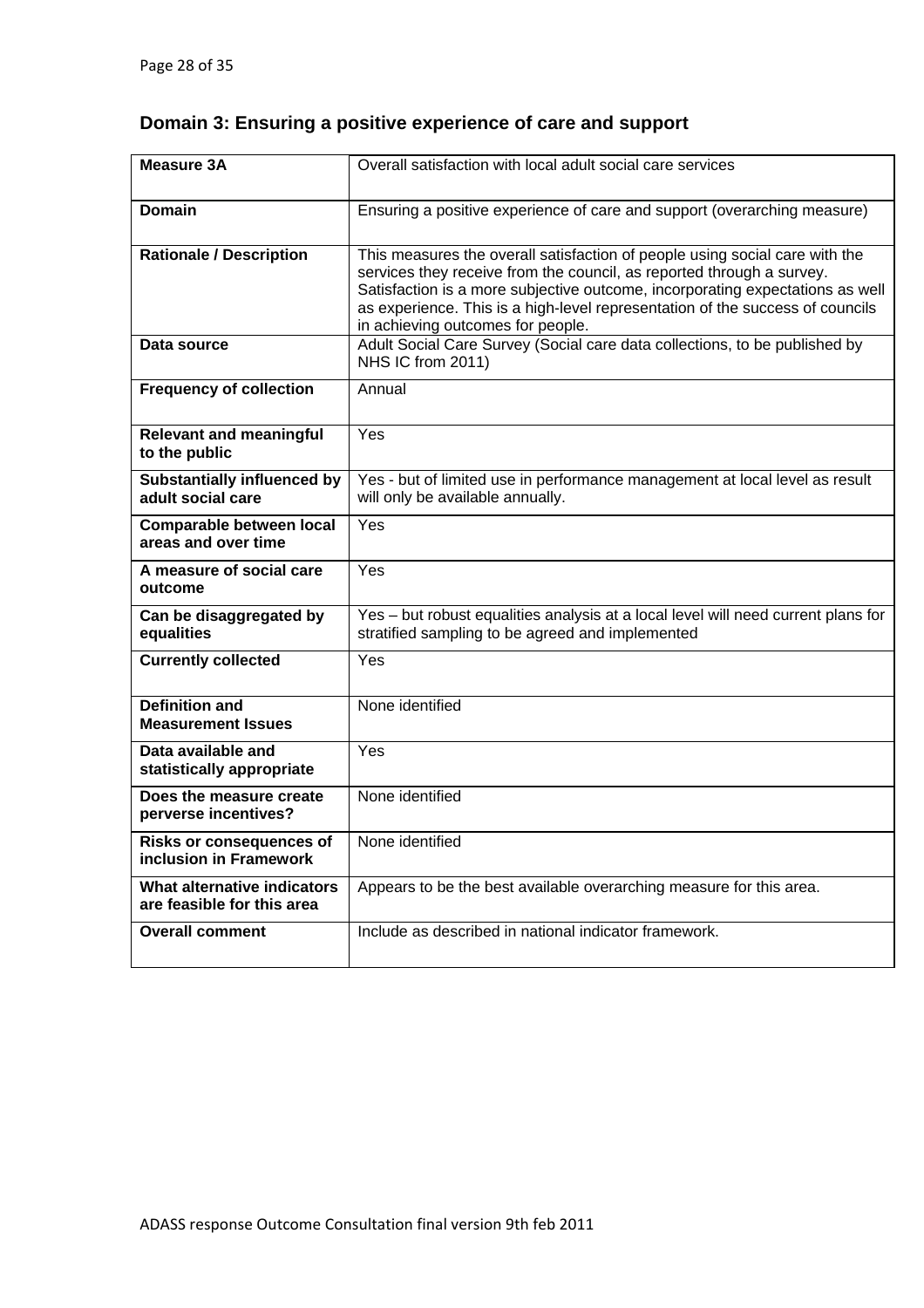| <b>Measure 3B</b>                                         | The proportion of carers who report that they have been included or<br>consulted in discussions about the person they care for                                                                                                                                                                                                                                                                                                    |
|-----------------------------------------------------------|-----------------------------------------------------------------------------------------------------------------------------------------------------------------------------------------------------------------------------------------------------------------------------------------------------------------------------------------------------------------------------------------------------------------------------------|
| <b>Domain</b>                                             | Ensuring a positive experience of care and support (outcome measure)                                                                                                                                                                                                                                                                                                                                                              |
| <b>Rationale / Description</b>                            | Carers should be respected as equal partners in service design for those<br>individuals for whom they care - this improves outcomes both for the cared-<br>for person and the carer, reducing the chance of a breakdown in care. This<br>measure reflects the experience of carers in how they have been consulted<br>by both NHS and social care, so provides a link to successful partnership<br>work on supporting this group. |
| Data source                                               | Carers' Survey (ongoing status to be determined, subject to consultation<br>views)                                                                                                                                                                                                                                                                                                                                                |
| <b>Frequency of collection</b>                            | <b>Biennial</b>                                                                                                                                                                                                                                                                                                                                                                                                                   |
| <b>Relevant and meaningful</b><br>to the public           | Yes                                                                                                                                                                                                                                                                                                                                                                                                                               |
| <b>Substantially influenced by</b><br>adult social care   | Partial - Also of limited use in performance management at local level as<br>result will only be available biennially.                                                                                                                                                                                                                                                                                                            |
| Comparable between local<br>areas and over time           | Yes                                                                                                                                                                                                                                                                                                                                                                                                                               |
| A measure of social care<br>outcome                       | Yes                                                                                                                                                                                                                                                                                                                                                                                                                               |
| Can be disaggregated by<br>equalities                     | Yes - but robust equalities analysis at a local level will need current plans for<br>stratified sampling to be agreed and implemented                                                                                                                                                                                                                                                                                             |
| <b>Currently collected</b>                                | Yes - frequency of collection needs to be at least biennial, annual would<br>give equal weight to carers issues if this was achievable.                                                                                                                                                                                                                                                                                           |
| <b>Definition and</b><br><b>Measurement Issues</b>        | None identified                                                                                                                                                                                                                                                                                                                                                                                                                   |
| Data available and<br>statistically appropriate           | Yes                                                                                                                                                                                                                                                                                                                                                                                                                               |
| Does the measure create<br>perverse incentives?           | None identified                                                                                                                                                                                                                                                                                                                                                                                                                   |
| <b>Risks or consequences of</b><br>inclusion in Framework | None identified                                                                                                                                                                                                                                                                                                                                                                                                                   |
| What alternative indicators<br>are feasible for this area | Appears to be the best available measure for this area.                                                                                                                                                                                                                                                                                                                                                                           |
| <b>Overall comment</b>                                    | Include as described in national indicator framework.                                                                                                                                                                                                                                                                                                                                                                             |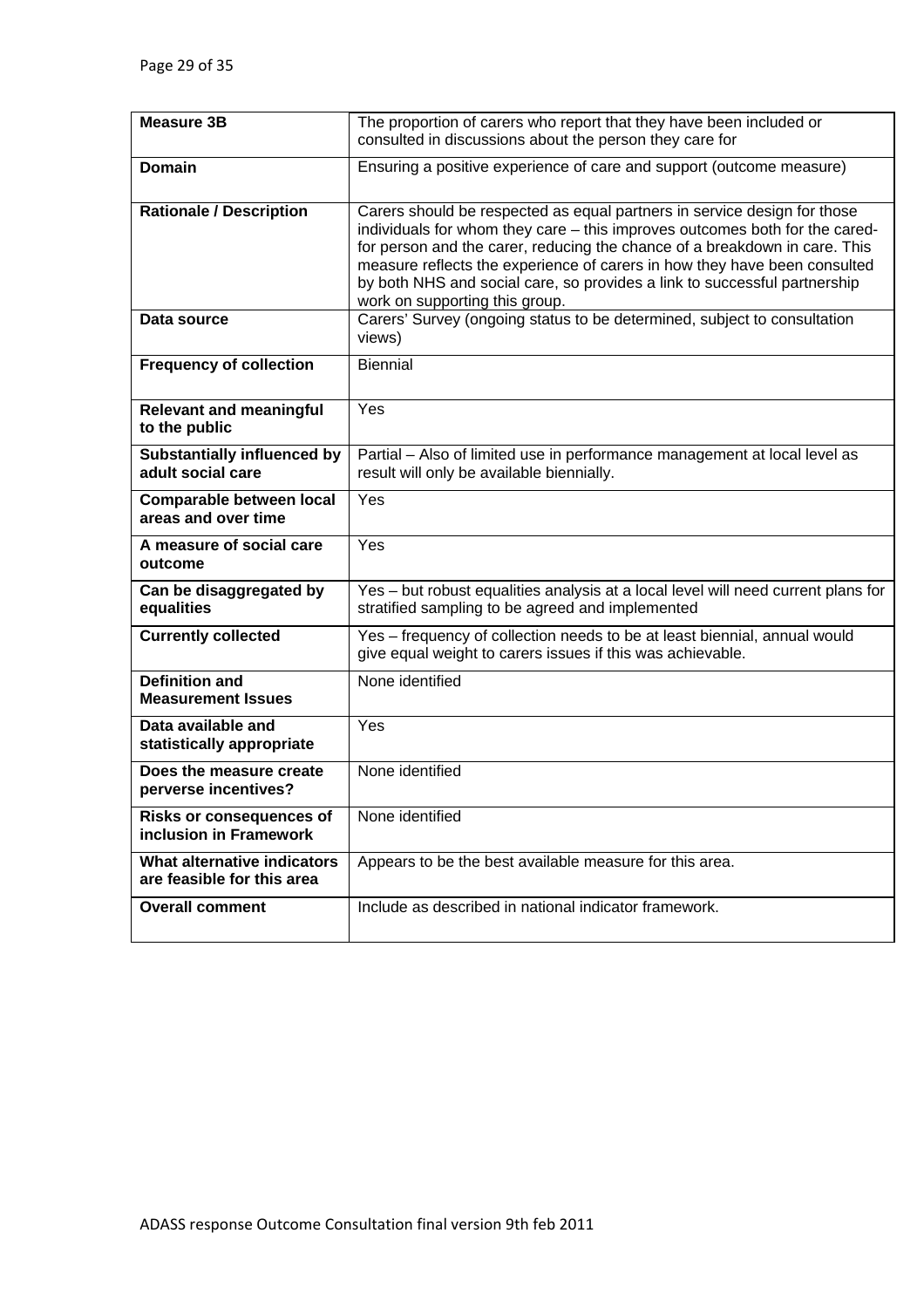| <b>Measure 3C</b>                                         | The proportion of social care users and carers who express difficulty in<br>finding information and advice about services                                                                                                                                                                                                                                                                         |
|-----------------------------------------------------------|---------------------------------------------------------------------------------------------------------------------------------------------------------------------------------------------------------------------------------------------------------------------------------------------------------------------------------------------------------------------------------------------------|
| Domain                                                    | Ensuring a positive experience of care and support (outcome measure)                                                                                                                                                                                                                                                                                                                              |
| <b>Rationale / Description</b>                            | This measure reflects social care users' and carers' experience of access to<br>information and advice about social care. Information is a core universal<br>provision, and a key factor in early intervention and reducing dependency.<br>This is a combination of relevant questions in the surveys for social care<br>users and carers - an alternative measure might look at one group alone. |
| Data source                                               | Adult Social Care Survey and Carers' Survey (Social care data collections,<br>to be published by NHS IC from 2011)                                                                                                                                                                                                                                                                                |
| <b>Frequency of collection</b>                            | Annual                                                                                                                                                                                                                                                                                                                                                                                            |
| <b>Relevant and meaningful</b><br>to the public           | Yes                                                                                                                                                                                                                                                                                                                                                                                               |
| <b>Substantially influenced by</b><br>adult social care   | Partial - Also of limited use in performance management at local level as<br>result will only be available annually.                                                                                                                                                                                                                                                                              |
| <b>Comparable between local</b><br>areas and over time    | Yes                                                                                                                                                                                                                                                                                                                                                                                               |
| A measure of social care<br>outcome                       | Partial                                                                                                                                                                                                                                                                                                                                                                                           |
| Can be disaggregated by<br>equalities                     | Yes - but robust equalities analysis at a local level will need current plans for<br>stratified sampling to be agreed and implemented                                                                                                                                                                                                                                                             |
| <b>Currently collected</b>                                | Yes                                                                                                                                                                                                                                                                                                                                                                                               |
| <b>Definition and</b><br><b>Measurement Issues</b>        | The availability of high quality information and advice for both users and<br>carers is central to the personalisation and choice and control agendas.<br>However, simply surveying users and carers who are in contact with adult<br>social care is likely to miss out people who failed to establish contact<br>because they found it difficult to access information and advice.               |
| Data available and<br>statistically appropriate           | Yes                                                                                                                                                                                                                                                                                                                                                                                               |
| Does the measure create<br>perverse incentives?           | None identified                                                                                                                                                                                                                                                                                                                                                                                   |
| <b>Risks or consequences of</b><br>inclusion in Framework | None identified                                                                                                                                                                                                                                                                                                                                                                                   |
| What alternative indicators<br>are feasible for this area | Appears to be the best available measure for this area.                                                                                                                                                                                                                                                                                                                                           |
| <b>Overall comment</b>                                    | Include as described in national indicator framework.                                                                                                                                                                                                                                                                                                                                             |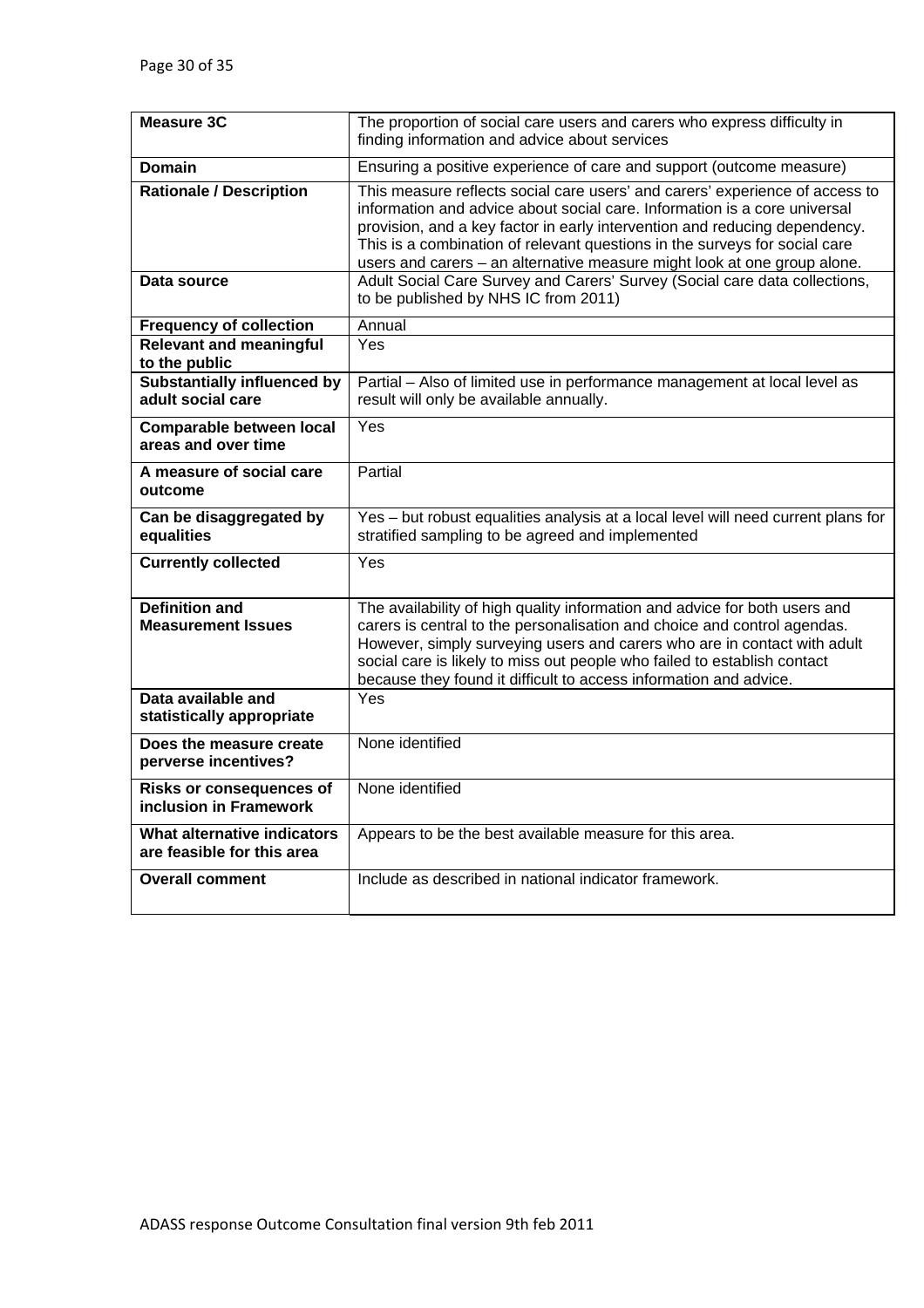# **Domain 4: Protecting from avoidable harm and caring in a safe environment**

| <b>Measure 4A</b>                                         | Percentage of adult social care users who feel safe and secure                                                                                                                                                                                                                                                                                                                                                                                                                                                                                                                                                                                                                                                                                                                                                                                                                                                                                                                      |
|-----------------------------------------------------------|-------------------------------------------------------------------------------------------------------------------------------------------------------------------------------------------------------------------------------------------------------------------------------------------------------------------------------------------------------------------------------------------------------------------------------------------------------------------------------------------------------------------------------------------------------------------------------------------------------------------------------------------------------------------------------------------------------------------------------------------------------------------------------------------------------------------------------------------------------------------------------------------------------------------------------------------------------------------------------------|
| <b>Domain</b>                                             | Protecting from avoidable harm and caring in a safe environment<br>(overarching measure)                                                                                                                                                                                                                                                                                                                                                                                                                                                                                                                                                                                                                                                                                                                                                                                                                                                                                            |
| <b>Rationale / Description</b>                            | This measure gives an overview of social care user-reported experience of<br>safety, and acts as a good overarching measure for this domain. It is a single<br>question in the ASCS, so this is strongly linked to the SCRQOL measure.<br>Responses on safety are likely to include factors outside of social care<br>control, so the nature of the link to social care will have to be developed<br>through further analysis.                                                                                                                                                                                                                                                                                                                                                                                                                                                                                                                                                      |
| Data source                                               | Adult Social Care Survey (Social care data collections, to be published by<br>NHS IC from 2011)                                                                                                                                                                                                                                                                                                                                                                                                                                                                                                                                                                                                                                                                                                                                                                                                                                                                                     |
| <b>Frequency of collection</b>                            | Annual                                                                                                                                                                                                                                                                                                                                                                                                                                                                                                                                                                                                                                                                                                                                                                                                                                                                                                                                                                              |
| <b>Relevant and meaningful</b><br>to the public           | Yes                                                                                                                                                                                                                                                                                                                                                                                                                                                                                                                                                                                                                                                                                                                                                                                                                                                                                                                                                                                 |
| <b>Substantially influenced by</b><br>adult social care   | Partial - Also of limited use in performance management at local level as<br>result will only be available annually.                                                                                                                                                                                                                                                                                                                                                                                                                                                                                                                                                                                                                                                                                                                                                                                                                                                                |
| Comparable between local<br>areas and over time           | Yes                                                                                                                                                                                                                                                                                                                                                                                                                                                                                                                                                                                                                                                                                                                                                                                                                                                                                                                                                                                 |
| A measure of social care<br>outcome                       | Partial                                                                                                                                                                                                                                                                                                                                                                                                                                                                                                                                                                                                                                                                                                                                                                                                                                                                                                                                                                             |
| Can be disaggregated by<br>equalities                     | Yes - but robust equalities analysis at a local level will need current plans for<br>stratified sampling to be agreed and implemented                                                                                                                                                                                                                                                                                                                                                                                                                                                                                                                                                                                                                                                                                                                                                                                                                                               |
| <b>Currently collected</b>                                | Yes                                                                                                                                                                                                                                                                                                                                                                                                                                                                                                                                                                                                                                                                                                                                                                                                                                                                                                                                                                                 |
| <b>Definition and</b><br><b>Measurement Issues</b>        | As currently set out in the Adult Social Care Survey (question 7 "By feeling<br>safe we mean feeling safe both inside and outside the home. This includes<br>fear of abuse, falling or other physical harm and fear of being attacked or<br>robbed"), this includes factors outside of the control of social care,<br>particularly community safety issues such as the perceived risk of crime or<br>intimidation. This could easily be addressed by rewording the question to<br>remove these factors to make the response more directly attributable to adult<br>social care. The counter argument is that the current question includes<br>factors outside the direct control of social care but that are within the broader<br>responsibilities of the council as a whole and its partners. In absolute terms,<br>there is also the issue that some service users are more likely to feel unsafe<br>simply because of the nature of their condition than the public in general. |
| Data available and<br>statistically appropriate           | Yes - data would also be available for the alternate proposal with revised<br>wording to focus on safety issues more directly attributable to social care.                                                                                                                                                                                                                                                                                                                                                                                                                                                                                                                                                                                                                                                                                                                                                                                                                          |
| Does the measure create<br>perverse incentives?           | None identified                                                                                                                                                                                                                                                                                                                                                                                                                                                                                                                                                                                                                                                                                                                                                                                                                                                                                                                                                                     |
| <b>Risks or consequences of</b><br>inclusion in Framework | Inclusion of the current indicator in the national outcomes framework will<br>miss the opportunity to separately focus on safety issues more directly<br>attributable to social care.                                                                                                                                                                                                                                                                                                                                                                                                                                                                                                                                                                                                                                                                                                                                                                                               |
| What alternative indicators<br>are feasible for this area | As stated above, the current national indicator could be revised to focus on<br>safety issues more directly attributable to social care, enabling this to be<br>monitored more easily and social care appropriately held to account.                                                                                                                                                                                                                                                                                                                                                                                                                                                                                                                                                                                                                                                                                                                                                |
| <b>Overall comment</b>                                    | Consider revising the indicator with changed wording of the question to<br>focus on safety issues more directly attributable to social care, enabling this<br>to be monitored more easily and social care appropriately held to account.                                                                                                                                                                                                                                                                                                                                                                                                                                                                                                                                                                                                                                                                                                                                            |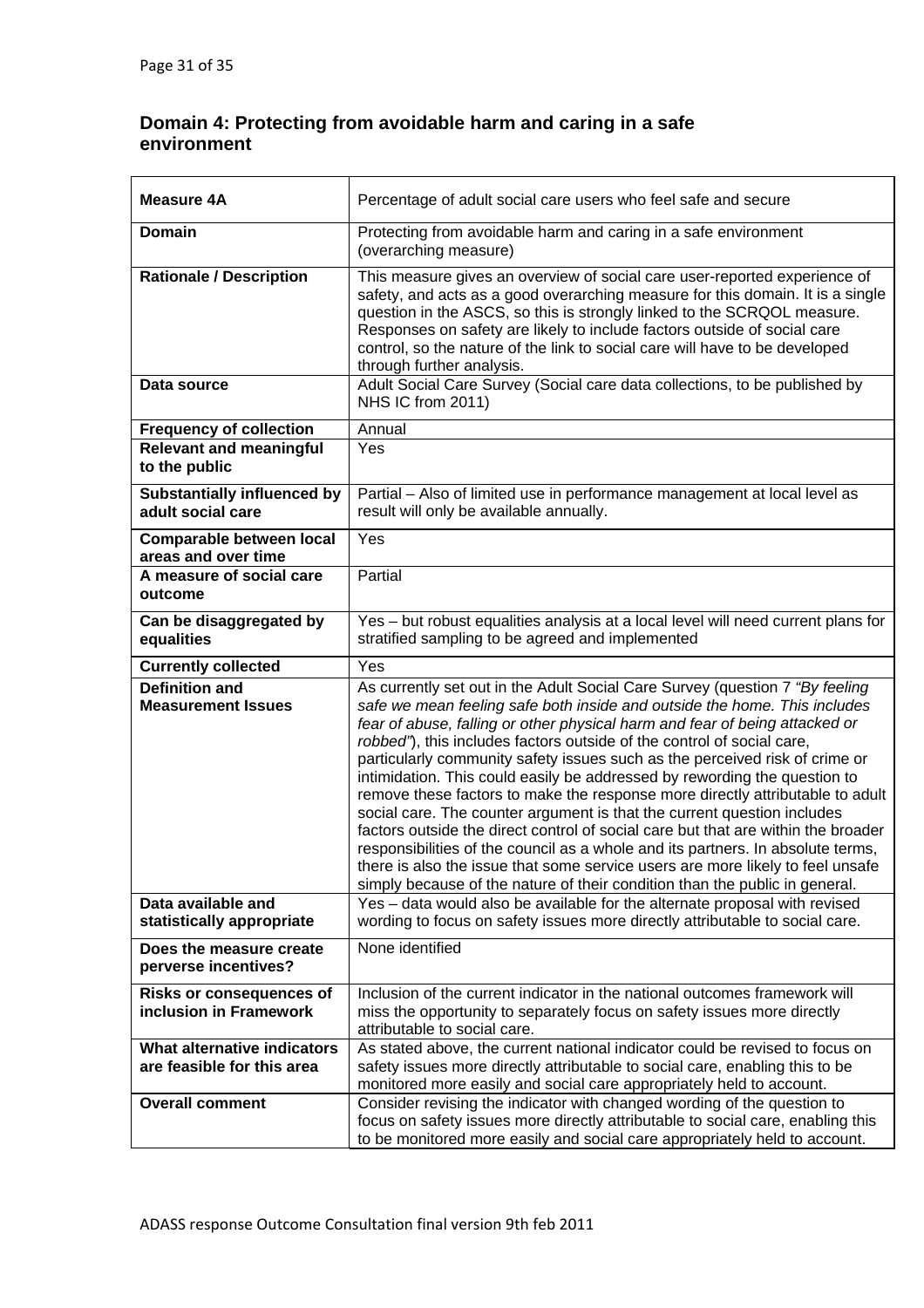| <b>Measure 4B</b>                                         | Acute admissions as a result of falls and falls injuries for over 65s                                                                                                                                                                                                                                                                       |
|-----------------------------------------------------------|---------------------------------------------------------------------------------------------------------------------------------------------------------------------------------------------------------------------------------------------------------------------------------------------------------------------------------------------|
| <b>Domain</b>                                             | Protecting from avoidable harm and caring in a safe environment (outcome<br>measure)                                                                                                                                                                                                                                                        |
| <b>Rationale / Description</b>                            | Falls are the single largest cause of emergency hospital admissions for older<br>people, and significantly impact on long-term outcomes. A measure which<br>reflects the success of services in preventing falls will give an indication of<br>how the NHS, public health and social care are working together to tackle<br>issues locally. |
| Data source                                               | NHS Hospital Episode Statistics (NHS IC: www.hesonline.nhs.uk)                                                                                                                                                                                                                                                                              |
| <b>Frequency of collection</b>                            | Monthly                                                                                                                                                                                                                                                                                                                                     |
| <b>Relevant and meaningful</b><br>to the public           | Yes                                                                                                                                                                                                                                                                                                                                         |
| <b>Substantially influenced by</b><br>adult social care   | No - falls prevention is primarily a public health responsibility and although<br>there is a role for social care in ensuring people identified as particularly at<br>risk of falls are put in touch with falls prevention programmes, it is hard to<br>see that this makes it "substantially influenced" by social care.                   |
| <b>Comparable between local</b><br>areas and over time    | Yes                                                                                                                                                                                                                                                                                                                                         |
| A measure of social care<br>outcome                       | Partial                                                                                                                                                                                                                                                                                                                                     |
| Can be disaggregated by<br>equalities                     | Partial                                                                                                                                                                                                                                                                                                                                     |
| <b>Currently collected</b>                                | Yes                                                                                                                                                                                                                                                                                                                                         |
| <b>Definition and</b><br><b>Measurement Issues</b>        | This primarily health related indicator is not in the either the final version of<br>the Health Outcomes Framework or the NHS Operating Framework. In this<br>context, it seems inappropriate to introduce it as a social care indicator in<br>2011/12.                                                                                     |
| Data available and<br>statistically appropriate           | Yes – but major concerns about definition and measurement.                                                                                                                                                                                                                                                                                  |
| Does the measure create<br>perverse incentives?           | None identified for social care.                                                                                                                                                                                                                                                                                                            |
| <b>Risks or consequences of</b><br>inclusion in Framework | Likely to be seen as flawed and premature by most of adult social care<br>community and thus inclusion will negatively impact on the overall perception<br>of the robustness, relevance and value of the new national outcomes<br>framework.                                                                                                |
| What alternative indicators<br>are feasible for this area | Not currently known                                                                                                                                                                                                                                                                                                                         |
| <b>Overall comment</b>                                    | Whilst it is important to link health and social care outcomes, it would be<br>inappropriate to include this in the national indicator set in 2011/12, given<br>that it is not in the either the final version of the Health Outcomes Framework<br>or the NHS Operating Framework and concerns about its attributability to<br>social care. |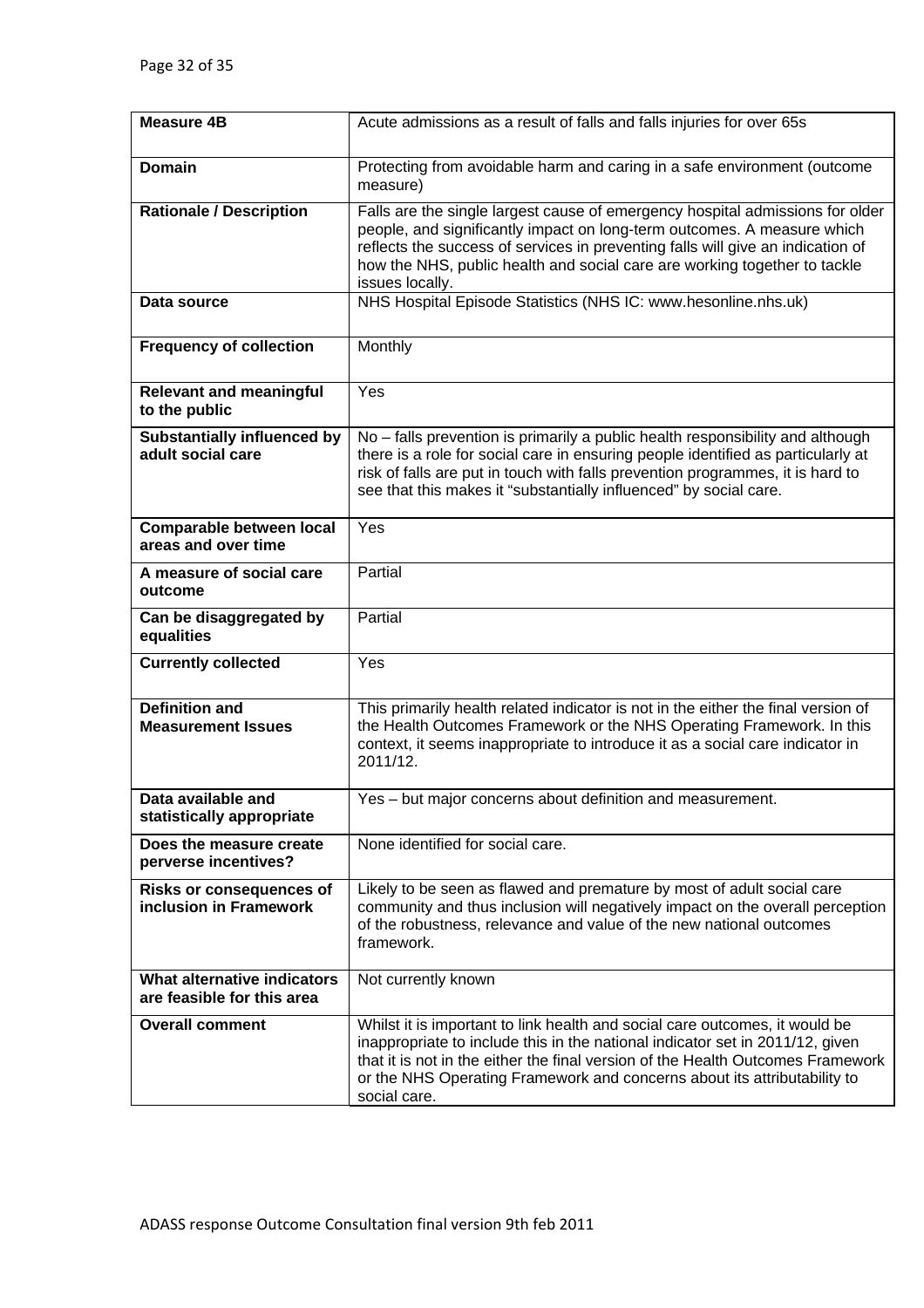| <b>Measure 4C</b>                     | Proportion of adults in contact with secondary mental health services in                                                                                  |
|---------------------------------------|-----------------------------------------------------------------------------------------------------------------------------------------------------------|
|                                       | settled accommodation                                                                                                                                     |
| <b>Domain</b>                         | Protecting from avoidable harm and caring in a safe environment (outcome                                                                                  |
|                                       | measure)                                                                                                                                                  |
|                                       |                                                                                                                                                           |
| <b>Rationale / Description</b>        | This measures the proportion of adults in contact with secondary mental                                                                                   |
|                                       | health services and on the Care Programme Approach who are in settled<br>accommodation. Like the learning disabilities equivalent, it measures an         |
|                                       | important outcome for people with mental health problems, improving safety                                                                                |
|                                       | and reducing the risk of social exclusion.                                                                                                                |
| Data source                           | Mental Health National Minimum Data Set (NHS Information Centre:                                                                                          |
|                                       | www.ic.nhs.uk/services/mental-health/mental-health-minimum-dataset-                                                                                       |
|                                       | mhmds)                                                                                                                                                    |
| <b>Frequency of collection</b>        | Annual                                                                                                                                                    |
|                                       |                                                                                                                                                           |
| <b>Relevant and meaningful</b>        | Yes                                                                                                                                                       |
| to the public                         |                                                                                                                                                           |
| <b>Substantially influenced by</b>    | Partial                                                                                                                                                   |
| adult social care                     |                                                                                                                                                           |
| <b>Comparable between local</b>       | Yes                                                                                                                                                       |
| areas and over time                   |                                                                                                                                                           |
| A measure of social care              | Yes                                                                                                                                                       |
| outcome                               |                                                                                                                                                           |
|                                       |                                                                                                                                                           |
| Can be disaggregated by<br>equalities | Partial – scope for robust equalities analysis at a local level is limited as this<br>is a subset of adults with mental health needs aged 18 to 64 years. |
|                                       |                                                                                                                                                           |
| <b>Currently collected</b>            | Yes                                                                                                                                                       |
|                                       |                                                                                                                                                           |
| <b>Definition and</b>                 | As currently defined (NI 149), this indicator measures adults on the Care                                                                                 |
| <b>Measurement Issues</b>             | Programme Approach who are assessed or reviewed (mainly reviewed) in<br>the year. It takes the actual performance on supporting people with mental        |
|                                       | health needs in settled accommodation and filters it through the reviewing                                                                                |
|                                       | performance for adults with mental health needs - thus a council could have                                                                               |
|                                       | an excellent performance on maintaining people in settled accommodation                                                                                   |
|                                       | but poor reviewing performance and score badly against this settled                                                                                       |
|                                       | accommodation indicator.                                                                                                                                  |
| Data available and                    | Yes                                                                                                                                                       |
| statistically appropriate             |                                                                                                                                                           |
| Does the measure create               | Yes – as the indicator measures people reviewed who are in settled                                                                                        |
| perverse incentives?                  | accommodation there is a perverse incentive to review people in settled                                                                                   |
|                                       | accommodation rather than those in unsettled accommodation, who may be                                                                                    |
|                                       | in more need of support. Also, there is perverse incentive to keep adults with                                                                            |
|                                       | mental health needs "on the books" so they can be counted in this indicator                                                                               |
|                                       | when they should be living independently in the community without social<br>care involvement.                                                             |
| <b>Risks or consequences of</b>       | Inclusion of the current indicator in the national outcomes framework will                                                                                |
| inclusion in Framework                | miss the opportunity to focus solely on settled accommodation and not                                                                                     |
|                                       | contaminate this with reviews.                                                                                                                            |
| What alternative indicators           | As stated above, the current national indicator could be revised to focus                                                                                 |
| are feasible for this area            | solely on settled accommodation without reviews element, enabling this to                                                                                 |
| <b>Overall comment</b>                | be monitored more robustly and social care appropriately held to account.                                                                                 |
|                                       | Revise the indicator to focus solely on settled accommodation without the<br>reviews element, enabling this to be monitored more robustly and social care |
|                                       | appropriately held to account.                                                                                                                            |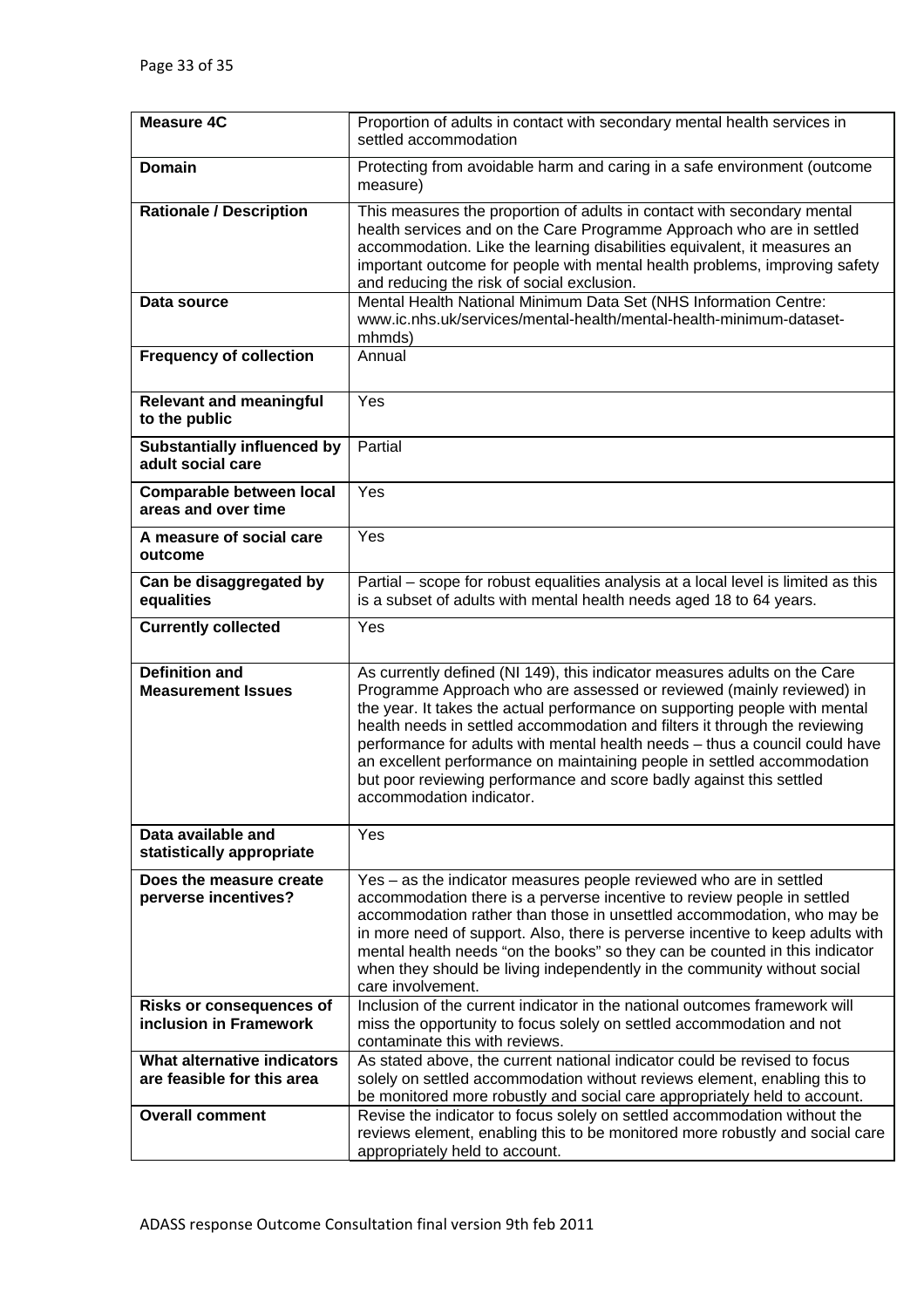| <b>Measure 4D</b>                                         | Proportion of adults with learning disabilities in settled accommodation                                                                                                                                                                                                                                                                                                                                                                                                                                                                                                                         |
|-----------------------------------------------------------|--------------------------------------------------------------------------------------------------------------------------------------------------------------------------------------------------------------------------------------------------------------------------------------------------------------------------------------------------------------------------------------------------------------------------------------------------------------------------------------------------------------------------------------------------------------------------------------------------|
| <b>Domain</b>                                             | Protecting from avoidable harm and caring in a safe environment (outcome<br>measure)                                                                                                                                                                                                                                                                                                                                                                                                                                                                                                             |
| <b>Rationale / Description</b>                            | This measures the proportion of adults with learning disabilities known to the<br>council who are in settled accommodation. The nature of accommodation for<br>people with learning disabilities is linked to better outcomes, and has a<br>strong impact on their safety and overall quality of life and reducing social<br>exclusion.                                                                                                                                                                                                                                                          |
| Data source                                               | Adult Social Care Combined Activity Return (Social care data collections,<br>published by NHS IC: http://nascis.ic.nhs.uk/)                                                                                                                                                                                                                                                                                                                                                                                                                                                                      |
| <b>Frequency of collection</b>                            | Annual                                                                                                                                                                                                                                                                                                                                                                                                                                                                                                                                                                                           |
| <b>Relevant and meaningful</b><br>to the public           | Yes                                                                                                                                                                                                                                                                                                                                                                                                                                                                                                                                                                                              |
| <b>Substantially influenced by</b><br>adult social care   | Partial                                                                                                                                                                                                                                                                                                                                                                                                                                                                                                                                                                                          |
| <b>Comparable between local</b><br>areas and over time    | Yes                                                                                                                                                                                                                                                                                                                                                                                                                                                                                                                                                                                              |
| A measure of social care<br>outcome                       | Yes                                                                                                                                                                                                                                                                                                                                                                                                                                                                                                                                                                                              |
| Can be disaggregated by<br>equalities                     | Partial - scope for robust equalities analysis at a local level is limited as this<br>is a subset of adults with learning disabilities aged 18 to 64 years.                                                                                                                                                                                                                                                                                                                                                                                                                                      |
| <b>Currently collected</b>                                | Yes                                                                                                                                                                                                                                                                                                                                                                                                                                                                                                                                                                                              |
| <b>Definition and</b><br><b>Measurement Issues</b>        | As currently defined (NI 145), this indicator measures adults with learning<br>disabilities known to social care that are assessed or reviewed (mainly<br>reviewed) in the year. It takes the actual performance on supporting people<br>with learning disabilities in settled accommodation and filters it through the<br>reviewing performance for adults with learning disabilities - thus a council<br>could have an excellent performance on maintaining people in settled<br>accommodation but poor reviewing performance and score badly against<br>this settled accommodation indicator. |
| Data available and<br>statistically appropriate           | Yes                                                                                                                                                                                                                                                                                                                                                                                                                                                                                                                                                                                              |
| Does the measure create<br>perverse incentives?           | Yes – as the indicator measures people reviewed who are in settled<br>accommodation there is a perverse incentive to review people in settled<br>accommodation rather than those in unsettled accommodation, who may be<br>in more need of support. Also, there is perverse incentive to keep adults with<br>learning disabilities "on the books" so they can be counted in this indicator<br>when they should be living independently in the community without social<br>care involvement.                                                                                                      |
| <b>Risks or consequences of</b><br>inclusion in Framework | Inclusion of the current indicator in the national outcomes framework will<br>miss the opportunity to focus solely on settled accommodation and not                                                                                                                                                                                                                                                                                                                                                                                                                                              |
|                                                           | contaminate this with reviews.                                                                                                                                                                                                                                                                                                                                                                                                                                                                                                                                                                   |
| What alternative indicators<br>are feasible for this area | As stated above, the current national indicator could be revised to focus<br>solely on settled accommodation without reviews element, enabling this to<br>be monitored more robustly and social care appropriately held to account.                                                                                                                                                                                                                                                                                                                                                              |
| <b>Overall comment</b>                                    | Revise the indicator to focus solely on settled accommodation without the<br>reviews element, enabling this to be monitored more robustly and social care<br>appropriately held to account.                                                                                                                                                                                                                                                                                                                                                                                                      |